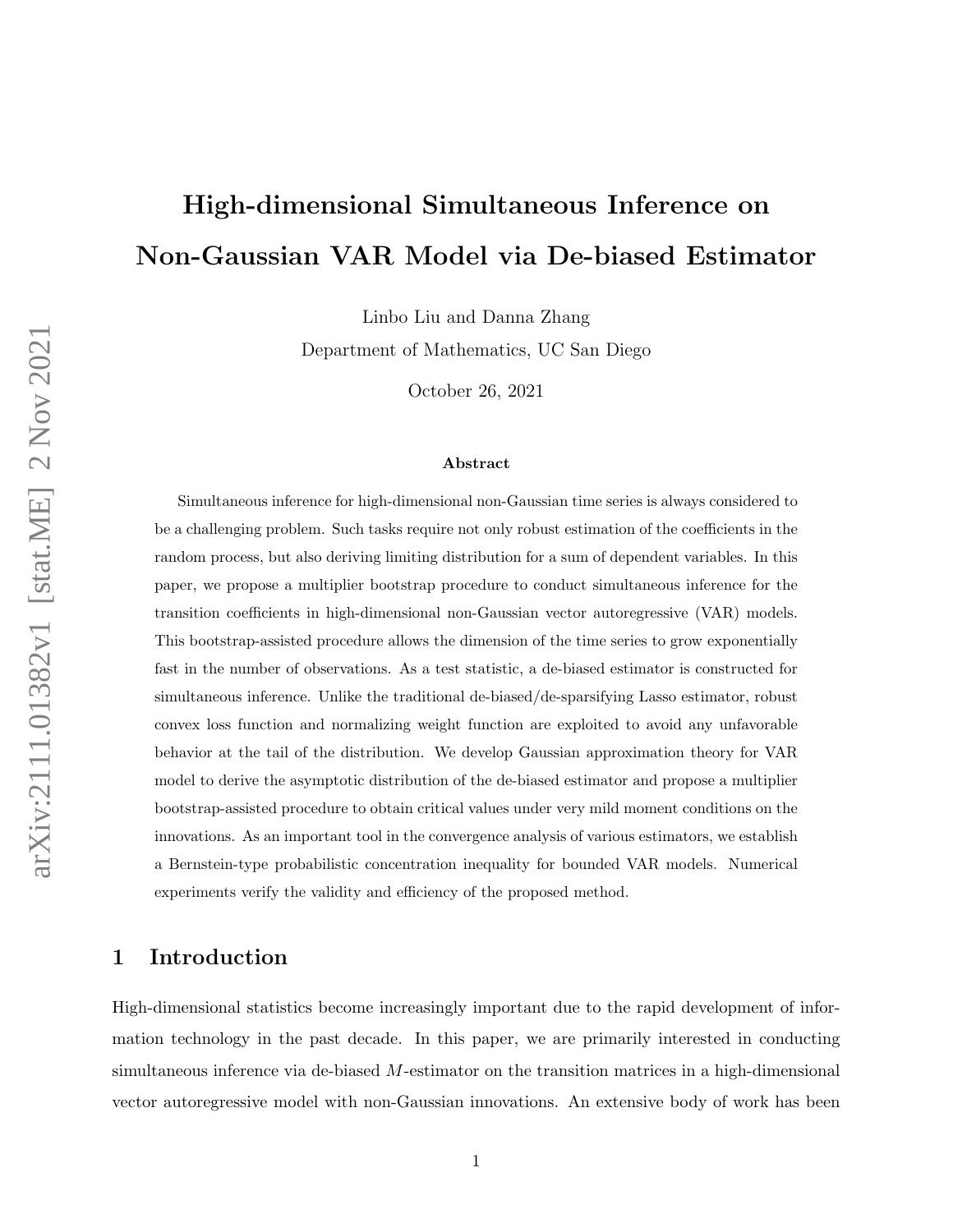proposed on estimation and inference on the coefficient vector in linear regression setting and we refer readers to Bühlmann and Van De Geer [\(2011\)](#page-33-0) for an overview of recent development in high-dimensional statistical techniques. M-estimator is one of the most popular tools among them, which has been proved a success in signal estimation [\(Negahban et al.](#page-35-0)  $(2012)$ ), support recovery [\(Loh](#page-35-1) [and Wainwright](#page-35-1) [\(2017\)](#page-35-1)), variable selection [\(Zou](#page-36-0) [\(2006\)](#page-36-0)) and robust estimation with heavy-tailed noises using nonconvex loss functions [\(Loh](#page-34-0) [\(2017\)](#page-34-0)). As a penalized M-estimator, Lasso [\(Tibshirani](#page-35-2) [\(1996\)](#page-35-2)) also plays an important role in estimating transition coefficients in high-dimensional VAR models beyond linear regression; see for example [Hsu et al.](#page-34-1) [\(2008\)](#page-34-1), [Nardi and Rinaldo](#page-35-3) [\(2011\)](#page-35-3), [Basu](#page-33-1) [and Michailidis](#page-33-1) [\(2015\)](#page-33-1) among others. Another line of work is to achieve such estimation tasks by Dantzig selector [\(Candes and Tao](#page-33-2) [\(2007\)](#page-33-2)). [Han et al.](#page-34-2) [\(2015\)](#page-34-2) proposed a new approach to estimating the transition matrix via Dantzig-type estimator and solved a linear programming problem. They remarked that this estimation procedure enjoys many advantages including computational efficiency and weaker assumptions on the transition matrix. However, the aforementioned literature mainly discussed the scenario where Gaussian or sub-Gaussian noises are in presence.

To deal with the heavy-tailed errors, regularized robust methods have been widely studied. For instance, [Li and Zhu](#page-34-3) [\(2008\)](#page-34-3) proposed an  $\ell_1$ -regularized quantile regression method in low dimensional setting and devised an algorithm to efficiently solve the proposed optimization problem. [Wu and Liu](#page-36-1) [\(2009\)](#page-36-1) studied penalized quantile regression from the perspective of variable selection. However, quantile regression and least absolute deviation regression can be significantly different from the mean function, especially when the distribution of noise is asymmetric. To overcome this issue, [Fan et al.](#page-34-4) [\(2017\)](#page-34-4) developed robust approximation Lasso (RA-Lasso) estimator based on penalized Huber loss and proved the feasibility of RA-Lasso in estimation of high-dimensional mean regression. Apart from linear regression setting, [Zhang](#page-36-2) [\(2019\)](#page-36-2) also used Huber loss to obtain a consistent estimate of mean vector and covariance matrix for high-dimensional time series. Also, robust estimation of the transition coefficients was studied in [Liu and Zhang](#page-34-5) [\(2021\)](#page-34-5) via two types of approaches: Lasso-based and Dantzig-based estimator.

Besides estimation, recent research effort also turned to high-dimensional statistical inference, such as performing multiple hypothesis testing and constructing simultaneous confidence intervals, both for regression coefficients and mean vectors of random processes. To tackle the high dimensionality, the idea of low dimensional projection was exploited by numerous popular literature. For instance, [Javanmard and Montanari](#page-34-6) [\(2014\)](#page-34-6), [Van de Geer et al.](#page-35-4) [\(2014\)](#page-35-4), [Zhang and Zhang](#page-36-3) [\(2014\)](#page-36-3) constructed de-sparsifying Lasso by inverting the Karush-Kuhn-Tucker (KKT) condition and derived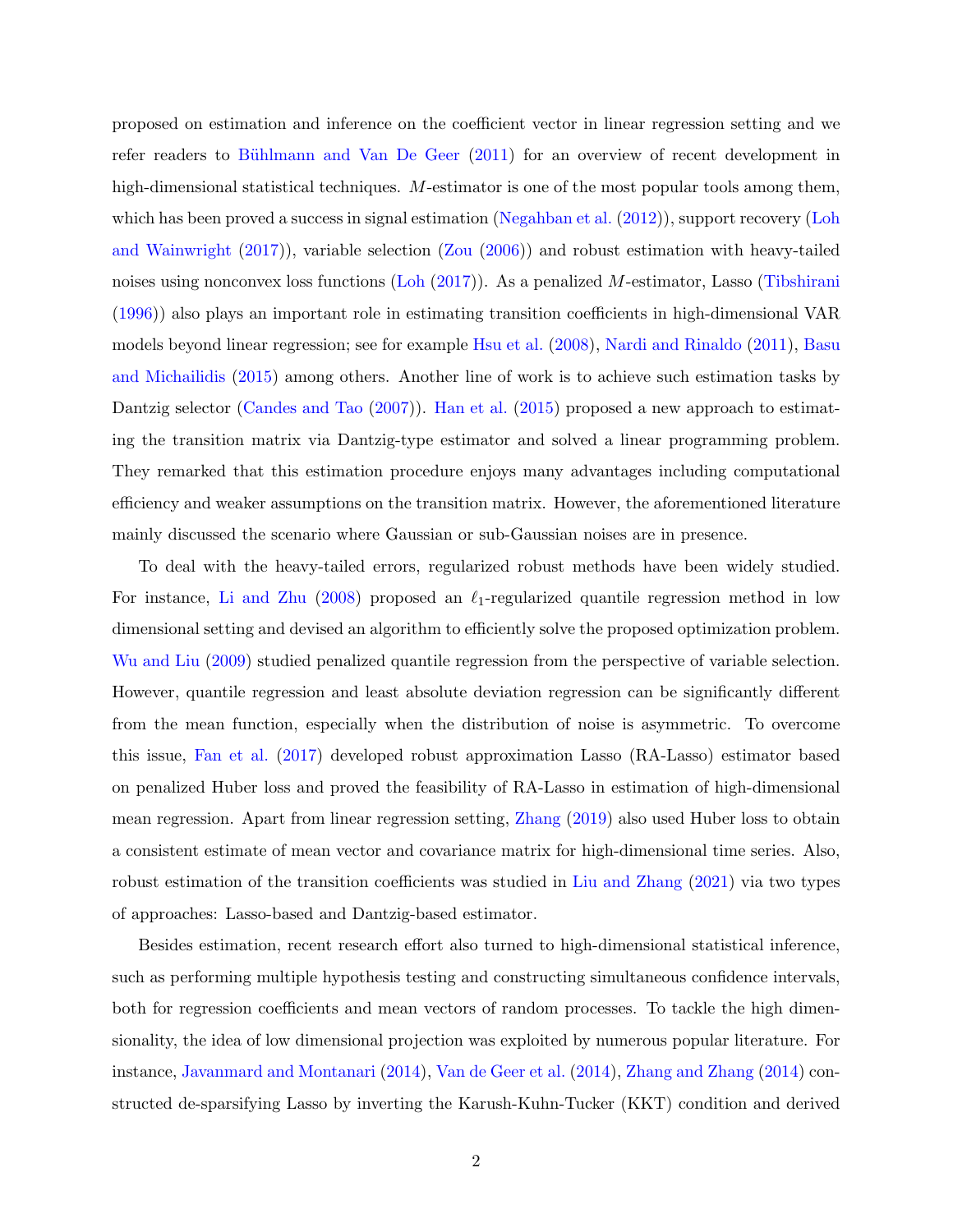asymptotic distribution for the projection of high-dimensional parameters onto fixed-dimensional space. As an extension of the previous techniques, [Loh](#page-34-7) [\(2018\)](#page-34-7) proposed the asymptotic theory of one-step estimator, allowing the presence of non-Gaussian noises. Employing Gaussian approximation theory [\(Chernozhukov et al.](#page-34-8) [\(2013\)](#page-34-8)), [Zhang and Cheng](#page-36-4) [\(2017\)](#page-36-4) proposed a bootstrap-assisted procedure to conduct simultaneous statistical inference, which allowed the number of testing to greatly surpass the number of observations as a significant improvement. Although a huge body of work has been completed for the inference of regression coefficients, there have been limited research on the generalization of these theoretical properties to time series, perhaps due to the technical difficulty when generalizing Gaussian approximation results to dependent random variables. [Zhang](#page-36-5) [and Wu](#page-36-5) [\(2017\)](#page-36-5) adopted the framework of functional dependence measures [\(Wu](#page-36-6) [\(2005\)](#page-36-6)) to account for temporal dependency and provided Gaussian approximation results for general time series. They also showed, as an application, how to construct simultaneous confidence intervals for mean vectors of high-dimensional random processes with asymptotically correct coverage probabilities.

In this paper, we consider simultaneous inference of transition coefficients in possibly non-Gaussian vector autoregressive (VAR) models with lag d:

$$
X_i = A_1 X_{i-1} + A_2 X_{i-2} + \dots + A_d X_{i-d} + \varepsilon_i, \quad i = 1, \dots, n,
$$

where  $X_i \in \mathbb{R}^p$  is the time series,  $A_i \in \mathbb{R}^{p \times p}$ ,  $i = 1, \ldots, d$  are the transition matrices, and  $\varepsilon_i \in \mathbb{R}^p$ are the innovation vectors. We allow the dimension  $p$  to exceed the number of observations  $n$ , or even  $\log p = o(n^b)$  for some  $b > 0$ , as is commonly assumed in high-dimensional regime. Different from many other work, we do not impose Gaussianity or sub-Gaussianity assumptions on the noise terms  $\varepsilon_i$ .

We are particularly interested in the following simultaneous testing problem:

$$
H_0: A_i = A_i^0
$$
, for all  $i = 1, ..., d$ 

versus the alternative hypothesis

$$
H_1: A_i \neq A_i^0, \quad \text{for some } i = 1, \dots, d.
$$

It's worth mentioning that the above problems still have  $p^2$  null hypotheses to verify even if the lag d = 1. We propose to build a de-biased estimator  $\tilde{\beta}$  from some consistent pilot estimator  $\hat{\beta}$  (for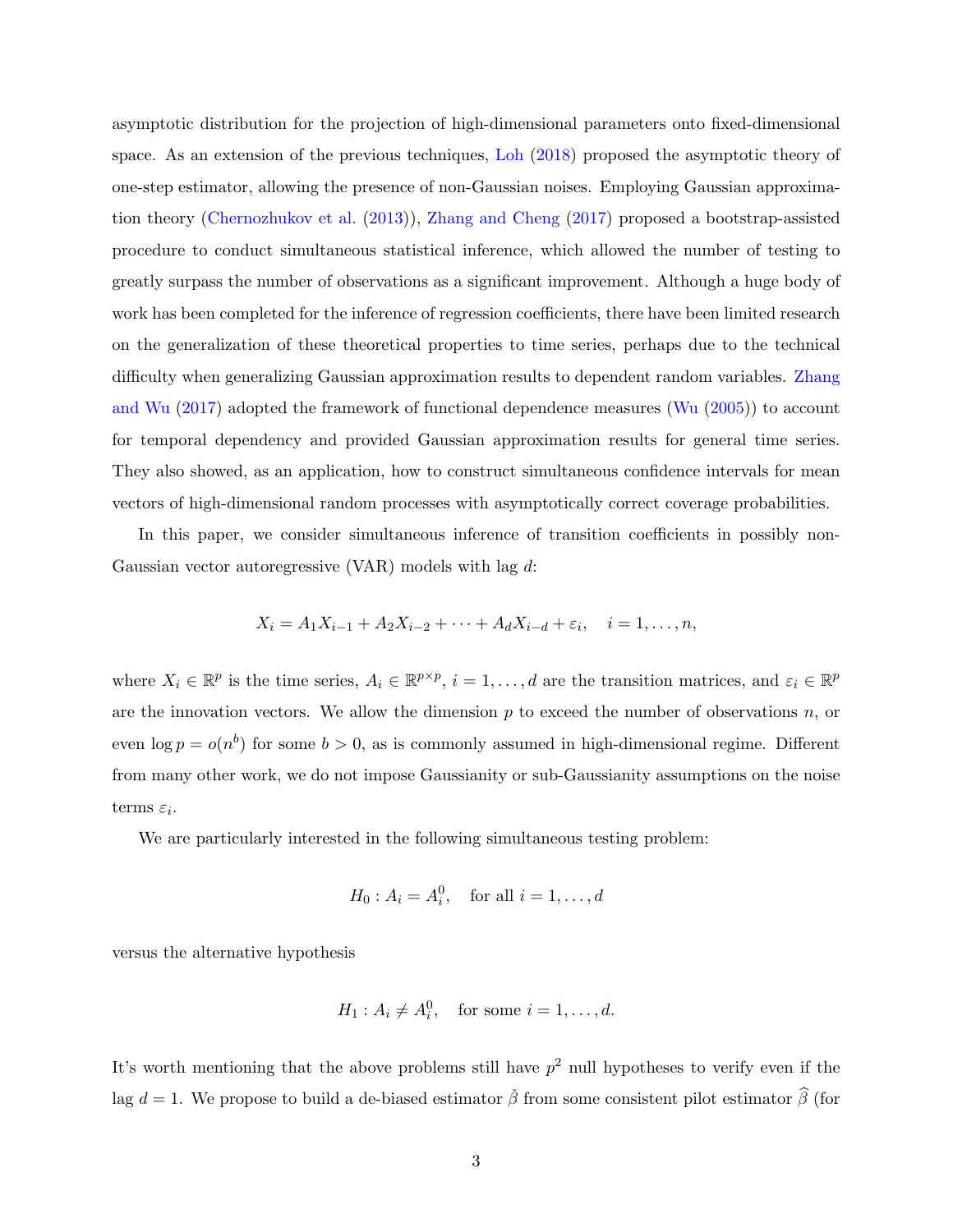example, the one provided in [Liu and Zhang](#page-34-5) [\(2021\)](#page-34-5)). There are a few challenges when we prove the feasibility of de-biased estimator as well as its theoretical guarantees: (i) VAR models display temporal dependency across observations, which makes the majority of probabilistic tools such as classic Bernstein inequality and Gaussian approximation inapplicable. (ii) Fat-tailed innovations  $\varepsilon_i$ imply fat-tailed  $x_i$  in VAR model, while robust methods regarding linear regression can assume  $\varepsilon_i$  to have heavy-tail but  $x_i$  remains sub-Gaussian [\(Fan et al.](#page-34-4) [\(2017\)](#page-36-4) and [Zhang and Cheng](#page-36-4) (2017)). (iii) We hope our simultaneous inference procedure to work in ultra-high dimensional regime, where  $p$  can grow exponentially fast in n. As a result, these challenges inspire us to establish a new Bernstein-type inequality (section [3\)](#page-12-0) and Gaussian approximation results (section [4\)](#page-15-0) under the framework of VAR model. Also, we will adopt the definition of spectral decay index to capture the dependency among time series data, as in [Liu and Zhang](#page-34-5) [\(2021\)](#page-34-5).

The paper is organized as follows. In section [2,](#page-4-0) we first present more details and some preparatory definitions of VAR models and propose the test statistics for simultaneous inference via debiased estimator, which is constructed through a robust loss function and a weight function on  $x_i$ . The main result delivering critical values for such test statistics by multiplier bootstrap is given in section [2.4.](#page-9-0) In section [3,](#page-12-0) we complete the estimation of multiple statistics by establishing a Bernstein inequality. A thorough discussion of Gaussian approximation and its derivation under VAR model are presented in section [4.](#page-15-0) Some numerical experiments are conducted in section [5](#page-17-0) to assess the empirical performance of the multiplier bootstrap procedure.

Finally, we introduce some notation. For a vector  $\beta = (\beta_1, \ldots, \beta_p)^\top$ , let  $|\beta|_1 = \sum_i |\beta_i|$ ,  $|\beta|_2 =$  $(\sum_i \beta_i^2)^{1/2}$  and  $|\beta|_{\infty} = \max_i |\beta_i|$  be its  $\ell_1, \ell_2, \ell_{\infty}$  norm respectively. For a matrix  $A = (a_{ij})_{1 \le i,j \le p}$ , let  $\lambda_i$ ,  $i = 1, \ldots, p$ , be its eigenvalues and  $\lambda_{\max}(A)$ ,  $\lambda_{\min}(A)$  be its maximum and minimum eigenvalues respectively. Also let  $\rho(A) = \max_i |\lambda_i|$  be the spectral radius. Denote  $||A||_1 = \max_j \sum_i |a_{ij}|$ ,  $||A||_{\infty} = \max_{i} \sum_{j} |a_{ij}|$ , and spectral norm  $||A|| = ||A||_2 = \sup_{|x|_2 \neq 0} |Ax|_2/|x|_2$ . Moreover, let  $||A||_{\text{max}} = \max_{i,j} |a_{ij}|$  be the entry-wise maximum norm. For a random variable X and  $q > 0$ , define  $||X||_q = (E[X^q])^{1/q}$ . For two real numbers  $x, y$ , set  $x \vee y = \max(x, y)$ . For two sequences of positive numbers  $\{a_n\}$  and  $\{b_n\}$ , we write  $a_n \lesssim b_n$  if there exists some constant  $C > 0$ , such that  $a_n/b_n \leq C$  as  $n \to \infty$ , and also write  $a_n \approx b_n$  if  $a_n \leq b_n$  and  $b_n \leq a_n$ . We use  $c_0, c_1, \ldots$  and  $C_0, C_1, \ldots$  to denote some universal positive constants whose values may vary in different context. Throughout the paper, we consider the high-dimensional regime, allowing the dimension  $p$  to grow with the sample size n, that is, we assume  $p = p_n \to \infty$  as  $n \to \infty$ .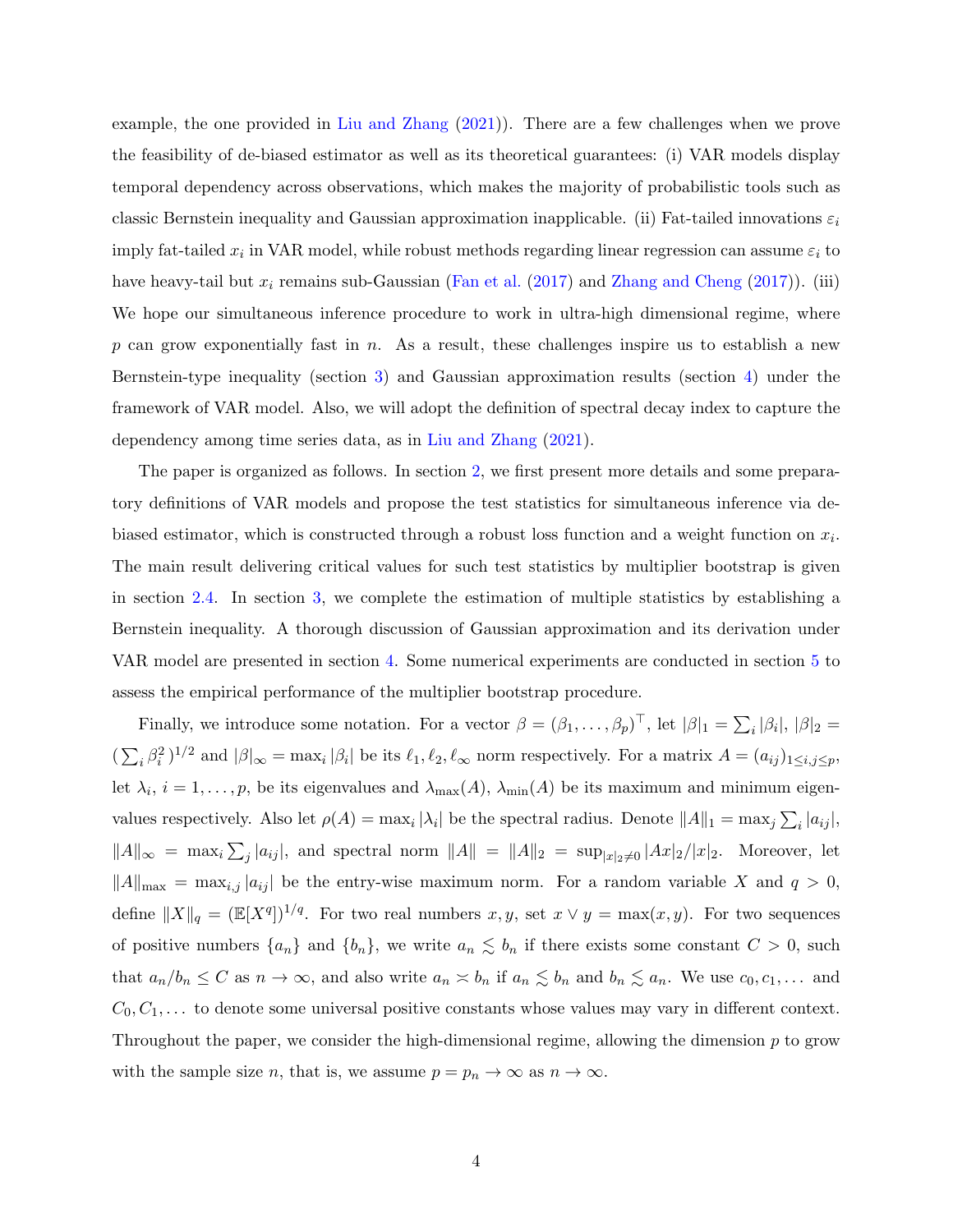## <span id="page-4-0"></span>2 Main Results

#### 2.1 Vector autoregressive model

Consider a VAR(d) model:

$$
X_i = A_1 X_{i-1} + A_2 X_{i-2} + \dots + A_d X_{i-d} + \varepsilon_i, \quad i = 1, \dots, n,
$$
\n(2.1)

where  $X_i = (X_{i1}, X_{i2}, \ldots, X_{ip}) \in \mathbb{R}^p$  is the random process of interests,  $A_i \in \mathbb{R}^{p \times p}$ ,  $i = 1, \ldots, d$ , are the transition matrices and  $\varepsilon_i$ ,  $i \in \mathbb{Z}$ , are i.i.d. innovation vectors with zero mean and symmetric distribution, i.e.  $\varepsilon_i = -\varepsilon_i$  in distribution, for all  $i \in \mathbb{Z}$ . By a rearrangement of variables, VAR(d) models can be formulated as  $VAR(1)$  models (see [Liu and Zhang](#page-34-5)  $(2021)$ ). Therefore, without loss of generality, we shall work with VAR(1) models:

<span id="page-4-1"></span>
$$
X_i = AX_{i-1} + \varepsilon_i, \quad i = 1, \dots, n. \tag{2.2}
$$

This type of random process has a wide range of application, such as finance development [\(Shan](#page-35-5) [\(2005\)](#page-35-5)), economy [\(Juselius](#page-34-9) [\(2006\)](#page-34-9)) and exchange rate dynamics [\(Wu and Zhou](#page-36-7) [\(2010\)](#page-36-7)).

To ensure model stationarity, we assume that the spectral radius  $\rho(A) < 1$  throughout the paper, which is also the sufficient and necessary condition for a VAR(1) model to be stationary. However, a more restrictive condition that  $||A|| < 1$  is always assumed in most of the earlier work. See for example, [Han et al.](#page-34-2) [\(2015\)](#page-34-2), [Loh and Wainwright](#page-35-6) [\(2012\)](#page-35-6) and [Negahban and Wainwright](#page-35-7) [\(2011\)](#page-35-7). For a non-symmetric matrix A, it could happen that  $||A|| \ge 1$  while  $\rho(A) < 1$ . To fill the gap between  $\rho(A)$  and  $||A||$ , [Basu and Michailidis](#page-33-1) [\(2015\)](#page-33-1) proposed stability measures for highdimensional time series to capture temporal and cross-section dependence via the spectral density function

$$
f_X(\theta) = \frac{1}{2\pi} \sum_{\ell=-\infty}^{\infty} \Gamma_X(\ell) e^{-i\ell\theta}, \quad \theta \in [-\pi, \pi],
$$

where  $\Gamma_X(\ell) = \text{Cov}(X_i, X_{i+\ell}), i, \ell \in \mathbb{Z}$  is the autocovariance function of the process  $\{X_i\}$ . In a more recent work, [Liu and Zhang](#page-34-5) [\(2021\)](#page-34-5) defined spectral decay index to connect  $\rho(A)$  with  $||A||$ from a different point of view. In this paper, we will adopt the framework of spectral decay index in [Liu and Zhang](#page-34-5) [\(2021\)](#page-34-5).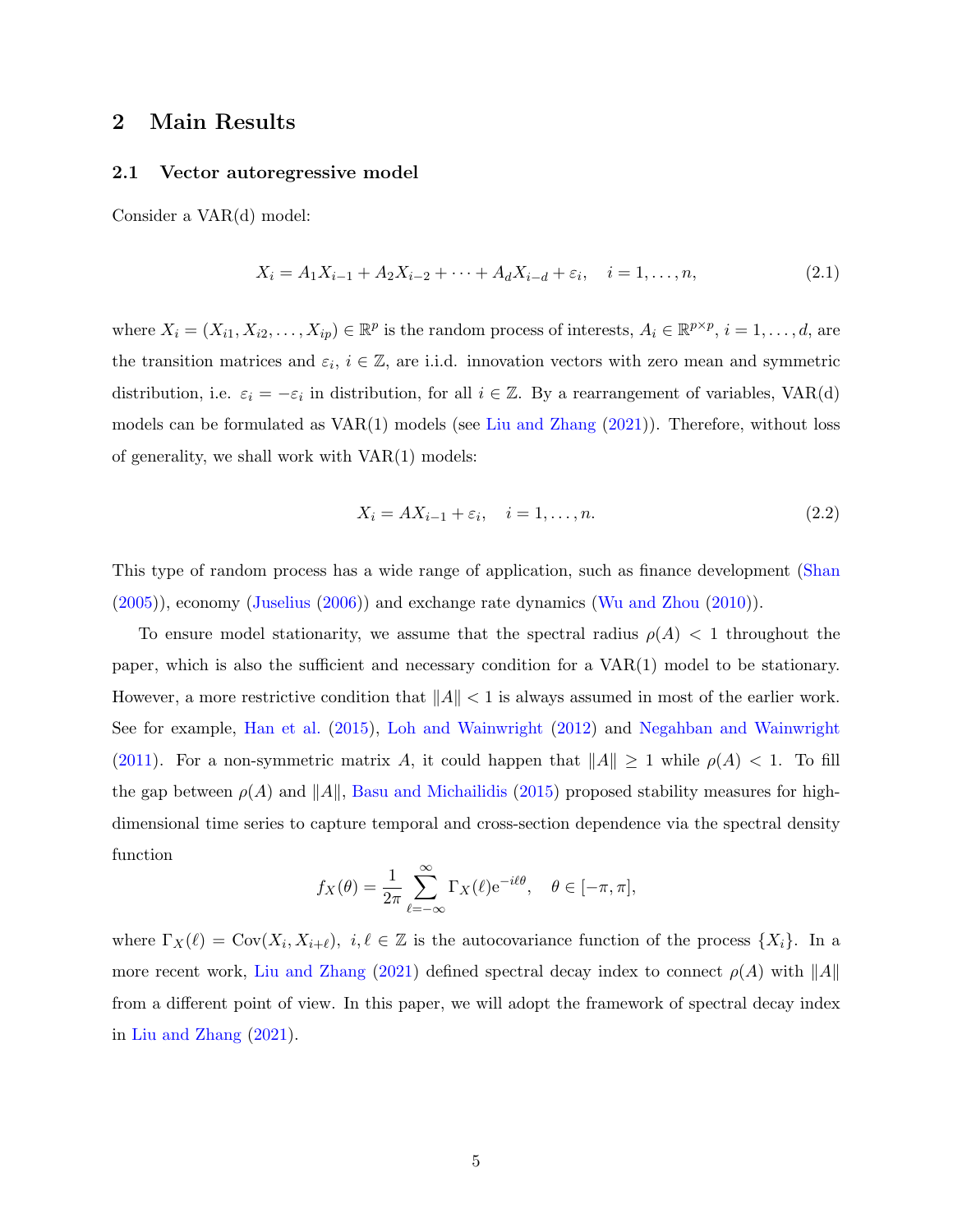<span id="page-5-1"></span>**Definition 2.1.** For any matrix  $A \in \mathbb{R}^{p \times p}$  such that  $\rho(A) < 1$ , define the spectral decay index as

<span id="page-5-0"></span>
$$
\tau = \min\{t \in \mathbb{Z}^+ : \|A^t\|_{\infty} < \rho\} \tag{2.3}
$$

for some constant  $0 < \rho < 1$ .

Remark 2.2. Note that in [\(2.3\)](#page-5-0), we use  $L_{\infty}$  norm, while spectral norm is considered in [Liu and](#page-34-5) [Zhang](#page-34-5) [\(2021\)](#page-34-5). However, the spectral decay index shares many properties even if defined in different matrix norms. Some of them are summarized as follows. For any matrix A with  $\rho(A) < 1$ , finite spectral decay index  $\tau$  exists. In general,  $\tau$  may not be of constant order when the dimension p increases. Technically speaking, we need to explicitly write  $\tau = \tau_p$  to capture the dependence on p. However, in the rest of the paper, we simply write  $\tau$  for ease of notation. For more analysis of spectral decay index, see section 2 of [Liu and Zhang](#page-34-5) [\(2021\)](#page-34-5).

Next, we are interested in building some estimators of A for which we could establish asymptotic distribution theory. This allows one to conduct statistical inference, such as finding simultaneous confidence interval. There have been some work on the robust estimation only. [Liu and Zhang](#page-34-5) [\(2021\)](#page-34-5) provides both a Lasso-type estimator and a Dantzig-type estimator to consistently estimate the transition coefficient A given  $\{X_i\}$ , under very mild moment condition on  $X_i$  and  $\epsilon_i$ . It turns out that both Lasso-type and Dantzig-type estimators are not unbiased for estimating the transition matrix, thus insufficient for tasks like statistical inference. Therefore, one needs to develop more refined method to establish results in terms of asymptotic distributional theory. In the following sections, we will construct a de-biased estimator based on the existing one and derive the limiting distribution for the de-biased estimator.

Note that unlike many other existing work [\(Han et al.](#page-34-2) [\(2015\)](#page-34-2), [Basu and Michailidis](#page-33-1) [\(2015\)](#page-33-1), etc.), we do not assume  $\varepsilon_i$  to be Gaussian or sub-Gaussian. Instead, it could happen that the innovations  $\varepsilon_i$  only have some finite moments, which makes the standard techniques for estimation and inference invalid.

### 2.2 De-biased estimator

In this section, we construct a de-biased estimator using the techniques introduced in [Bickel](#page-33-3) [\(1975\)](#page-33-3). To fix the idea, let  $a_j^{\top}$  be the *j*-th row of A and  $\beta^* = \text{Vec}(A) = (a_1^{\top}, a_2^{\top}, \dots, a_p^{\top})^{\top} \in \mathbb{R}^{p^2}$ . Suppose we are given a consistent, possibly biased, estimator  $\hat{\beta}$  of  $\beta^*$ , i.e.  $|\hat{\beta} - \beta^*| = o(1)$  (for example, Lasso-type or Dantzig-type estimators in [Liu and Zhang](#page-34-5) [\(2021\)](#page-34-5)). Define a loss function  $L: \mathbb{R}^{p^2} \to \mathbb{R}$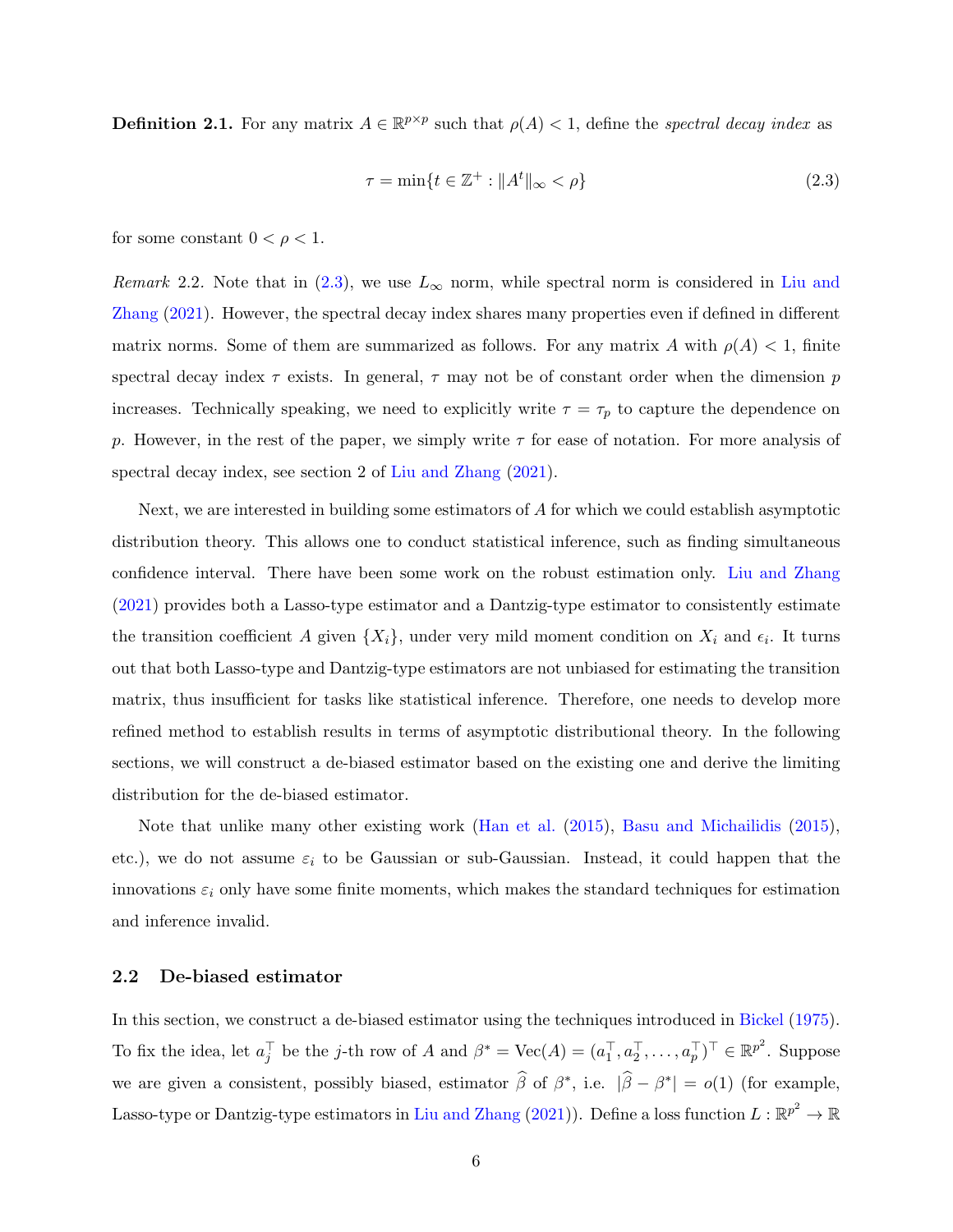as

<span id="page-6-0"></span>
$$
L_n(\beta) = \frac{1}{n} \sum_{i=1}^n \sum_{k=1}^p \ell(X_{ik} - X_{i-1}^\top \beta_k) w(X_{i-1}),
$$
\n(2.4)

where  $\beta = (\beta_1^\top, \ldots, \beta_p^\top)^\top$  with  $\beta_k \in \mathbb{R}^p$  for  $1 \leq k \leq p$ , the weight function

$$
w(x) = \min\left\{1, \frac{T^3}{|x|_\infty^3}\right\}
$$

for some threshold  $T > 0$  to be determined later, and the robust loss function  $\ell(x)$  satisfies:

- (i)  $\ell(x)$  is a thrice differentiable convex and even function.
- (ii) For some constant  $C > 0, |\ell'|, |\ell''|, |\ell^{(3)}| \leq C$ .

We give two examples of such loss functions from [Pan et al.](#page-35-8)  $(2021)$  that satisfy the above conditions. Examples 2.3 (Smoothed huber loss I).

$$
\ell(x) = \begin{cases} x^2/2 - |x|^3/6 & \text{if } |x| \le 1, \\ |x|/2 - 1/6 & \text{if } |x| > 1. \end{cases}
$$

Examples 2.4 (Smoothed huber loss II).

$$
\ell(x) = \begin{cases} x^2/2 - x^4/24, & \text{if } |x| \le \sqrt{2}, \\ (2\sqrt{2}/3)|x| - 1/2, & \text{if } |x| > \sqrt{2}. \end{cases}
$$

Direct calculation shows that everywhere twice differentiable and almost everywhere thrice differentiable. Also, the derivative of first three orders are bounded in magnitude. We mention that generalization to other loss functions that does not satisfy the differentiability conditions (for example, huber loss) may be derived under more refined arguments, but will be omitted in this paper.

Denote by  $\psi(x) = \ell'(x)$  the derivative of  $\ell(x)$ , then  $\psi(x)$  is twice differentiable by condition (i) and  $|\psi(x)| \leq C$  for all  $x \in \mathbb{R}$  by condition (ii). Let  $\mu = (\mu_1, \ldots, \mu_p)^\top \in \mathbb{R}^p$  with  $\mu_k = \mathbb{E}[\psi'(\varepsilon_{ik})]$ and  $\mu^{-1} = (\mu_1^{-1}, \dots, \mu_p^{-1})^{\top}$ . Let  $\widehat{\mu} = (\widehat{\mu}_1, \dots, \widehat{\mu}_p)$  be the estimate of  $\mu$  with  $\widehat{\mu}_k = \frac{1}{n}$  $\frac{1}{n} \sum_{i=1}^{n} \psi'(\widehat{\varepsilon}_{ik}),$ where  $\widehat{\varepsilon}_{ik} = X_{ik} - X_{i-1}^{\top} \widehat{\beta}_k$ . Let  $\Sigma_x = \mathbb{E}[X_i X_i^{\top} w(X_i)] \in \mathbb{R}^{p \times p}$  be the weighted covariance matrix and  $\Omega_x = \Sigma_x^{-1} \in \mathbb{R}^{p \times p}$  be the weighted precision matrix. Denote by  $\widehat{\Sigma}_x = n^{-1} \sum_{i=1}^n X_{i-1} X_{i-1}^\top w(X_{i-1})$ the weighted sample covariance. Furthermore, suppose that  $\widehat{\Omega}_x$  is a suitable approximation of the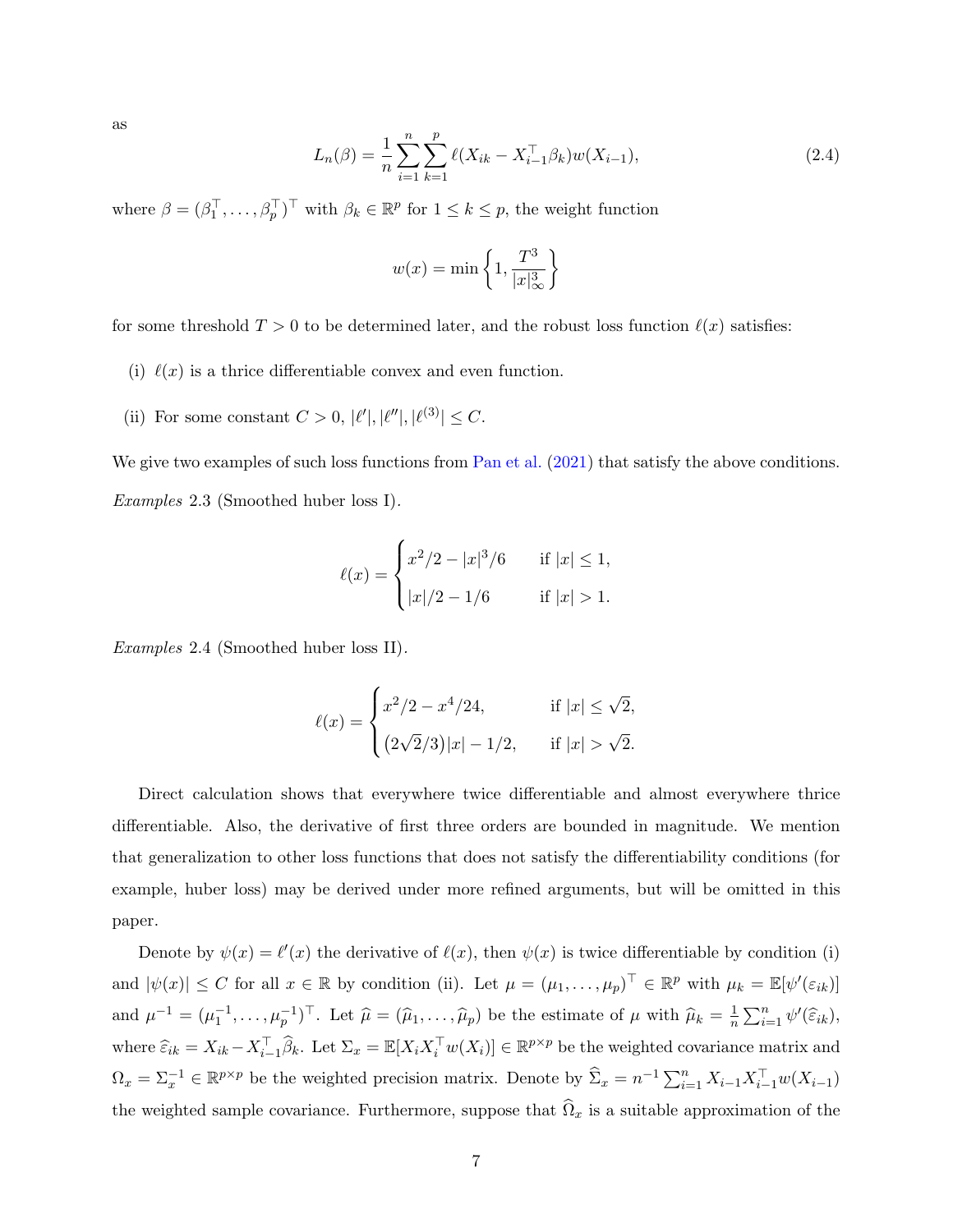weighted precision matrix  $\Omega_x$  (e.g., CLIME estimator introduced by [Cai et al.](#page-33-4) [\(2011\)](#page-33-4)), as will be discussed in section 2.3. To ensure the validity of such estimator, the sparsity of each row of  $\Omega_x$  is always assumed due to high dimensionality. Now we introduce a few more notations:

$$
\Sigma = \text{diag}(\mu) \otimes \Sigma_x = \begin{bmatrix} \mu_1 \Sigma_x & 0 & 0 & \dots & 0 \\ 0 & \mu_2 \Sigma_x & 0 & \dots & 0 \\ \vdots & \vdots & \ddots & \dots & 0 \\ 0 & 0 & 0 & 0 & \mu_p \Sigma_x \end{bmatrix} \in \mathbb{R}^{p^2 \times p^2},
$$
(2.5)

and analogously,

$$
\Omega = \Sigma^{-1} = \text{diag}(\mu^{-1}) \otimes \Omega_x;
$$
  

$$
\widehat{\Sigma} = \text{diag}(\widehat{\mu}) \otimes \widehat{\Sigma}_x, \quad \widehat{\Omega} = \text{diag}(\widehat{\mu}^{-1}) \otimes \widehat{\Omega}_x.
$$
 (2.6)

Following the one-step estimator in [Bickel](#page-33-3) [\(1975\)](#page-33-3), we de-bias  $\hat{\beta}$  by adding an additional term involving the gradient of the loss function L:

<span id="page-7-1"></span><span id="page-7-0"></span>
$$
\check{\beta} = \widehat{\beta} + \widehat{\Omega} \, \nabla L_n(\widehat{\beta}).\tag{2.7}
$$

To briefly explain the presence of  $\widehat{\Omega}$ , consider Taylor expansion of  $\nabla L_n(\widehat{\beta})$  around  $\nabla L_n(\beta^*)$ . Write

$$
\sqrt{n}(\tilde{\beta} - \beta^*) = \sqrt{n}(\widehat{\beta} - \beta^*) + \sqrt{n}\,\Omega\,\nabla L_n(\beta^*) - \sqrt{n}\,\Omega(\nabla L_n(\widehat{\beta}) - \nabla L_n(\beta^*))
$$
\n
$$
= \sqrt{n}\,\Omega\,\nabla L_n(\beta^*) + \sqrt{n}\left[ (\widehat{\beta} - \beta^*) - \widehat{\Omega}\,\nabla^2 L_n(\beta^*)(\widehat{\beta} - \beta^*) + R \right]
$$
\n
$$
= \underbrace{\sqrt{n}\,\Omega\,\nabla L_n(\beta^*)}_{A} + \underbrace{\sqrt{n}\left[ \left( I_{p^2} - \widehat{\Omega}\,\nabla^2 L_n(\beta^*)(\widehat{\beta} - \beta^*) \right) + \sqrt{n}R, \tag{2.8}
$$

where the remainder term  $\sqrt{n}R = o(1)$  under certain conditions. Moreover, we also hope  $\Delta$  to be negligible. As will be shown in the following sections,

<span id="page-7-2"></span>
$$
\Delta \leq \sqrt{n} \Big( \|\Omega - \widehat{\Omega}\|_{1} \|\Sigma\|_{\max} + \|\nabla^{2} L_{n}(\beta^{*}) - \Sigma\|_{\max} \|\widehat{\Omega}\|_{1} \Big) |\widehat{\beta} - \beta^{*}|_{1},
$$
\n(2.9)

To this end,  $\widehat{\Omega}$  needs to be a good approximation of the precision matrix  $\Omega$ , which inspires the construction of such  $\hat{\Omega}$ . More rigorous arguments will be presented in the subsequent sections.

Note that the estimator  $\check{\beta}$  is closely related to the de-sparsifying Lasso estimator [\(Van de Geer](#page-35-4)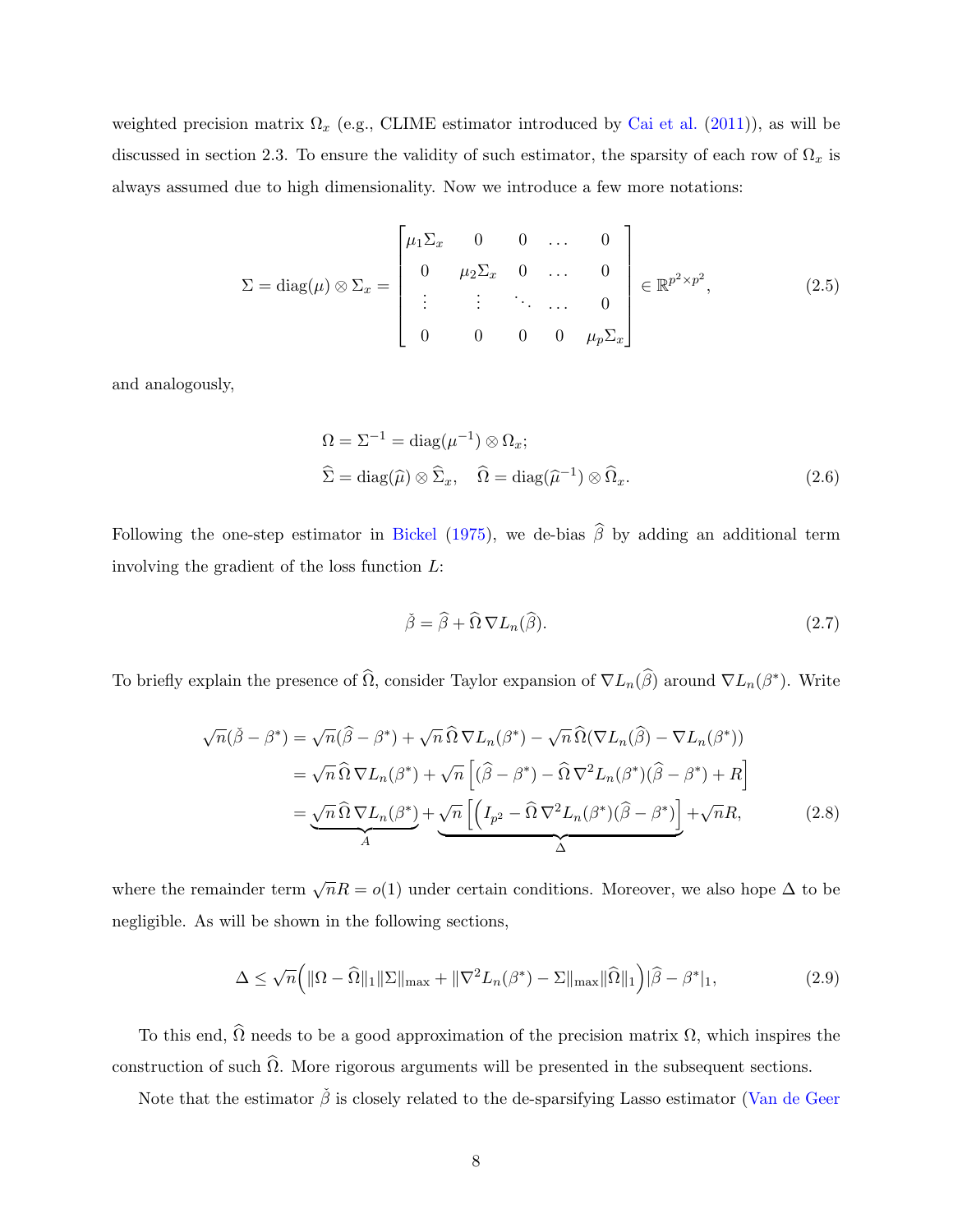[et al.](#page-35-4) [\(2014\)](#page-35-4) and [Zhang and Zhang](#page-36-3) [\(2014\)](#page-36-3)), which is employed to conduct simultaneous inference for linear regression models in [Zhang and Cheng](#page-36-4) [\(2017\)](#page-36-4).  $\beta$  will reduce to de-sparsifying Lasso estimator if the loss  $\ell(x)$  in [\(2.4\)](#page-6-0) is squared error loss and the weight  $w(x) \equiv 1$ . Moreover, [Loh](#page-34-7) [\(2018\)](#page-34-7) uses this one-step estimator to build the limiting distribution of high-dimensional vector restricted to a fixed number of coordinates, and delivers a result that agrees with [Bickel](#page-33-3) [\(1975\)](#page-33-3) for low-dimensional robust M-estimators. Different from that, we will derive such conclusions simultaneously for all  $p^2$ coordinates of  $\beta^*$ .

In the subsequent sections, we aim at obtaining a limiting distribution for  $\check{\beta}$ .

#### 2.3 Estimation of the precision matrix

In this section, we mainly discuss the validity of having  $\hat{\Omega}$  as an approximation of  $\Omega$ . By the structure of  $\Omega$ , we need to first find a suitable estimator of the weighted precision  $\Omega_x$ .

The estimation of the sparse inverse covariance matrix based on a collection of observations  ${X_i}$  plays a crucial role in establishing the asymptotic distribution. In high-dimensional regime, one cannot obtain a suitable estimator for the precision matrix by simply inverting the sample covariance, as the sample covariance is not invertible when the number of features exceeds the number of observations. Depending on the purposes, various methodology have been proposed to solve problem of estimating the precision. See for example, graphical Lasso [\(Yuan and Lin](#page-36-8) [\(2007\)](#page-36-8) and [Friedman et al.](#page-34-10) [\(2008\)](#page-34-10)) and nodewise regression (Meinshausen and Bühlmann [\(2006\)](#page-35-9)). From a different perspective, [Cai et al.](#page-33-4) [\(2011\)](#page-33-4) proposed a CLIME approach to sparse precision estimation, which shall be applied in this paper. For completeness, we reproduce the CLIME estimator in the following.

Suppose that the sparsity of each row of  $\Omega_x$  is at most s, i.e.,  $s = \max_{1 \leq i \leq p} |\{j : \Omega_{x,ij} \neq 0\}|$ . We first obtain  $\Theta$  by solving

$$
\widehat{\Theta} = \underset{\Theta}{\arg\min} \sum_{i,j} |\Theta_{ij}| \quad \text{subject to:} \quad ||\widehat{\Sigma}_x \Theta - I_p||_{\max} \le \lambda_n,
$$

for some regularization parameter  $\lambda_n > 0$ . Note that the solution  $\Theta$  may not symmetric. To account for symmetry, the CLIME estimator  $\widehat{\Omega}_x$  is defined as

<span id="page-8-0"></span>
$$
\widehat{\Omega}_x = (\widehat{\omega}_{ij}), \quad \text{where } \widehat{\omega}_{ij} = \widehat{\omega}_{ji} = \widehat{\Theta}_{ij} \mathbb{I}\{|\widehat{\Theta}_{ij}| \leq |\widehat{\Theta}_{ji}|\} + \widehat{\Theta}_{ji} \mathbb{I}\{|\widehat{\Theta}_{ij}| > |\widehat{\Theta}_{ji}|\}. \tag{2.10}
$$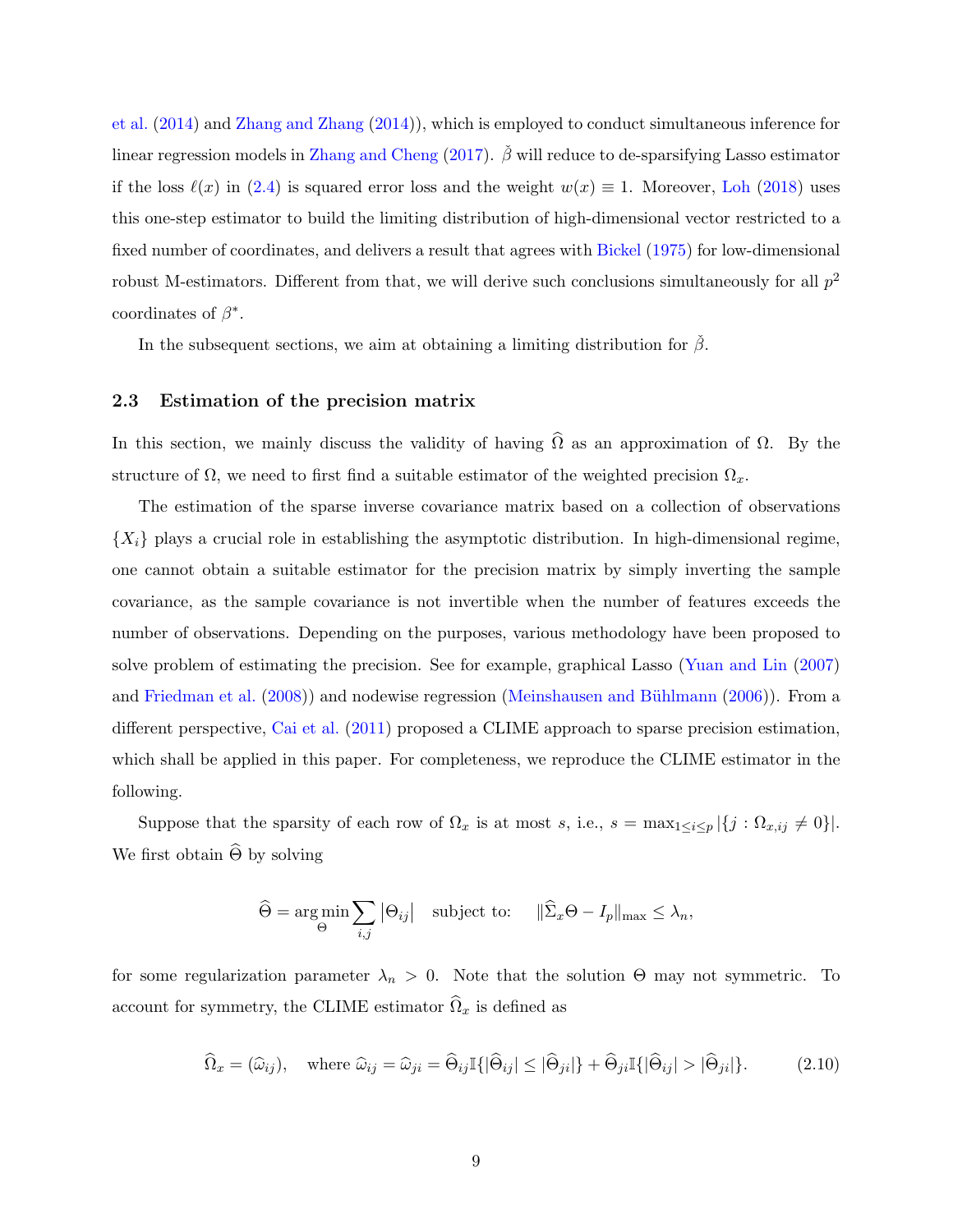For more analysis of CLIME estimator, see [Cai et al.](#page-33-4) [\(2011\)](#page-33-4). Next, we present the convergence theorem for CLIME estimator.

<span id="page-9-1"></span>**Theorem 2.5.** Let  $\tau$  be defined in definition [2.1](#page-5-1) and  $\gamma = \max_{t=0,1,\dots,\tau-1} ||A^t||$ . Choose  $\lambda_n \geq$  $\|\Omega_x\|_1 \gamma \tau^2 T^2 (\log p)^{3/2} n^{-1/2}$ , then with probability at least  $1 - 4p^{-c_0}$  for some constant  $c_0 > 0$ ,

$$
\|\widehat{\Omega}_x - \Omega_x\|_{\max} \lesssim \|\Omega_x\|_1 \lambda_n \quad \text{and} \quad \|\widehat{\Omega}_x - \Omega_x\|_1 \lesssim \|\Omega_x\|_1 s \lambda_n.
$$

Remark 2.6. Theorem [2.5](#page-9-1) is a direct application of Theorem 6 of [Cai et al.](#page-33-4) [\(2011\)](#page-33-4). Note that if we assume the eigenvalue condition on  $\Sigma_x$  that  $0 \le c \le \lambda_{\min}(\Sigma_x) \le \lambda_{\max}(\Sigma_x) \le C$ , then  $\|\Omega_x\|_2 \leq 1/\lambda_{\min}(\Sigma_x) = O(1)$ . Therefore, by the sparsity condition on  $\Omega_x$ , we immediately have that  $\|\Omega_x\|_1 = O(\sqrt{s})$ . Suppose the scaling condition holds that  $s\gamma \tau^2 T^2 (\log p)^{3/2} n^{-1/2} = o(1)$ , then the CLIME estimator  $\hat{\Omega}_x$  defined in [\(2.10\)](#page-8-0) is consistent in estimating the weighted precision matrix of the VAR $(1)$  model  $(2.2)$ .

The following theorem shows that  $\|\Omega - \widehat{\Omega}\|$  enjoys the same convergence rate as in the previous theorem.

<span id="page-9-2"></span>**Theorem 2.7.** Let  $\hat{\Omega}_x$  be the CLIME estimator defined above. Assume that  $\mu_k > c_1 > 0$  for all  $1 \leq k \leq p$ , then with probability at least  $1 - 6p^{-c}$ ,

$$
\|\Omega - \widehat{\Omega}\|_{\max} \lesssim \|\Omega_x\|_1 \lambda_n \quad \text{and} \quad \|\Omega - \widehat{\Omega}\|_1 \lesssim \|\Omega_x\|_1 s \lambda_n.
$$

The above theorem is built upon two facts:  $\hat{\Omega}_x$  approximates  $\Omega_x$  and  $\hat{\mu}$  approximates  $\mu$ . The result regarding the latter approximation will be given in Lemma [3.7.](#page-15-1)

#### <span id="page-9-0"></span>2.4 Simultaneous inference

In this section, consider the following hypothesis testing problem:

$$
H_0: A_{ij} = A_{ij}^0
$$
, for all  $i, j = 1, ..., p$  (or equivalently,  $\beta_j^* = \beta_j^0$ , for all  $j = 1, ..., p$ )

versus the alternative hypothesis  $H_1: A_{ij} \neq A_{ij}^0$  for some  $i, j = 1, \ldots, p$ . Instead of projecting the explanatory variables onto a subspace of fixed dimension [\(Javanmard and Montanari](#page-34-6) [\(2014\)](#page-34-6), [Zhang and Zhang](#page-36-3) [\(2014\)](#page-36-3), [Van de Geer et al.](#page-35-4) [\(2014\)](#page-35-4) and [Loh](#page-34-7) [\(2018\)](#page-34-7)), we allow the number of testings to grow as fast as an exponential order of the sample size n. [Zhang and Cheng](#page-36-4) [\(2017\)](#page-36-4)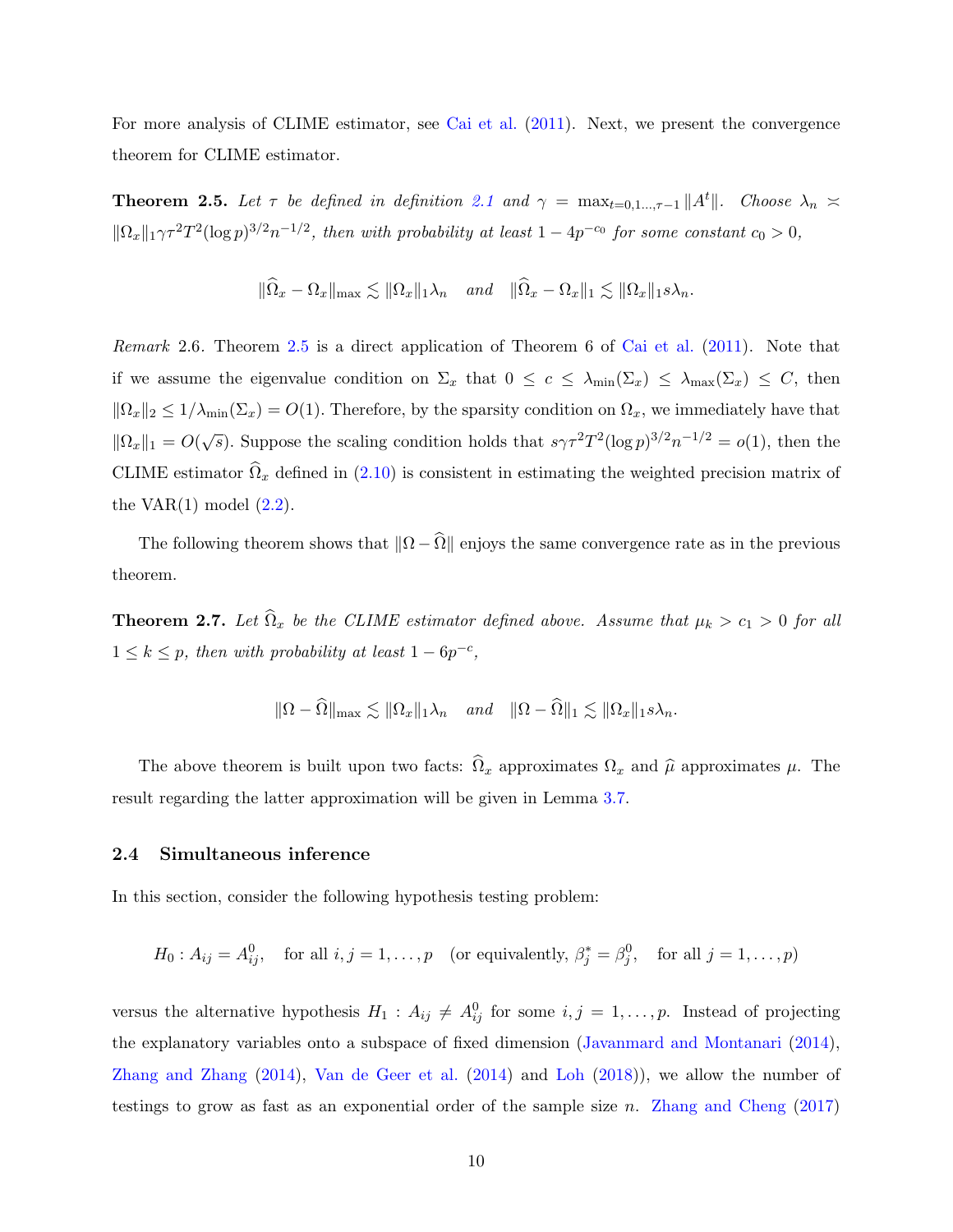presented a more related work, where it's also allowed that the testing size to grow as a function of p. However, they conducted such simultaneous inference procedure under linear regression setting with independent random variables.

Employing the de-biased estimator  $\check{\beta}$  defined in [\(2.7\)](#page-7-0), we propose to use the test statistics

<span id="page-10-1"></span>
$$
\sqrt{n}|\check{\beta} - \beta^0|_{\infty},\tag{2.11}
$$

where  $\check{\beta}$  is defined in [\(2.7\)](#page-7-0). In the next several theorems, we elaborate a multiplier bootstrap method to obtain the critical value of the test statistics, which requires a few scaling and moment assumptions. Recall definition [2.1](#page-5-1) for  $\tau$  and theorem [2.5](#page-9-1) for the definition of  $\gamma$ . Also recall that  $s = \max_{1 \leq i \leq p} |\{j : \Omega_{x, ij} \neq 0\}|.$ 

#### Assumptions

- (A1)  $\sqrt{n}T^3|\hat{\beta} \beta^*|^2_1 = o(1).$
- (A2)  $\|\Omega_x\|_1^2 s \gamma^2 \tau^4 T^4 (\log p)^3 / \sqrt{n} = o(1).$

(A3) 
$$
s\gamma \tau^2 T^2 (\log p)^{3/2} |\widehat{\beta} - \beta^*|_1 = o(1).
$$

$$
(A4) \ sT^2(\log(pn))^7/n \lesssim n^{-c}.
$$

(A5) 
$$
(\log p)^{3/2} (\log n)^{1/2} T \sqrt{s \tau} \gamma / n^{1/4} = o(1)
$$
.

Additionally, throughout the paper we assume that for some constant  $C > 0$ ,  $\mathbb{E}[X_{ik}^2] \leq C$  and  $\mathbb{E}[\varepsilon_{ik}^2] \leq C$  for all  $1 \leq k \leq p$ . We also suppose that  $\|\Sigma_x\|_{\max} = O(1)$  and  $0 < c \leq \lambda_{\min}(\Sigma_x) \leq$  $\lambda_{\max}(\Sigma_x) \leq C$ . Thus,  $\|\Omega_x\|_2 \leq 1/\lambda_{\min}(\Sigma_x) = O(1)$  and  $\|\Omega_x\|_1 = O(\sqrt{s})$ , where the row sparsity  $s = \max_{1 \leq i \leq p} |\{j : \Omega_{x, ij} \neq 0\}|.$ 

<span id="page-10-0"></span>**Theorem 2.8.** Let  $\zeta_1 = \gamma \tau^2 T^2 (\log p)^{3/2} |\widehat{\beta} - \beta^*|_1 + \sqrt{n} T^3 |\widehat{\beta} - \beta^*|_1^2 + s \gamma^2 \tau^4 T^4 (\log p)^3 / \sqrt{n}$ . Suppose assumptions (A1) – (A3) hold. Additionally assume that  $\zeta_1\sqrt{1 \vee \log(p/\zeta_1)} = o(1)$ , then we have that

$$
\mathbb{P}\bigg(|\sqrt{n}(\check{\beta}-\beta^*)-\sqrt{n}\Omega\nabla L_n(\beta^*)|_{\infty}>\zeta_1\bigg)<\zeta_2,
$$

where  $\zeta_1 \sqrt{1 \vee \log(p/\zeta_1)} = o(1)$  and  $\zeta_2 = o(1)$ .

Theorem [2.8](#page-10-0) rigorously verifies that  $\sqrt{n}R = o(1)$  and  $\Delta = o(1)$  in [\(2.8\)](#page-7-1) by the proposed construction of  $\widehat{\Omega}$  and suggests us to perform further analysis on  $\sqrt{n}\Omega\nabla L_n(\beta^*)$ . To derive the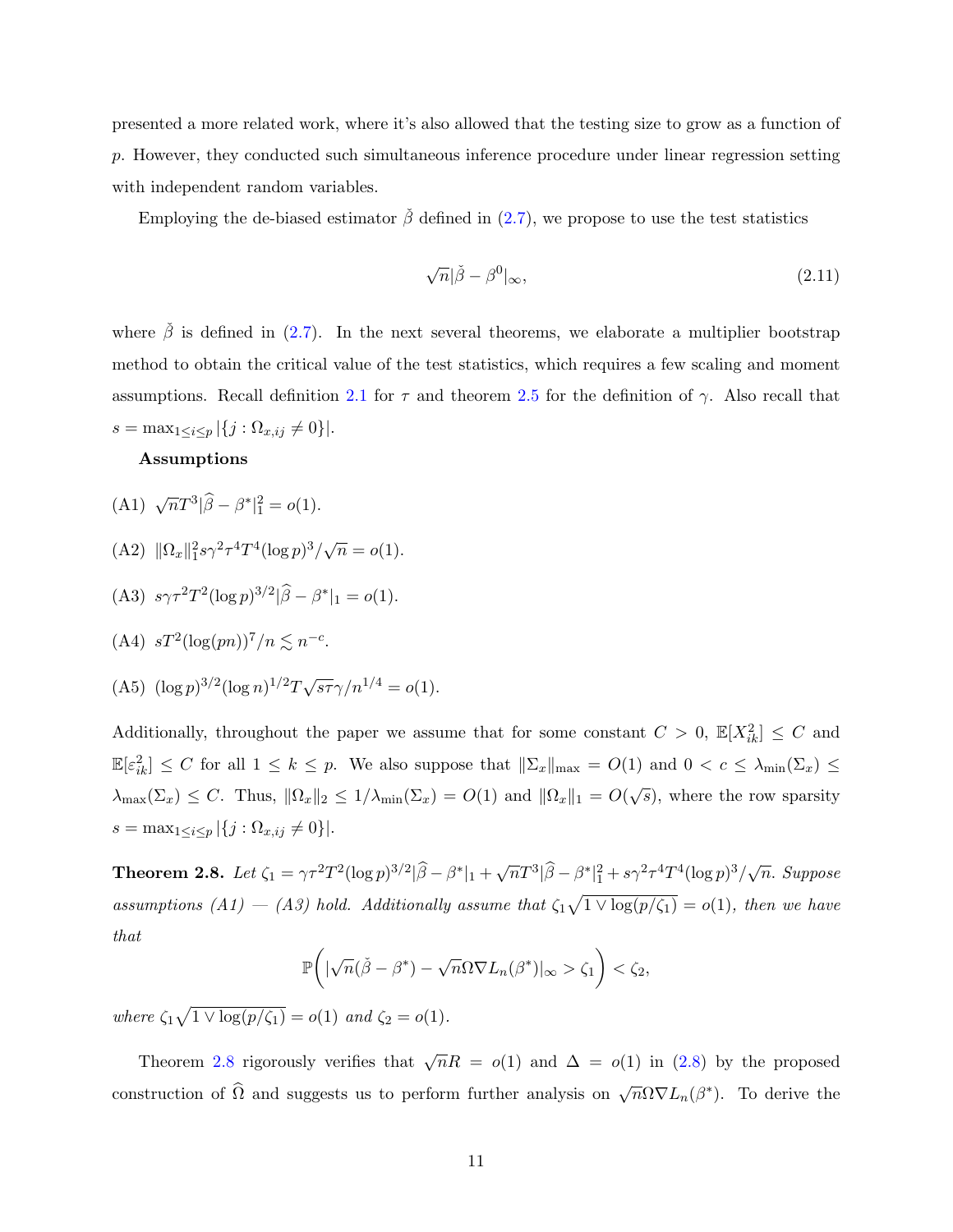limiting distribution, we shall use Gaussian approximation technique, since the classic central limit theorem fails in high-dimensional setting.

Gaussian approximation was initially invented for high-dimensional independent random variables in [Chernozhukov et al.](#page-34-8) [\(2013\)](#page-34-8) and further generalized to high-dimensional time series in [Zhang and Wu](#page-36-5) [\(2017\)](#page-36-5). [Zhang and Cheng](#page-36-4) [\(2017\)](#page-36-4) and [Loh](#page-34-7) [\(2018\)](#page-34-7) applied the GA technique in [Chernozhukov et al.](#page-34-8) [\(2013\)](#page-34-8) to the derivation of asymptotic distribution in linear regression setting. However, data generated from VAR model suffers temporal dependence, which makes the aforementioned techniques unavailable. Although [Zhang and Wu](#page-36-5) [\(2017\)](#page-36-5) established such GA results for general time series using dependence adjusted norm, direct application of their theorems does not yield desirable conclusion in ultra-high dimensional setting. This leads us to derive a new GA theorem with better convergence rate, which is achievable thanks to the structure of VAR model.

The next theorem establishes a Gaussian approximation(GA) result for the term  $\sqrt{n}\Omega \nabla L_n(\beta^*)$ . For a more detailed description of Gaussian approximation procedure, see section XXX.

<span id="page-11-2"></span>**Theorem 2.9.** Denote  $D = (D_{jk})_{1 \leq j,k \leq p} \in \mathbb{R}^{p^2 \times p^2}$  with

$$
D_{jk} = \frac{\Omega_x \mathbb{E}[\psi(\varepsilon_{ij})\psi(\varepsilon_{ik})]\mathbb{E}[X_i X_i^\top w^2(X_i)]\Omega_x^\top}{\mu_j \mu_k} \in \mathbb{R}^{p \times p}.
$$

Under Assumption  $(A_4)$  and  $(A_5)$ , we have the following Gaussian Approximation result that

$$
\sup_{t\in\mathbb{R}}\left|\mathbb{P}\bigg(|\sqrt{n}\Omega\nabla L_n(\beta^*)|_{\infty}\leq t\bigg)-\mathbb{P}\bigg(\big|\sum_{i=1}^nz_i/\sqrt{n}\big|_{\infty}\leq t\bigg)\right|=o(1),
$$

where  $z_i = (z_{i1}, \ldots, z_{ip^2})^\top$  is a sequence of mean zero independent Gaussian vectors with each  $\mathbb{E} z_i z_i^{\top} = D.$ 

Remark 2.10. The above GA results allows the ultra-high dimensional regime, wehere  $p$  grows as fast as  $O(e^{n^b})$  for some  $0 < b < 1$ .

Since the covariance matrix  $D$  of the Gaussian analogue  $z_i$  is not accessible from the observation  ${X_i}$ , we need to give a suitable estimation of D before further performing multiplier bootstrap. The next theorem delivers a consistent estimator for our purpose.

<span id="page-11-1"></span>Theorem 2.11.

<span id="page-11-0"></span>
$$
\widehat{D}_{jk} = \frac{\widehat{\Omega}_{x} \left( \frac{1}{n} \sum_{i=1}^{n} \psi(\widehat{\varepsilon}_{ij}) \psi(\widehat{\varepsilon}_{ik}) \right) \left( \frac{1}{n} \sum_{i=1}^{n} X_i X_i^{\top} w^2(X_i) \right) \widehat{\Omega}_{x}^{\top}}{\widehat{\mu}_{j} \widehat{\mu}_{k}} \in \mathbb{R}^{p \times p},\tag{2.12}
$$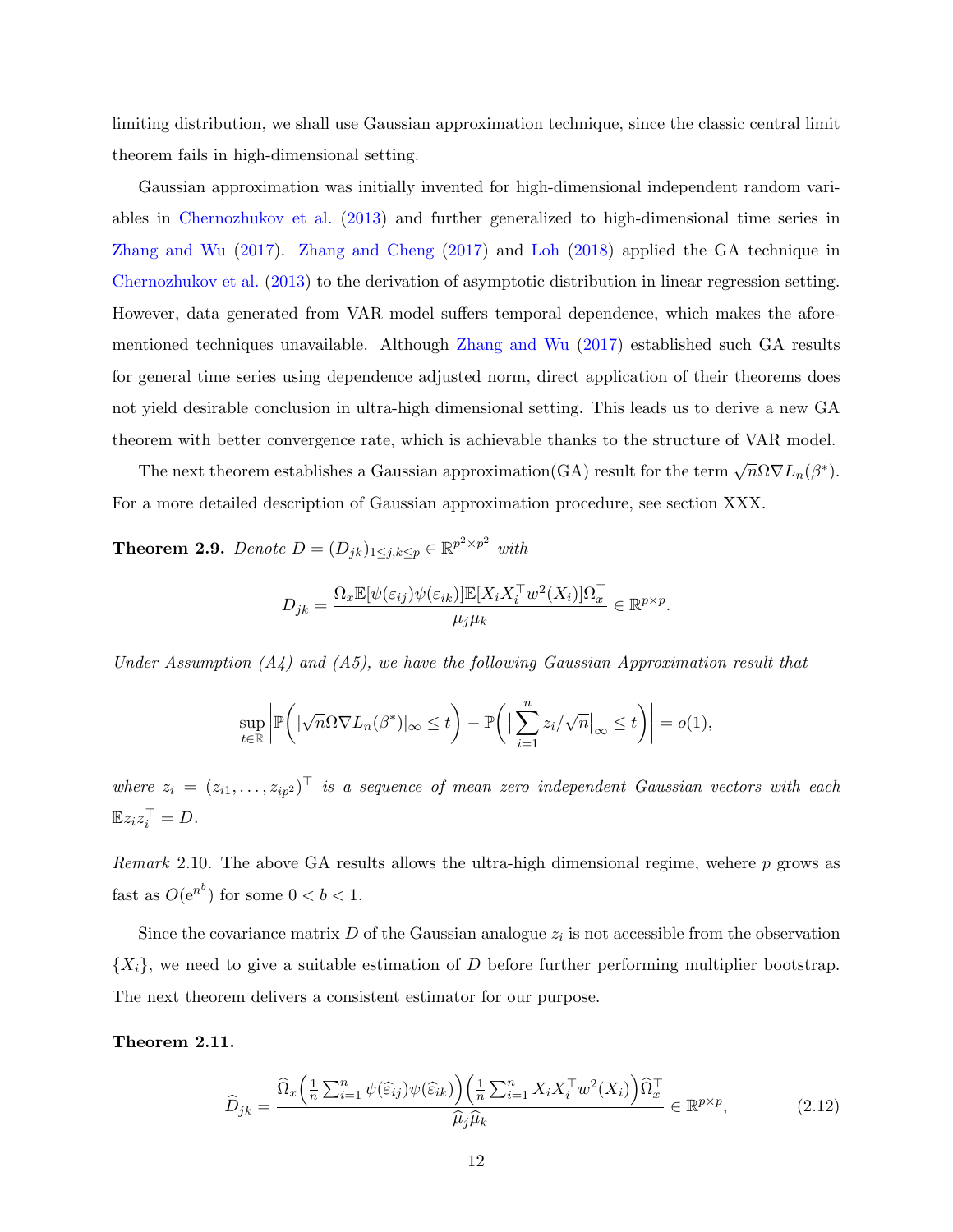where  $\widehat{\Omega}_x$  is the CLIME estimator of  $\Omega_x$ . Under assumptions  $(A1)-(A5)$  and additionally assume that  $\|\Omega_x\|_1 = O(\sqrt{s})$  and that for all  $1 \leq k \leq p$ ,  $\mu_k > C > 0$  for some constant C, we have with probability at least  $1 - 12p^{-c}$ , we have

$$
\|\widehat{D} - D\|_{\max} \lesssim s\gamma \tau^2 T^2 (\log p)^{3/2} n^{-1/2} + |\widehat{\beta} - \beta^*|_1.
$$

Indeed, under the scaling assumptions,  $\|\hat{D} - D\|_{\max} = o(1)$ . With these preparatory results, we are ready to present the main theorem of this paper, which describes a procedure to find the critical value of  $\sqrt{n}|\check{\beta} - \beta^*|_{\infty}$  using bootstrap.

<span id="page-12-1"></span>Theorem 2.12. Denote

$$
W = |\widehat{D}^{1/2}\eta|_{\infty},
$$

where  $\eta \sim N(0, I_{p^2})$  is independent of  $(X_i)_{i=1}^n$  and  $\widehat{D}$  is defined in  $(2.12)$ . Let the bootstrap critical value be given by  $c(\alpha) = \inf\{t \in \mathbb{R} : \mathbb{P}(W \le t | \mathbf{X}) \ge 1 - \alpha\}$ . Let assumptions  $(A1) - (A5)$  and the assumptions in theorem [2.8](#page-10-0) hold. Denote  $v = c(s\gamma \tau^2 T^2 (\log p)^{3/2} / \sqrt{n} + |\widehat{\beta} - \beta^*|_1)$  for some constant c. Assume that  $\pi(v) = Cv^{1/3} (1 \vee \log(p/v))^{2/3} = o(1)$ , then we have

$$
\sup_{\alpha\in(0,1)}\left|\mathbb{P}\left(\sqrt{n}|\check{\beta}-\beta^*|_{\infty}>c(\alpha)\right)-\alpha\right|=o(1).
$$

This result suggests a way to not only find the asymptotic distribution, but also to provide an accurate critical value  $c(\alpha)$  using multiplier bootstrap. Under the null hypothesis  $H_0$ , we have  $\sqrt{n}|\tilde{\beta} - \beta^0|_{\infty} = \sqrt{n}|\tilde{\beta} - \beta^*|$ . This verifies the validity of having [\(2.11\)](#page-10-1) as a test statistics for simultaneous inference.

## <span id="page-12-0"></span>3 Estimation

Many estimation tasks are needed as preparatory results for proving Theorem [2.12.](#page-12-1) For instance, Theorem [2.12](#page-12-1) requires an estimation of the theoretical covariance matrix D of the Gaussian ana-logue Z, as stated in Theorem [2.11.](#page-11-1) Besides, the convergence of CLIME estimator (section 2.3) depends on the convergence of corresponding covariance matrix. Therefore, these problems requires us to develop a new estimation theory that delivers the convergence even in ultra-high dimensional regime.

The success of high-dimensional estimation relies heavily on the application of probability con-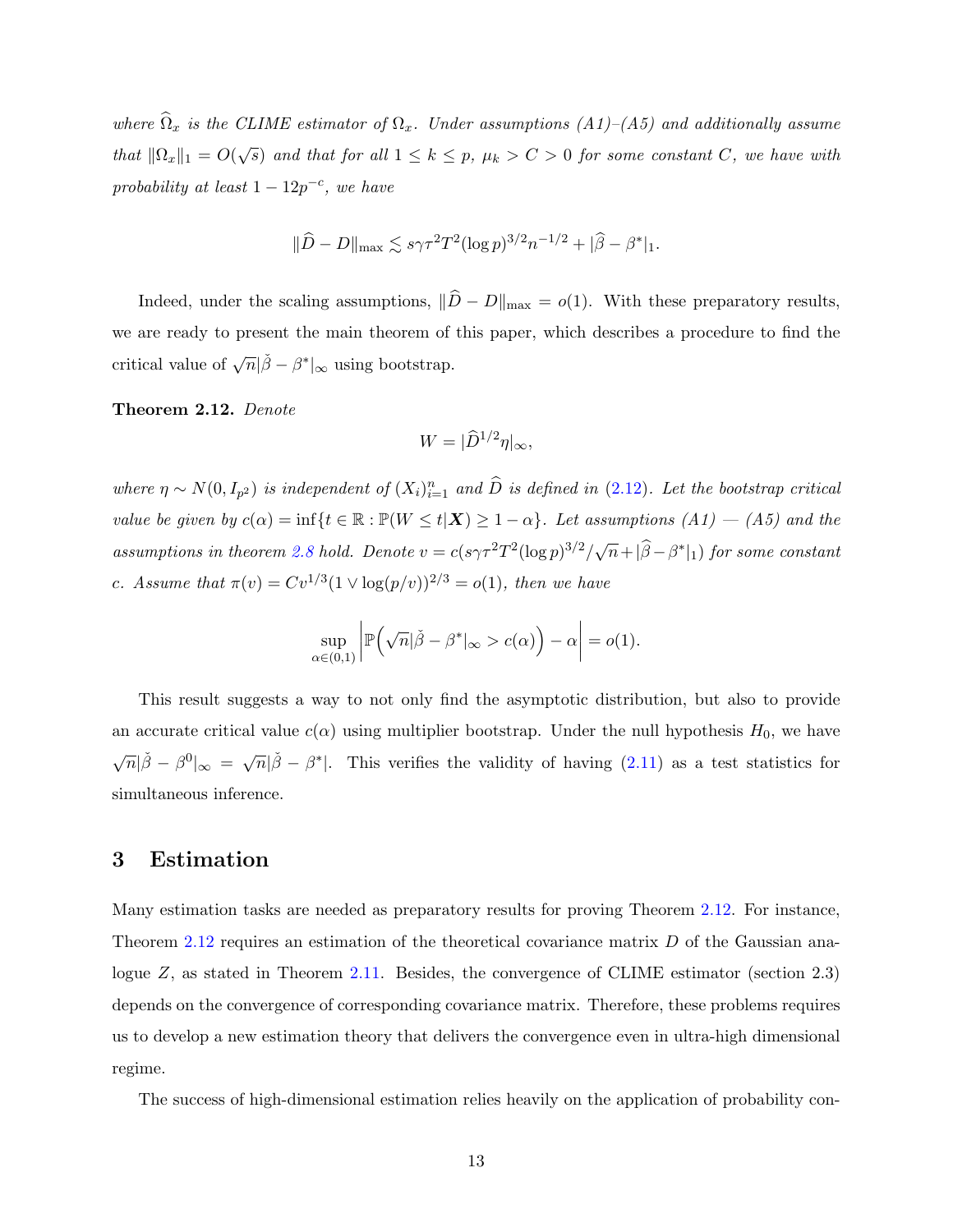centration inequality, among which Bernstein-type inequality is especially important. The celebrated Bernstein's inequality [\(Bernstein](#page-33-5) [\(1946\)](#page-33-5)) provides an exponential concentration inequality for sums of independent random variables which are uniformly bounded. Later works relaxed the uniform boundedness condition and extended the validity of Bernstein inequality to independent random variables that have finite exponential moment; see for example, [Massart](#page-35-10) [\(2007\)](#page-35-10) and [Wain](#page-36-9)[wright](#page-36-9) [\(2019\)](#page-36-9).

Despite the extensive body of work on concentration inequalities for independent random variables, literature remains quiet when it comes to establishing exponential-type tail concentration results for random process. Some related existing work includes Bernstein inequality for sums of strong mixing processes (Merlevède et al.  $(2009)$ ), Bernstein inequality under functional dependence measures [\(Zhang](#page-36-2) [\(2019\)](#page-36-2)), etc. In a more recent work, [Liu and Zhang](#page-34-5) [\(2021\)](#page-34-5) established a sharp Bernstein inequality for VAR model using the definition of spectral decay index, which improved the current rate by a factor of  $(\log n)^2$ . In this paper, we will derive another Bernstein inequality for VAR model under slightly different condition from [Liu and Zhang](#page-34-5) [\(2021\)](#page-34-5). Before presenting the main results, recall the definition of  $\tau$  in definition [2.1.](#page-5-1)

<span id="page-13-2"></span>**Lemma 3.1.** Let  $\{X_i\}_{i=0}^n$  be generated by a VAR(1) model. Suppose  $G : \mathbb{R}^p \to \mathbb{R}$  satisfies that

<span id="page-13-1"></span><span id="page-13-0"></span>
$$
|G(X) - G(Y)| \le |X - Y|_{\infty},\tag{3.1}
$$

and that  $|G(x)| \leq B$  for all  $x \in \mathbb{R}$ . Assume that  $\mathbb{E}[\lvert \varepsilon_{ij} \rvert^2] \leq \sigma^2$  for all  $j = 1, \ldots, p$ . Then there exists some constants  $C_1, C_2, C_3, C_4 > 0$  only depending on  $\rho$  and  $\sigma$ , such that

$$
\mathbb{P}\bigg(\Big|\frac{1}{n}\sum_{i=1}^{n}G(X_{i-1}) - \mathbb{E}[G(X_{i-1})]\Big| \geq x\bigg) \leq 2\exp\bigg\{-\frac{nx^2}{C_3n^{-1}\gamma^2\tau^3 + C_4\tau Bx}\bigg\} + 2\exp\bigg\{-\frac{nx^2}{(1+C_1B^{-2})\gamma^2\tau^4B^2(\log p)^2(n^{-1}\tau\log p+1) + C_2\tau^2B(\log p)x}\bigg\}.
$$

Specifically, under assumption (A2), we see that  $\tau(\log p)/n \to 0$ . So for sufficiently large  $B > 0$ , we have

$$
\mathbb{P}\bigg(\Big|\frac{1}{n}\sum_{i=1}^{n}G(X_{i-1}) - \mathbb{E}[G(X_{i-1})]\Big| \geq x\bigg) \leq 4\exp\bigg\{-\frac{nx^2}{C_1'\gamma^2\tau^4B^2(\log p)^2 + C_2'\tau^2B(\log p)x}\bigg\},\quad(3.2)
$$

for some positive constants  $C_1', C_2'$  depending only on  $\rho$  and  $\sigma$ .

Remark 3.2. Note that the Lipschitz condition [\(3.1\)](#page-13-0) is slightly different from that in [Liu and Zhang](#page-34-5)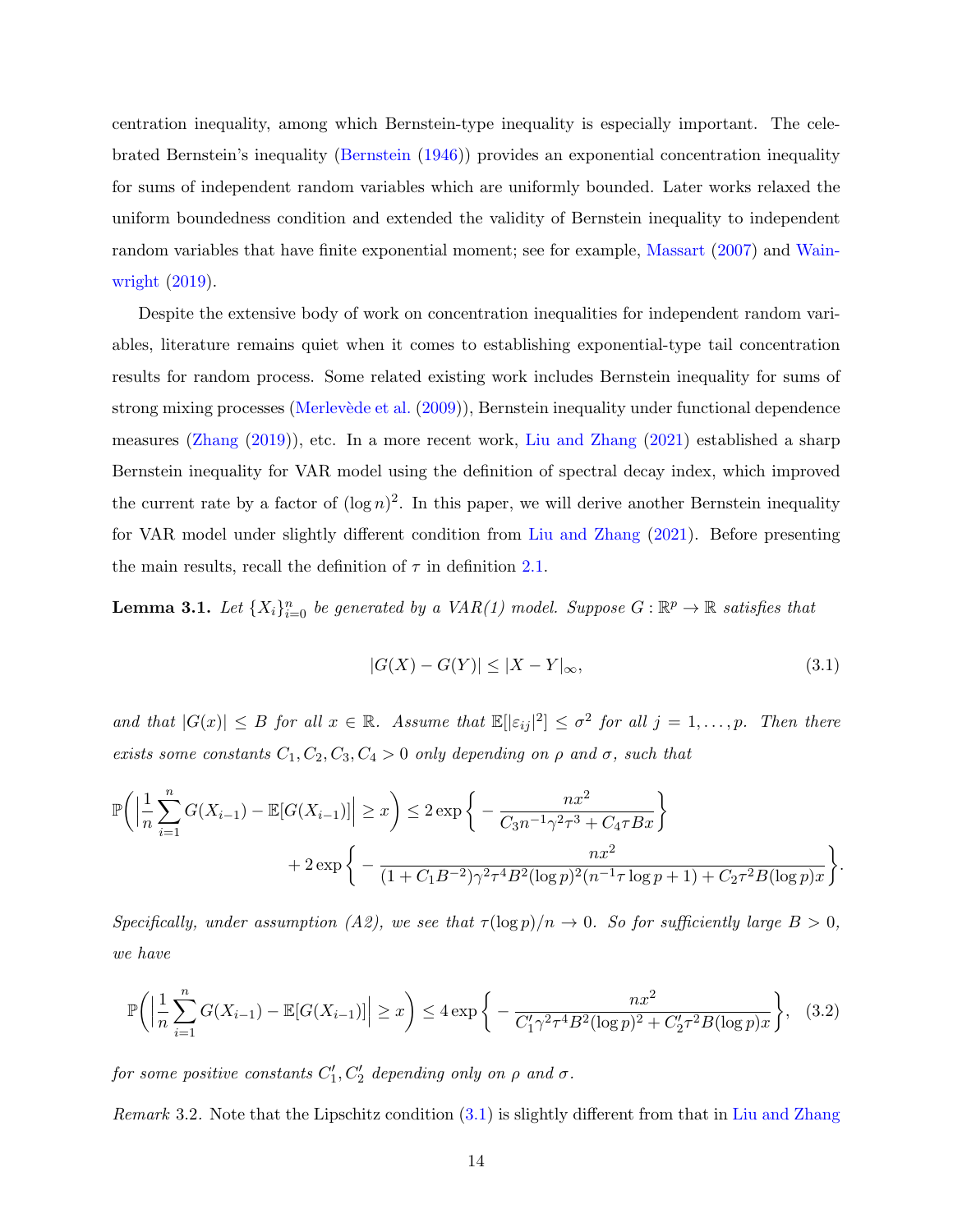[\(2021\)](#page-34-5), where instead, they assumed that

<span id="page-14-0"></span>
$$
|G(x) - G(y)| \le g^{\top} |x - y|,
$$
\n(3.3)

for some vector  $g \in \mathbb{R}^p$ . Since condition [\(3.1\)](#page-13-0) is weaker than [\(3.3\)](#page-14-0), the additional (log p) appears in the denominator of right-hand side in [\(3.2\)](#page-13-1). For more detailed comparison of different versions of Bernstein inequalities, we refer readers to [Liu and Zhang](#page-34-5) [\(2021\)](#page-34-5) and the references therein.

With a minor modification of the proof of Lemma [3.1,](#page-13-2) we have the following version of Bernstein inequality which includes a bounded function of the latest innovation  $\varepsilon_i$  as a multiple.

<span id="page-14-2"></span>**Corollary 3.3.** Let  $\{X_i\}_{i=0}^n$  be generated by a VAR(1) model. Suppose  $|h(x)| \leq 1$  and  $G : \mathbb{R}^p \to \mathbb{R}$ satisfies that

$$
|G(X) - G(Y)| \le |X - Y|_{\infty},
$$

and that  $|G(x)| \leq B$  for all  $x \in \mathbb{R}$ . Assume that  $\mathbb{E}[\lvert \varepsilon_{ij} \rvert^2] \leq \sigma^2$  for all  $j = 1, \ldots, p$ . Then there exists some constants  $C_1, C_2, C_3, C_4 > 0$  only depending on  $\rho$  and  $\sigma$ , such that

$$
\mathbb{P}\bigg(\Big|\frac{1}{n}\sum_{i=1}^{n}h(\varepsilon_i)G(X_{i-1}) - \mathbb{E}[h(\varepsilon_i)G(X_{i-1})]\Big| \geq x\bigg) \leq 2\exp\bigg\{-\frac{nx^2}{C_3n^{-1}\gamma^2\tau^3 + C_4\tau Bx}\bigg\} + 2\exp\bigg\{-\frac{nx^2}{(1+C_1B^{-2})\gamma^2\tau^4B^2(\log p)^2(n^{-1}\tau\log p+1) + C_2\tau^2B(\log p)x}\bigg\}.
$$

Specifically, under assumption (A2), we see that  $\tau(\log p)/n \to 0$ . So for sufficiently large  $B > 0$ , we have

$$
\mathbb{P}\bigg(\Big|\frac{1}{n}\sum_{i=1}^n h(\varepsilon_i)G(X_{i-1}) - \mathbb{E}[h(\varepsilon_i)G(X_{i-1})]\Big| \geq x\bigg) \leq 4\exp\bigg\{-\frac{nx^2}{C'_1\gamma^2\tau^4B^2(\log p)^2 + C'_2\tau^2B(\log p)x}\bigg\},
$$

for some positive constants  $C_1', C_2'$  depending only on  $\rho$  and  $\sigma$ .

Remark 3.4. Since the additional term  $h(\varepsilon_i)$  is independent of  $G(X_{i-1})$ , the proof of Lemma [3.1](#page-13-2) directly applies without any extra technical difficulty.

Equipped with our new Bernstein inequalities, several estimation results follow immediately. The next theorem regarding the estimation of  $\Sigma_x$  is essential when we prove the convergence rate of CLIME estimator in section 2.3.

<span id="page-14-1"></span>**Theorem 3.5** (Estimation of  $\Sigma_x$ ). Let  $\widehat{\Sigma}_x = n^{-1} \sum_{i=1}^n X_{i-1} X_{i-1}^\top w(X_{i-1})$  and  $\Sigma_x = \mathbb{E}[X_i X_i^\top w(X_i)].$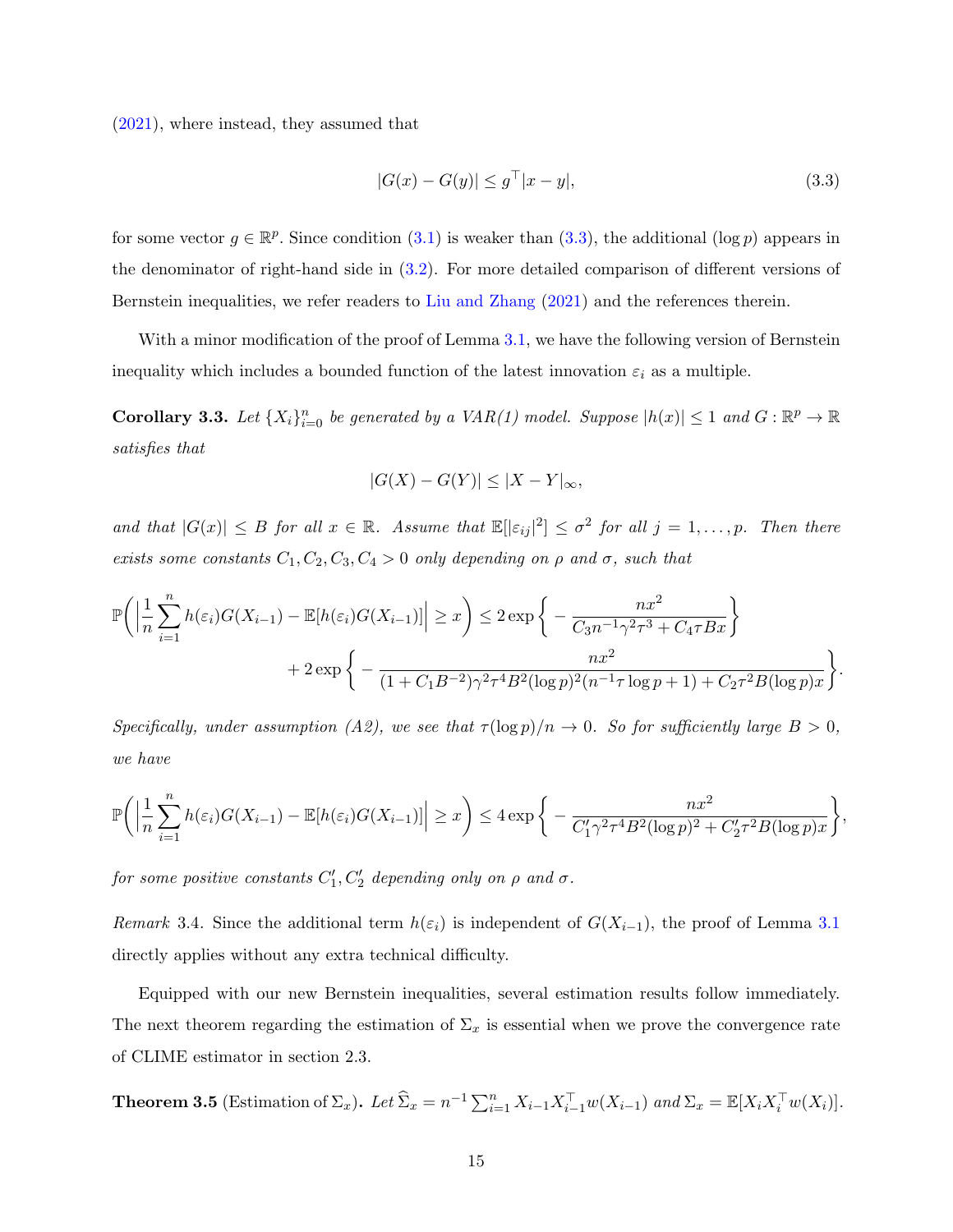Then with probability at least  $1 - 4p^{-c_0}$  for some constant  $c_0 > 0$ , it holds that

$$
\|\widehat{\Sigma}_x - \Sigma_x\|_{\max} \lesssim \gamma \tau^2 T^2 n^{-1/2} (\log p)^{3/2}.
$$

We see that the convergence rate of CLIME estimator in Theorem [2.5](#page-9-1) essentially inherits from the convergence rate in Theorem [3.5,](#page-14-1) with an additional term  $\|\Omega_x\|_1$ . The following theorem plays an important role in verifying that the  $\Delta$  defined in [\(2.9\)](#page-7-2) is indeed negligible.

<span id="page-15-2"></span>**Theorem 3.6** (Estimation of  $\Sigma$  by  $\nabla^2 L_n(\beta^*)$ ). Assume that  $\mathbb{E}[\varepsilon_{ik}^2] \leq \sigma^2$  for all  $1 \leq k \leq p$ . Then for some constant  $c_1 > 0$ , with probability at least  $1 - 4p^{-c_1}$ , it holds that

$$
\|\nabla^2 L_n(\beta^*) - \Sigma\|_{\max} \lesssim \gamma \tau^2 T^2 n^{-1/2} (\log p)^{3/2}.
$$

While the last two theorems make use of Lemma [3.1](#page-13-2) in this paper, the next estimation for  $\mu$  directly applies the concentration inequality in [Liu and Zhang](#page-34-5) [\(2021\)](#page-34-5) thanks to the stronger assumption that  $\hat{\mu}$  satisfies.

<span id="page-15-1"></span>**Lemma 3.7.** Suppose that  $\beta_k^*$  lies in a bounded  $\ell_1$  normed ball for all  $1 \leq k \leq p$  and that  $\mathbb{E}[X_{ij}^2] \leq C$ for some constant  $C > 0$  and for all  $1 \leq j \leq p$ . Then we have

$$
\mathbb{P}\bigg( |\widehat{\mu} - \mu|_{\infty} \ge \gamma \tau^2 \sqrt{\frac{\log p}{n}} + |\widehat{\beta} - \beta^*|_1 \bigg) \le 2p^{-c},
$$

for some positive constant c.

## <span id="page-15-0"></span>4 Gaussian Approximation

Conducting simultaneous inference for high-dimensional data is always considered to be a hard task, since central limit theorem fails when the dimension of random vectors can grow as a function of the number of observation  $n$ , or even exceeds  $n$ . As an alternative to central limit theorem, [Chernozhukov et al.](#page-34-8) [\(2013\)](#page-34-8) proposed Gaussian approximation theorem, which states that under certain conditions, the distribution of the maximum of a sum of independent high-dimensional random vectors can be approximated by that of the maximum of a sum of the Gaussian random vectors with the same covariance matrices as the original vectors. Their Gaussian approximation results allow the ultra-high dimensional cases, where the dimension  $p$  grows exponentially in  $n$ . In the meantime, they also proved that Gaussian multiplier bootstrap method yields a high quality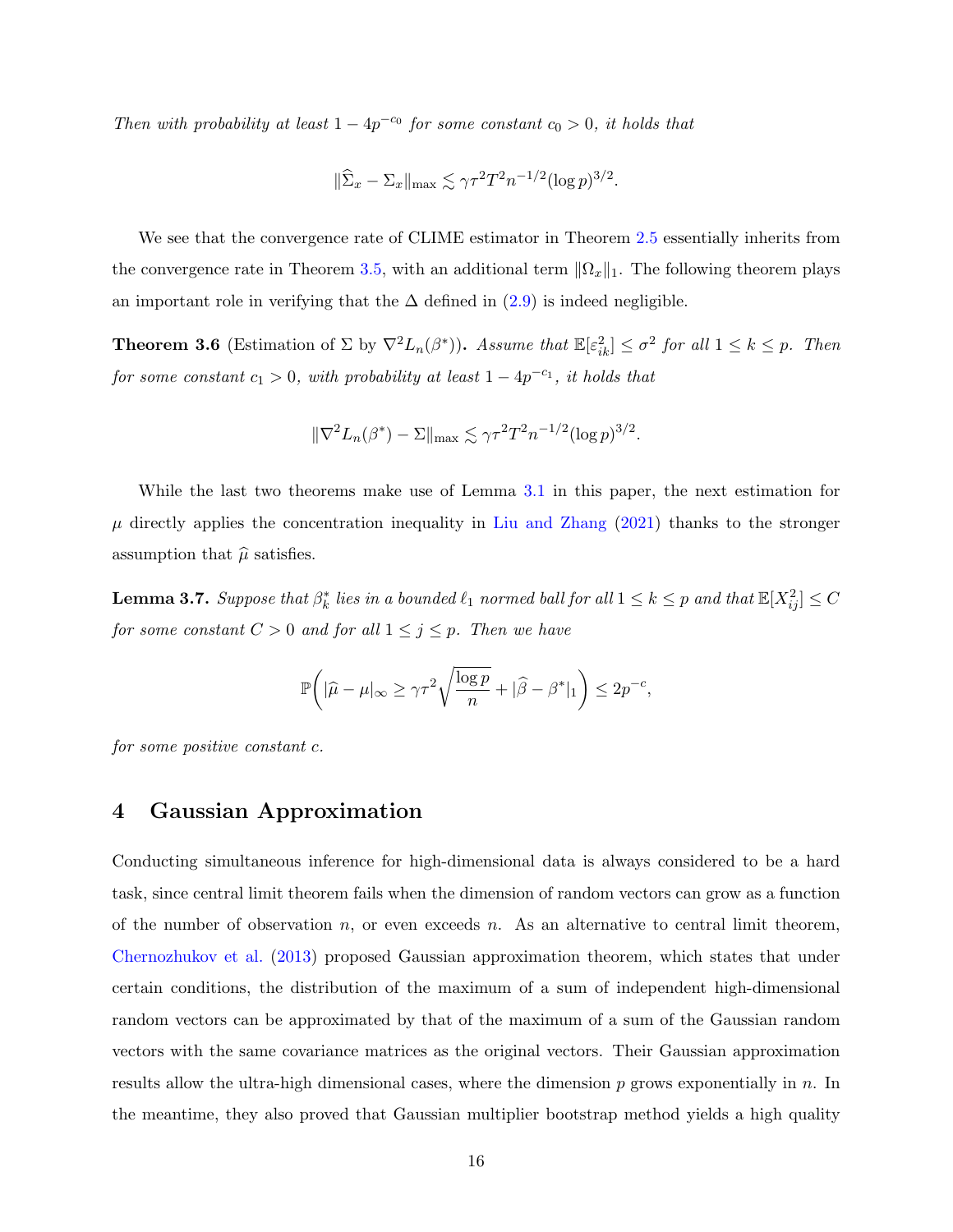approximation of the distribution of the original maximum and showcased a wide range of application, such as high-dimensional estimation, multiple hypothesis testing, and adaptive specification testing. It is worth noticing that the results from [Chernozhukov et al.](#page-34-8) [\(2013\)](#page-34-8) are only applicable when the sequence of random vectors is independent.

[Zhang and Wu](#page-36-5) [\(2017\)](#page-36-5) generalized Gaussian approximation results to general high-dimensional stationary time series, using the framework of functional dependence measure [\(Wu](#page-36-6) [\(2005\)](#page-36-6)). We specifically mention that a direct application of Gaussian approximation from [Zhang and Wu](#page-36-5) [\(2017\)](#page-36-5) cannot deliver a desired conclusion in ultra-high dimensional regime, due to coarser capture of dependence measure for VAR model. In what follows, we will use refined argument to establish a new Gaussian approximation result for VAR model.

By Theorem [2.8,](#page-10-0)  $\sqrt{n}|\check{\beta}-\beta^*|_{\infty}$  can be approximated by  $\sqrt{n}|\Omega\nabla L_n(\beta^*)|_{\infty}$ . Hence, we shall build a GA result for  $\sqrt{n}\Omega \nabla L_n(\beta^*)$ . Observe that  $\sqrt{n}\Omega \nabla L_n(\beta^*) \in \mathbb{R}^{p^2}$  can be written as

$$
\left(\frac{1}{\sqrt{n}}\sum_{i=1}^n \frac{\Omega_x}{\mu_1} \psi_\alpha(\varepsilon_{i1}) X_{i-1}^\top w(X_{i-1}), \dots, \frac{1}{\sqrt{n}}\sum_{i=1}^n \frac{\Omega_x}{\mu_p} \psi_\alpha(\varepsilon_{ip}) X_{i-1}^\top w(X_{i-1}), \right)^\top,
$$

so it's sufficient to establish GA result for one sub-vector

$$
\frac{1}{\sqrt{n}} \sum_{i=1}^n \frac{\Omega_x}{\mu_k} \psi_\alpha(\varepsilon_{ik}) X_{i-1}^\top w(X_{i-1}), \quad k = 1, \dots, p.
$$

Fix  $1 \leq k \leq p$  and denote  $\Theta_k = \Omega_x \mu_k^{-1}$ <sup>-1</sup>. Let  $X_{i,m} = \sum_{l=0}^{m} A^l \varepsilon_{i-l}$  be the *m*-approximation of  $X_i$  with m to be determined later. Let  $Y_i = \psi_\alpha(\varepsilon_{ik})\Theta_k X_{i-1}w(X_{i-1})$  be the quantity that we will establish Gaussian approximation for and denote  $T_Y = \sum_{i=1}^n Y_i$ . Analogously, let  $Y_{i,m}$  $\psi_{\alpha}(\varepsilon_{ik})\Theta_k X_{i-1,m} w(X_{i-1,m})$  be the m-approximation of  $Y_i$  and write  $T_{Y,m} = \sum_{i=1}^n Y_{i,m}$ . For simplicity, assume  $n = (m + M)w$ , where  $M \to \infty$ ,  $m \to \infty$ ,  $w \to \infty$  and  $m/M \to 0$ . Divide the interval [1, n] into alternating large blocks  $L_b = [(b-1)(M+m) + 1, bM + (b-1)m]$  with M points and small blocks  $S_b = [bM + (b-1)m + 1, b(M+m)]$  with m points, for  $1 \le b \le w$ . Denote

$$
\xi_b = \sum_{i \in L_b} Y_{i,m} / \sqrt{M}, \quad T_{Y,S} = \sum_{b=1}^w \sum_{i \in S_b} Y_{i,m}, \quad T_{Y,L} = \sum_{b=1}^w \sum_{i \in L_b} Y_{i,m},
$$
  

$$
Z = \frac{1}{\sqrt{n}} \sum_{i=1}^n U_i, \quad \text{where } U_i \sim N(0, \mu_k^{-2} \mathbb{E}[\psi^2(\varepsilon_{ik})] \Omega_x \mathbb{E}[X_i X_i^\top w^2(X_i)] \Omega_x^\top)
$$

Note that the  $Y_{i,m}$  from different large blocks  $L_b$  are independent, i.e.  $\sum_{i\in L_b} Y_{i,m}$  is independent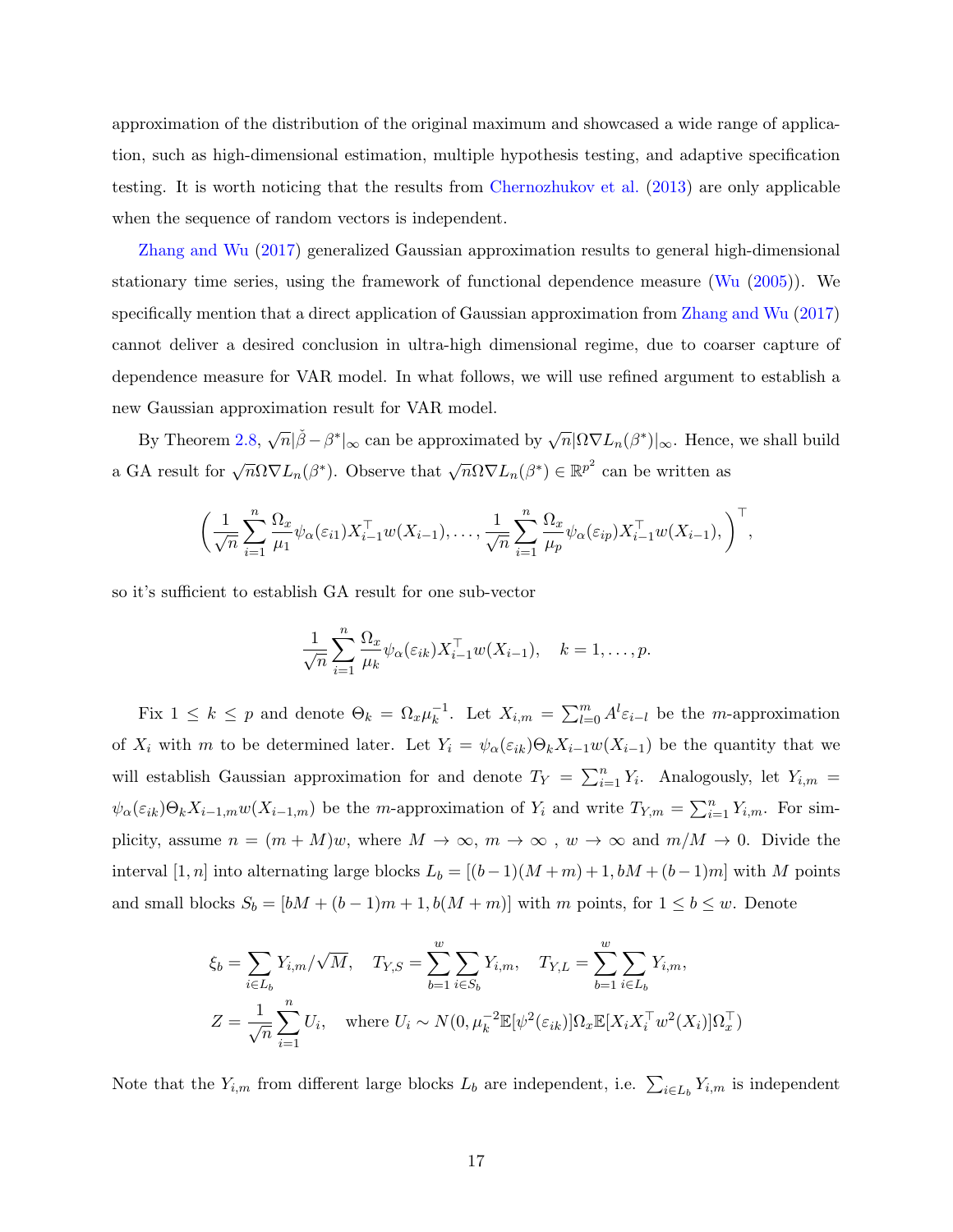in  $b = 1 \ldots, w$ . The main result of this section is presented as follow.

<span id="page-17-1"></span>**Theorem 4.1.** Suppose  $\mathbb{E}[\varepsilon_{ik}^2] \leq \sigma^2$  for all  $1 \leq k \leq p$  and the odd function  $\psi(\cdot)$  satisfies that  $|\psi(\cdot)| \leq C$  and  $|\psi'(\cdot)| \leq C$ . Suppose the scaling condition holds that  $sT^2(\log(pn))^7/n \leq c_1 n^{-c_2}$ . Then for any  $\eta > 0$ , the Gaussian Approximation holds that

$$
\mathcal{H} := \sup_{t \in \mathbb{R}} \left| \mathbb{P}(|T_Y/\sqrt{n}|_{\infty} \le t) - \mathbb{P}(|Z|_{\infty} \le t) \right|
$$
  
 
$$
\lesssim f_1(\eta/2, m) + f_2(\eta/2, m) + \eta \sqrt{\log p} + \eta \sqrt{\log(1/\eta)} + cn^{-c'}, \tag{4.1}
$$

for some  $c, c' > 0$ .

This theorem gives an upper bound on the supremum of the difference between the distribution of the maximum of sum of  $Y_i$  and that of the maximum of sum of Gaussian vectors  $U_i$  with the same covariance. Now, we present the outline of the proof of the previous theorem, while we leave the complete proof in the appendix.

First, we show that the sum of  $Y_{i,m}$  in the small blocks are negligible, so  $T_{Y,m} \approx T_{Y,L}$ . Next, we prove that the sum of  $Y_i$  can be approximated by its m-approximation, that is,  $T_Y \approx T_{Y,m} \approx$  $T_{Y,L}$ . Since  $T_{Y,L}$  is a sum of independent random vector  $\{\sum_{i\in L_b} Y_{i,m}\}_{b=1}^w$ , the GA theorem from [Chernozhukov et al.](#page-34-8) [\(2013\)](#page-34-8) can be applied.

## <span id="page-17-0"></span>5 Numerical Experiments

In this section, we evaluate the performance of the proposed bootstrap-assist procedure in simultaneous inference. We consider the model  $(2.2)$ , where  $\varepsilon_{ij}$ 's are i.i.d. Student's t-distributions with  $df = 5$  or 10. Let  $s = \lfloor \log p \rfloor$ . We pick  $n = 30$  and  $p = 10$  in the numerical setup. For the true transition matrix  $A = (a_{ij})$ , we consider the following designs.

- (1) Banded:  $A = (\lambda^{|i-j|} \mathbf{1}{\{|i-j| \leq s\}})$  and  $\lambda = 0.5$ .
- (2) Block diagonal:  $A = \text{diag}\{A_i\}$ , where each  $A_i \in \mathbb{R}^{s \times s}$  has  $\lambda_i$  on the diagonal and  $\lambda_i^2$  on the superdiagonal with  $\lambda_i \sim Unif(-0.8, 0.8)$ .

The design in (1) is further scaled by  $2\rho(A)$  to ensure that  $\rho(A) < 1$ . Hence sparse symmetric matrices are generated in (1) and sparse asymmetric matrices are constructed in (2). We draw the qq-plots of the data quantile of  $\sqrt{n}|\check{\beta} - \beta^*|_{\infty}$  versus the data quantile of W defined in Theorem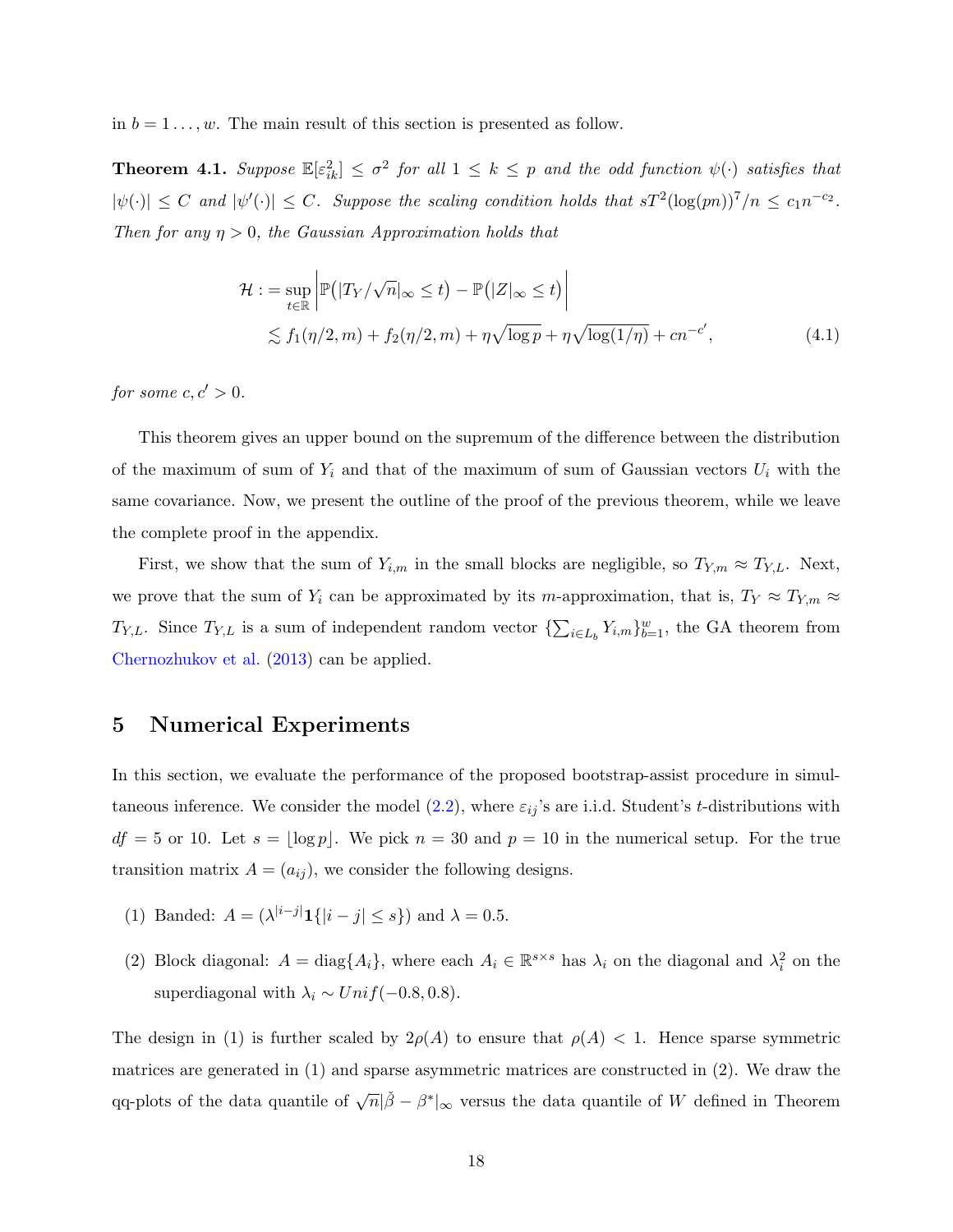[2.12](#page-12-1) from  $m = 100$  $m = 100$  $m = 100$  duplicates. The qq-plots are shown in figure 1 and figure [2](#page-18-1) for banded and block diagonal designs respectively.



<span id="page-18-0"></span>Figure 1: The qq-plot of banded design.



<span id="page-18-1"></span>Figure 2: The qq-plot of block diagonal design.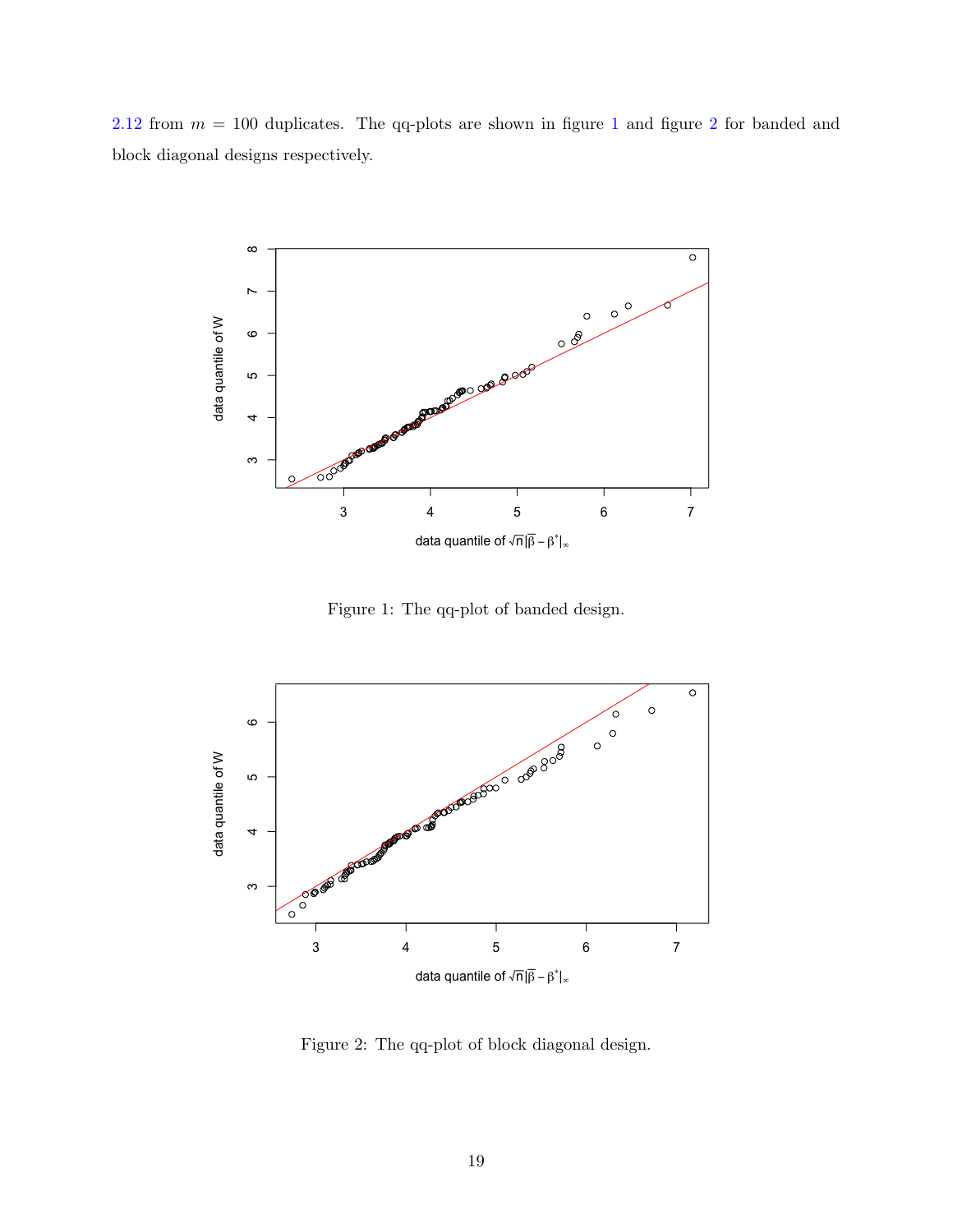# A Proofs of Results in Section [2](#page-4-0)

Before proceeding with the proofs, we state a helpful lemma that is repeatedly used throughout the paper and present its proof. This simply lemma is an application of the triangle inequality to the product of two matrices.

<span id="page-19-0"></span>**Lemma A.1.** Let  $A, B$  and  $\widehat{A}, \widehat{B}$  be  $p \times p$  symmetric matrices and  $||A - \widehat{A}||_1 = o(1)$ . Suppose  $||A||_1 = O(1)$  and  $||B||_1 = O(1)$ . Then  $||AB - \widehat{A}\widehat{B}||_{\max} \lesssim ||A - \widehat{A}||_{\max} + ||B - \widehat{B}||_{\max}$ .

*Proof of Lemma [A.1.](#page-19-0)* Since  $||A||_1 = O(1)$  and  $||A - \hat{A}||_1 = o(1)$ ,  $||\hat{A}||_1 \le ||A - \hat{A}||_1 + ||A||_1 = O(1)$ . Hence, by triangular inequality,

$$
||AB - \widehat{A}\widehat{B}||_{\max} \le ||(A - \widehat{A})B||_{\max} + ||\widehat{A}(B - \widehat{B})||_{\max}
$$
  
\n
$$
\le ||B||_1 ||A - \widehat{A}||_{\max} + ||\widehat{A}||_1 ||B - \widehat{B}||_{\max}
$$
  
\n
$$
\lesssim ||A - \widehat{A}||_{\max} + ||B - \widehat{B}||_{\max}
$$

 $\Box$ 

 $\hfill\square$ 

*Proof of Theorem [2.5.](#page-9-1)* By Theorem [3.5,](#page-14-1) with probability at least  $1 - 4p^{-c_0}$ ,

$$
\|\widehat{\Sigma}_x - \Sigma_x\|_{\max} \leq \lambda_n.
$$

By Theorem 6 of [Cai et al.](#page-33-4) [\(2011\)](#page-33-4), we have the desired result.

Proof of Theorem [2.7.](#page-9-2) Recall that

$$
\Omega = \Omega_x \otimes \text{diag}(\mu^{-1}) = \begin{bmatrix} \mu_1^{-1} \Omega_x & 0 & 0 & \dots & 0 \\ 0 & \mu_2^{-1} \Omega_x & 0 & \dots & 0 \\ \vdots & \vdots & \ddots & \dots & 0 \\ 0 & 0 & 0 & 0 & \mu_p^{-1} \Omega_x \end{bmatrix}
$$
(A.1)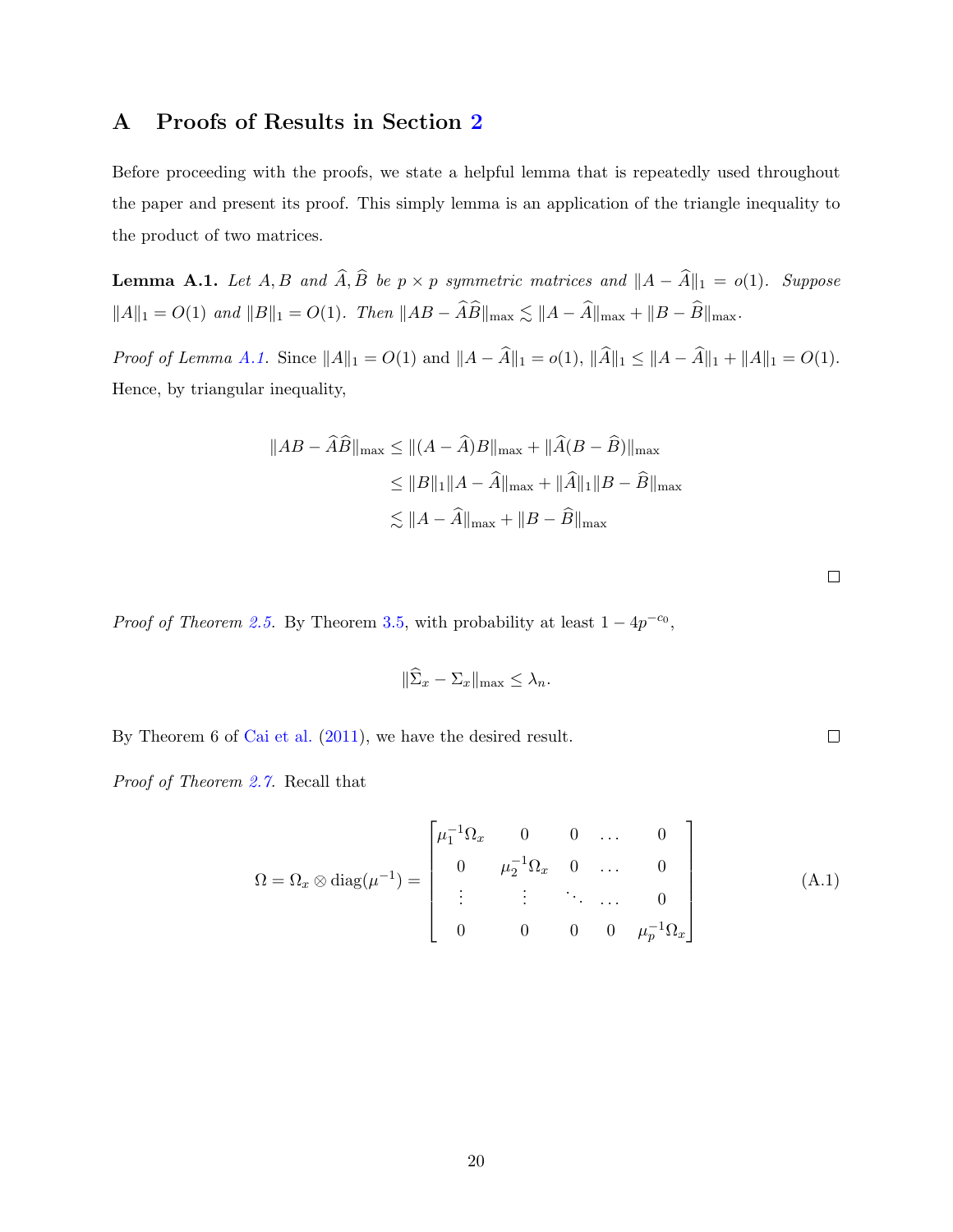and

$$
\widehat{\Omega} = \widehat{\Omega}_x \otimes \text{diag}(\widehat{\mu}^{-1}) = \begin{bmatrix} \widehat{\mu}_1^{-1} \widehat{\Omega}_x & 0 & 0 & \dots & 0 \\ 0 & \widehat{\mu}_2^{-1} \widehat{\Omega}_x & 0 & \dots & 0 \\ \vdots & \vdots & \ddots & \dots & 0 \\ 0 & 0 & 0 & 0 & \widehat{\mu}_p^{-1} \widehat{\Omega}_x \end{bmatrix}
$$
(A.2)

For  $1 \leq k \leq p$ , consider

$$
\|\widehat{\Omega}_x \widehat{\mu}_k^{-1} - \Omega_x \mu_k^{-1}\|_{\max} \le \|\widehat{\Omega}_x - \Omega_x\|_{\max} |\widehat{\mu}_k^{-1}| + \|\Omega_x\|_{\max} |\widehat{\mu}_k^{-1} - \mu_k^{-1}|
$$
  

$$
\lesssim \|\Omega_x\|_1 \lambda_n + \|\Omega_x\|_{\max} \frac{|\mu_k - \widehat{\mu}_k|}{\mu_k \widehat{\mu}_k}
$$
  

$$
\lesssim \|\Omega_x\|_1 \lambda_n,
$$

with probability no less than  $1 - 6p^{-c'}$  by theorem [2.5](#page-9-1) and lemma [3.6.](#page-15-2) Taking a union bound for all k yields

$$
\|\Omega - \widehat{\Omega}\|_{\max} = \max_{1 \le k \le p} \|\mu_k^{-1} \Omega_x - \widehat{\mu}_k^{-1} \widehat{\Omega}_x\|_{\max} \lesssim \|\Omega_x\|_1 \lambda_n,
$$

with probability at least  $1 - 6p^{-(c'-1)}$ . Replacing max-norm by L<sub>1</sub>-norm delivers

$$
\|\Omega - \widehat{\Omega}\|_1 \lesssim \|\Omega_x\|_1 s \lambda_n.
$$

 $\Box$ 

The next Lemma provides a high probability bound on  $|\nabla L_n(\beta^*)|_{\infty}$ , which will be used in the proof of Theorem [2.8.](#page-10-0)

<span id="page-20-0"></span>**Lemma A.2.** Suppose that  $\mathbb{E}[\varepsilon_{ij}^2] \leq C$  for all  $1 \leq j \leq p$ . Then it holds that

$$
\mathbb{P}(|\nabla L_n(\beta^*)|_{\infty} \gtrsim \gamma \tau^2 T (\log p)^{3/2} / \sqrt{n}) \le 4p^{-c},
$$

for some constant  $c > 0$ .

Proof of Lemma [A.2.](#page-20-0) We shall apply Corollary [3.3.](#page-14-2) Consider the first coordinate  $\nabla L_{n1}(\beta^*)$  of  $\nabla L_n(\beta^*)$ . In Corollary [3.3,](#page-14-2) let  $h(\varepsilon_i) = \psi(\varepsilon_{i1})$  and  $G(X_i) = X_{i1}w(X_i)$ . Observe that  $\mathbb{E}[\nabla L_n(\beta^*)] =$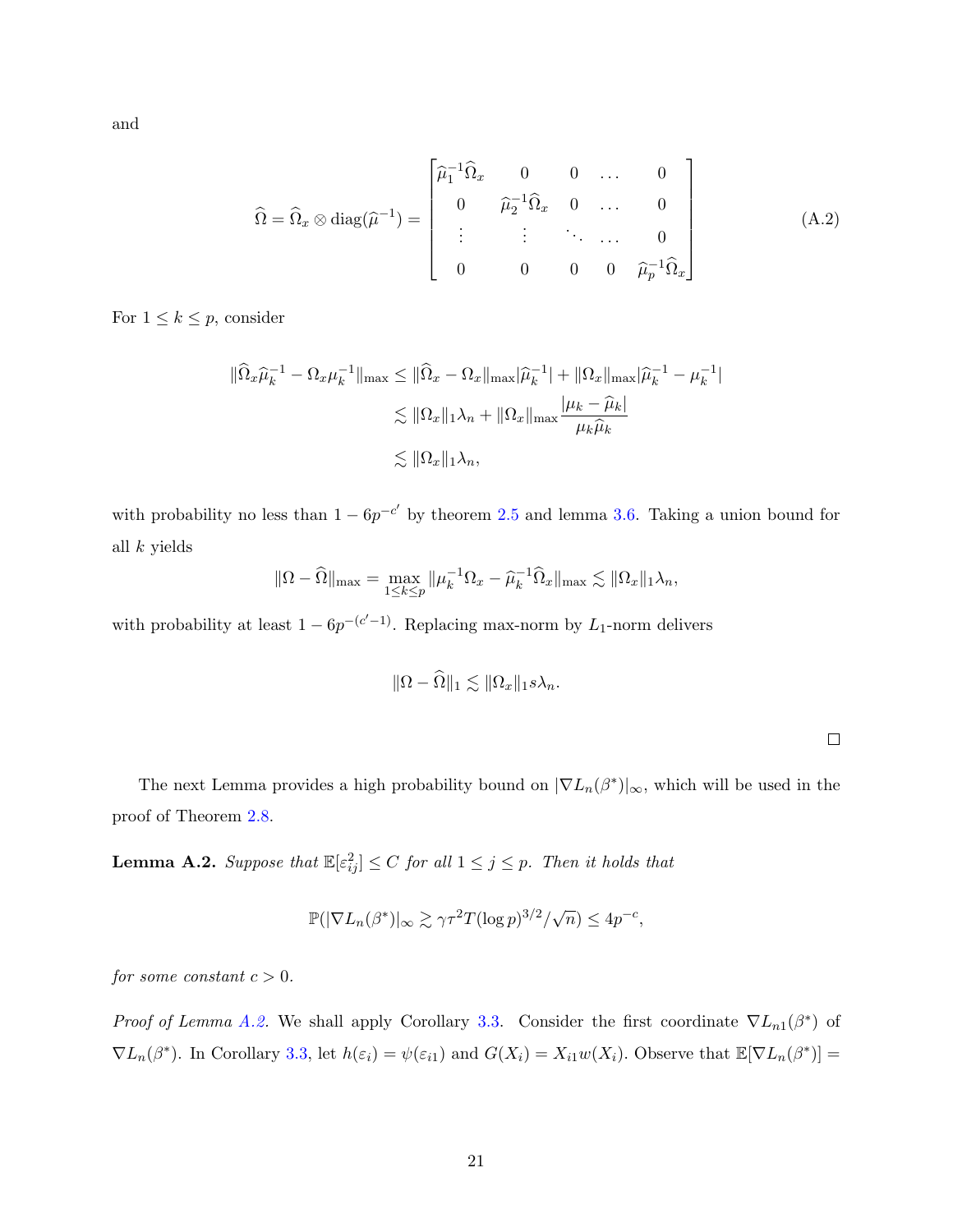### 0. By Corollary [3.3,](#page-14-2)

$$
\mathbb{P}(|\nabla L_{n1}(\beta^*)| \geq x) = \mathbb{P}(|\nabla L_{n1}(\beta^*) - \mathbb{E}[\nabla L_{n1}(\beta^*)]|_{\infty} \geq x)
$$

$$
= \mathbb{P}\left(\left|\frac{1}{n}\sum_{i=1}^n h(\varepsilon_i)G(X_{i-1}) - \mathbb{E}[h(\varepsilon_i)G(X_{i-1})]\right| \geq x\right)
$$

$$
\leq 4 \exp\left\{-\frac{nx^2}{C_1\gamma^2\tau^4T^2(\log p)^2 + C_2\tau^2T(\log p)x}\right\}
$$

Choose  $x = c' \gamma \tau^2 T (\log p)^{3/2} / \sqrt{n}$  and we get

$$
\mathbb{P}(|\nabla L_{n1}(\beta^*)| \ge c'\gamma\tau^2 T(\log p)^{3/2}/\sqrt{n}) \le 4p^{-c},
$$

for some constant  $c > 0$ . Take sufficiently large c' such that  $c > 1$ , so by a union bound we obtain

$$
\mathbb{P}(|\nabla L_n(\beta^*)|_{\infty} \ge c'\gamma\tau^2 T(\log p)^{3/2}/\sqrt{n}) \le 4p^{-c''},
$$

where  $c'' = c - 1 > 0$ .

Proof of Theorem [2.8.](#page-10-0) By Taylor expansion, we write

$$
\sqrt{n}(\tilde{\beta} - \beta^*) = \sqrt{n}(\widehat{\beta} - \beta^*) + \sqrt{n}\,\widehat{\Omega}\,\nabla L_n(\beta^*) - \sqrt{n}\,\widehat{\Omega}(\nabla L_n(\widehat{\beta}) - \nabla L_n(\beta^*))
$$
  
\n
$$
= \sqrt{n}\,\widehat{\Omega}\,\nabla L_n(\beta^*) + \sqrt{n}\left[(\widehat{\beta} - \beta^*) - \widehat{\Omega}\,\nabla^2 L_n(\beta^*)(\widehat{\beta} - \beta^*) + R\right]
$$
  
\n
$$
= \underbrace{\sqrt{n}\,\widehat{\Omega}\,\nabla L_n(\beta^*)}_{A} + \underbrace{\sqrt{n}\left[\left(I_{p^2} - \widehat{\Omega}\,\nabla^2 L_n(\beta^*)(\widehat{\beta} - \beta^*)\right] + \sqrt{n}R}_{\Delta},
$$

where the remainder

$$
R = \frac{1}{2n} \sum_{i=1}^{n} \left( \psi''(z_{i1}) \left( X_{i-1}^\top (\widehat{\beta}_1 - \beta_1^*) \right)^2 X_{i-1}^\top w(X_{i-1}), \dots, \psi''(z_{ip}) \left( X_{i-1}^\top (\widehat{\beta}_p - \beta_p^*) \right)^2 X_{i-1}^\top w(X_{i-1}) \right)^\top,
$$

where  $z_{ik} = X_i - X_{i-1}^{\top} \tilde{\beta}$  for some  $\tilde{\beta}$  lying between  $\beta^*$  and  $\hat{\beta}$ . Now we analyze the above terms  $R, \Delta, A$  respectively. First we see that  $\sqrt{n}|R|_{\infty} = O_{\mathbb{P}}(\sqrt{n}T^3|\widehat{\beta} - \beta^*|_1^2) = o(1)$  by assumption (A1). To analyze  $\Delta$ , denote  $H = \nabla^2 L_n(\beta^*)$ . Then we write

$$
\Delta = \sqrt{n} \Big( I_{p^2} - \widehat{\Omega} H \Big) (\widehat{\beta} - \beta^*) = \sqrt{n} \Big( \Omega \Sigma - \widehat{\Omega} H \Big) (\widehat{\beta} - \beta^*).
$$

 $\Box$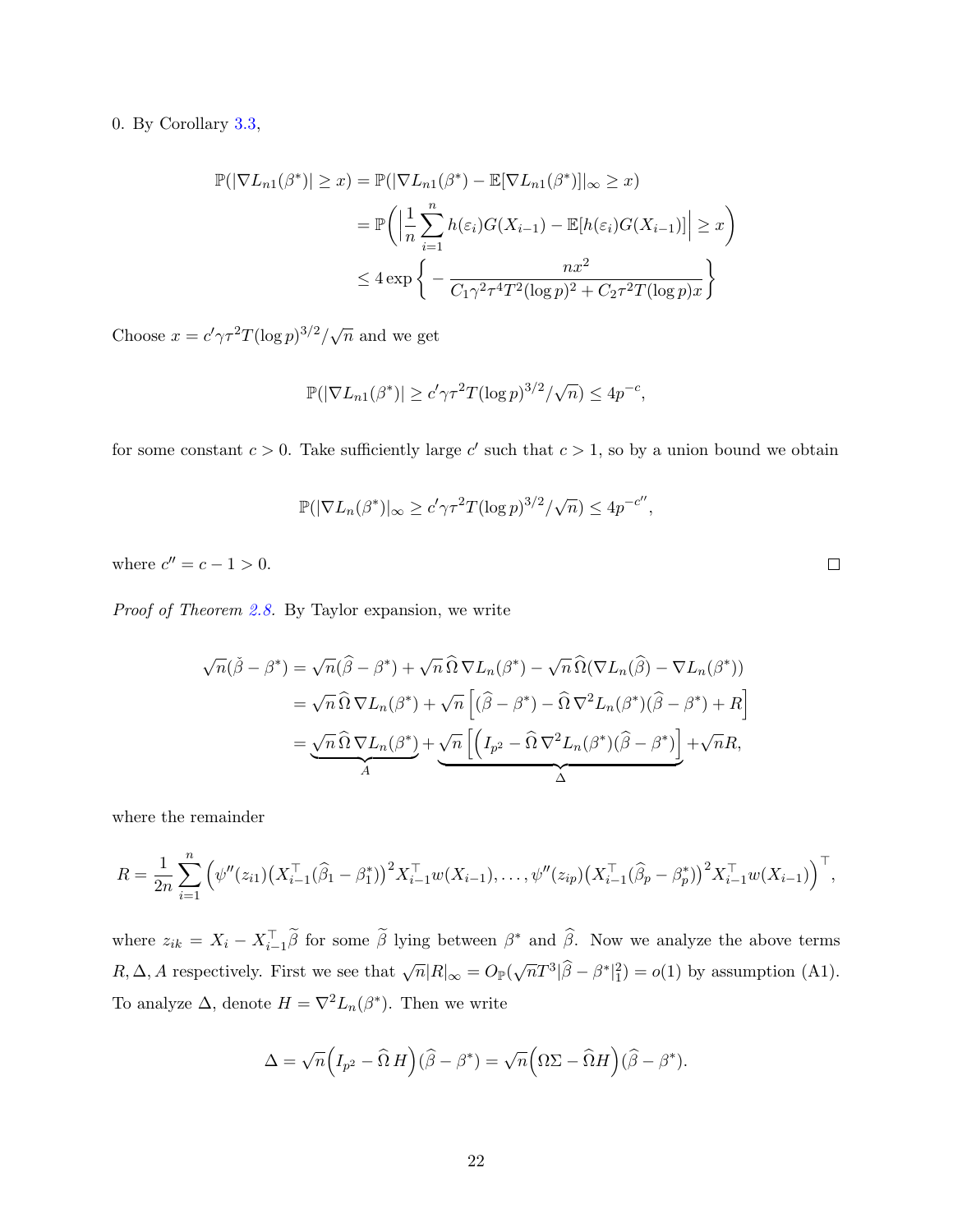Thus, by theorem [3.6](#page-15-2) and theorem [2.7,](#page-9-2) with probability tending to 1,

$$
|\Delta|_{\infty} \leq \sqrt{n} \|\Omega \Sigma - \widehat{\Omega}H\|_{\max} |\widehat{\beta} - \beta^*|_1 \leq \sqrt{n} \Big( \|\Omega - \widehat{\Omega}\|_1 \|\Sigma\|_{\max} + \|H - \Sigma\|_{\max} \|\widehat{\Omega}\|_1 \Big) |\widehat{\beta} - \beta^*|_1
$$
  

$$
\lesssim \sqrt{n} \|\Omega_x\|_1 \lambda_n |\widehat{\beta} - \beta^*|_1 \asymp s \gamma \tau^2 T^2 (\log p)^{3/2} |\widehat{\beta} - \beta^*|_1 = o(1)
$$

by assumption (A3). Finally, by Lemma [A.2](#page-20-0) and Theorem [2.7,](#page-9-2) with probability tending to 1, it holds that

$$
|A - \sqrt{n}\Omega \nabla L_n(\beta^*)|_{\infty} \le ||\widehat{\Omega} - \Omega||_1 |\sqrt{n} \nabla L_n(\beta^*)|_{\infty} \le ||\Omega_x||_1^2 s \gamma^2 \tau^4 T^4 (\log p)^3 / \sqrt{n}
$$
  

$$
\asymp s^2 \gamma^2 \tau^4 T^4 (\log p)^3 / \sqrt{n}.
$$

Therefore,

$$
|\sqrt{n}(\check{\beta}-\beta^*)-\sqrt{n}\Omega\nabla L_n(\beta^*)|_{\infty}\leq |\sqrt{n}(\check{\beta}-\beta^*)-A|_{\infty}+|A-\sqrt{n}\Omega\nabla L_n(\beta^*)|_{\infty}\leq \zeta_1,
$$

where

$$
\zeta_1 = s\gamma \tau^2 T^2 (\log p)^{3/2} |\widehat{\beta} - \beta^*|_1 + \sqrt{n} T^3 |\widehat{\beta} - \beta^*|_1^2 + s^2 \gamma^2 \tau^4 T^4 (\log p)^3 / \sqrt{n}.
$$

*Proof of Theorem [2.9.](#page-11-2)* The proof of Theorem [4.1](#page-17-1) can be easily generalized to  $p^2$  dimensional space, thus it still holds for  $|\sqrt{n}\Omega \nabla L_n(\beta^*)|_{\infty}$ . By Theorem [4.1,](#page-17-1) we have for any  $\eta > 0$ ,

$$
\sup_{t \in \mathbb{R}} \left| \mathbb{P}(|\sqrt{n} \Omega \nabla L_n(\beta^*)|_{\infty} \le t) - \mathbb{P}(|Z|_{\infty} \le t) \right|
$$
  
 
$$
\lesssim f_1(\eta/2, m) + f_2(\eta/2, m) + \eta \sqrt{\log p} + \eta \sqrt{\log(1/\eta)} + cn^{-c'},
$$
 (A.3)

<span id="page-22-0"></span> $\Box$ 

where

$$
f_1(x,m) = \frac{c_1 s p^3 \gamma^2 \rho^{m/\tau}}{x^2} \quad \text{and} \quad f_2(x) = 2p \exp\left\{-\frac{nx^2}{2\sqrt{s}TM\sqrt{n}x + 4mwsT^2\sigma^2}\right\}.
$$
 (A.4)

Now choose  $\eta \simeq (\log p) \frac{T \sqrt{s \tau} \gamma}{n^{1/4}} = o(1), \omega \simeq n^{1/2}, M \simeq n^{1/2}, m = c \tau \log p$  in [\(A.3\)](#page-22-0) for some constant  $c > 0$ . For sufficiently large c, basic algebra shows that

$$
f_1(\eta/2, m) \lesssim \frac{s\gamma^2}{p^{c-3}\eta^2} \gtrsim \frac{n^{1/2}}{p^{c-3}T^2\tau(\log p)^2} = o(1),
$$
 (A.5)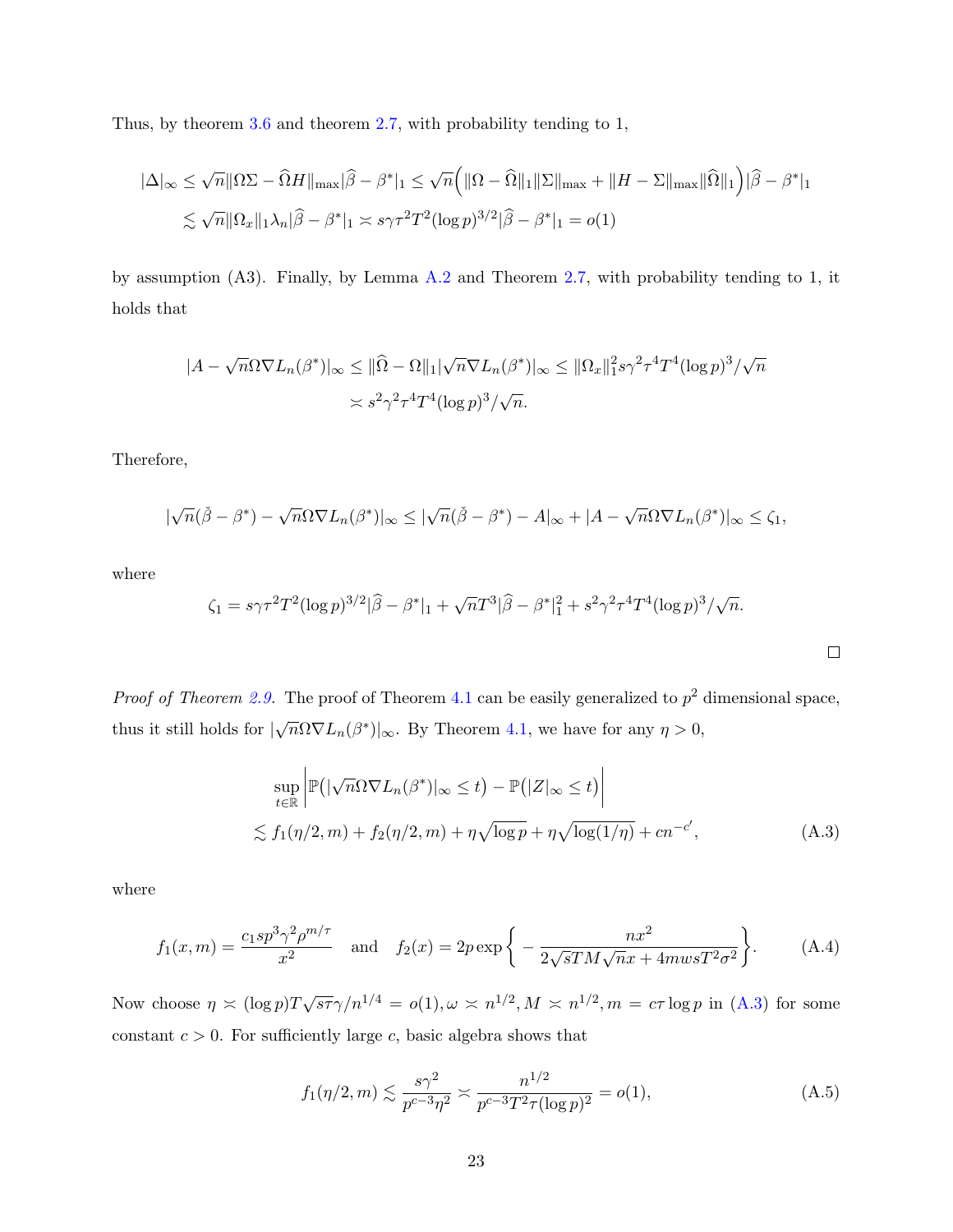since the order of  $p^{c-3}$  dominates the order of  $n^{1/2}$ . Moreover,

$$
f_2(\eta/2, m) \le 2p \exp\left\{-\frac{c_1 \gamma^2 \log p}{c_2 \gamma + c_3}\right\} \le 2p \exp\{-c_4 \log p\} = o(1),\tag{A.6}
$$

by a proper choice of constant  $c_1, c_2, c_3$ . Also, by assumption (A5),  $\eta$ √  $\overline{\log p} = o(1)$  and

$$
\eta \sqrt{\log(1/\eta)} \lesssim \frac{T\sqrt{s\tau}\gamma \log p}{n^{1/4}} \sqrt{\log n} = o(1).
$$

Thus the proof is completed.

Proof of Theorem [2.11.](#page-11-1) First, we collect several useful results.

- (i) With probability at least  $1 4p^{-c_1}$ ,  $\|\Omega_x \widehat{\Omega}_x\|_1 \leq \|\Omega_x\|_1^2 s \gamma \tau^2 T^2 (\log p)^{3/2} n^{-1/2}$  and  $\|\Omega_x \Omega_x\|_1^2$  $\widehat{\Omega}_x\|_{\max} \leq \|\Omega_x\|_1^2 \gamma \tau^2 T^2 (\log p)^{3/2} n^{-1/2}$  by Theorem [2.5.](#page-9-1) Therefore,  $\|\Omega_x - \widehat{\Omega}_x\|_1 = o(1)$  and  $\|\Omega_x - \widehat{\Omega}_x\|_{\max} = o(1)$  by assumption (A2).
- (ii) With probability at least  $1 2p^{-c_2}$ ,  $|\mu \widehat{\mu}|_{\infty} \lesssim \gamma \tau^2 \sqrt{\frac{\log p}{n}} + |\widehat{\beta} \beta^*|_1 = o(1)$  Lemma [3.7](#page-15-1) and the order comes from assumptions (A1) and (A2).
- (iii) Similar to the proof of Lemma [3.7,](#page-15-1) we have with probability at least  $1 2p^{-c_3}$ ,

$$
\left| \frac{1}{n} \sum_{i=1}^{n} \psi(\widehat{\varepsilon}_{ij}) \psi(\widehat{\varepsilon}_{ik}) - \mathbb{E}[\psi(\varepsilon_{ij}) \psi(\varepsilon_{ik})] \right|_{\infty} \lesssim \gamma \tau^2 \sqrt{\frac{\log p}{n}} + |\widehat{\beta} - \beta^*|_1 = o(1)
$$

(iv) Similar to the proof of Lemma [3.5,](#page-14-1) we have with probability at least  $1 - 4p^{-c_4}$ ,

$$
\left\| \frac{1}{n} \sum_{i=1}^n X_i X_i^\top w^2(X_i) - \mathbb{E}[X_i X_i^\top w^2(X_i)] \right\|_{\max} \lesssim \gamma \tau^2 T^2 (\log p)^{3/2} n^{-1/2} = o(1).
$$

Repeatedly using Lemma [A.1,](#page-19-0) we get

$$
\|\widehat{D} - D\|_{\max} \lesssim \max_{1 \leq j,k \leq p} \left| \frac{1}{\mu_j \mu_k} - \frac{1}{\widehat{\mu}_j \widehat{\mu}_k} \right| + \left| \frac{1}{n} \sum_{i=1}^n \psi(\widehat{\varepsilon}_{ij}) \psi(\widehat{\varepsilon}_{ik}) - \mathbb{E}[\psi(\varepsilon_{ij}) \psi(\varepsilon_{ik})] \right|_{\infty}
$$
  
+ 2 $\|\Omega_x - \widehat{\Omega}_x\|_{\max} + \left\| \frac{1}{n} \sum_{i=1}^n X_i X_i^\top w^2(X_i) - \mathbb{E}[X_i X_i^\top w^2(X_i)] \right\|_{\max}$   
 $\lesssim \gamma \tau^2 \sqrt{\frac{\log p}{n}} + |\widehat{\beta} - \beta^*|_1 + \gamma \tau^2 T^2 (\log p)^{3/2} n^{-1/2}$   
 $\lesssim \gamma \tau^2 T^2 (\log p)^{3/2} n^{-1/2} + |\widehat{\beta} - \beta^*|_1$ 

 $\Box$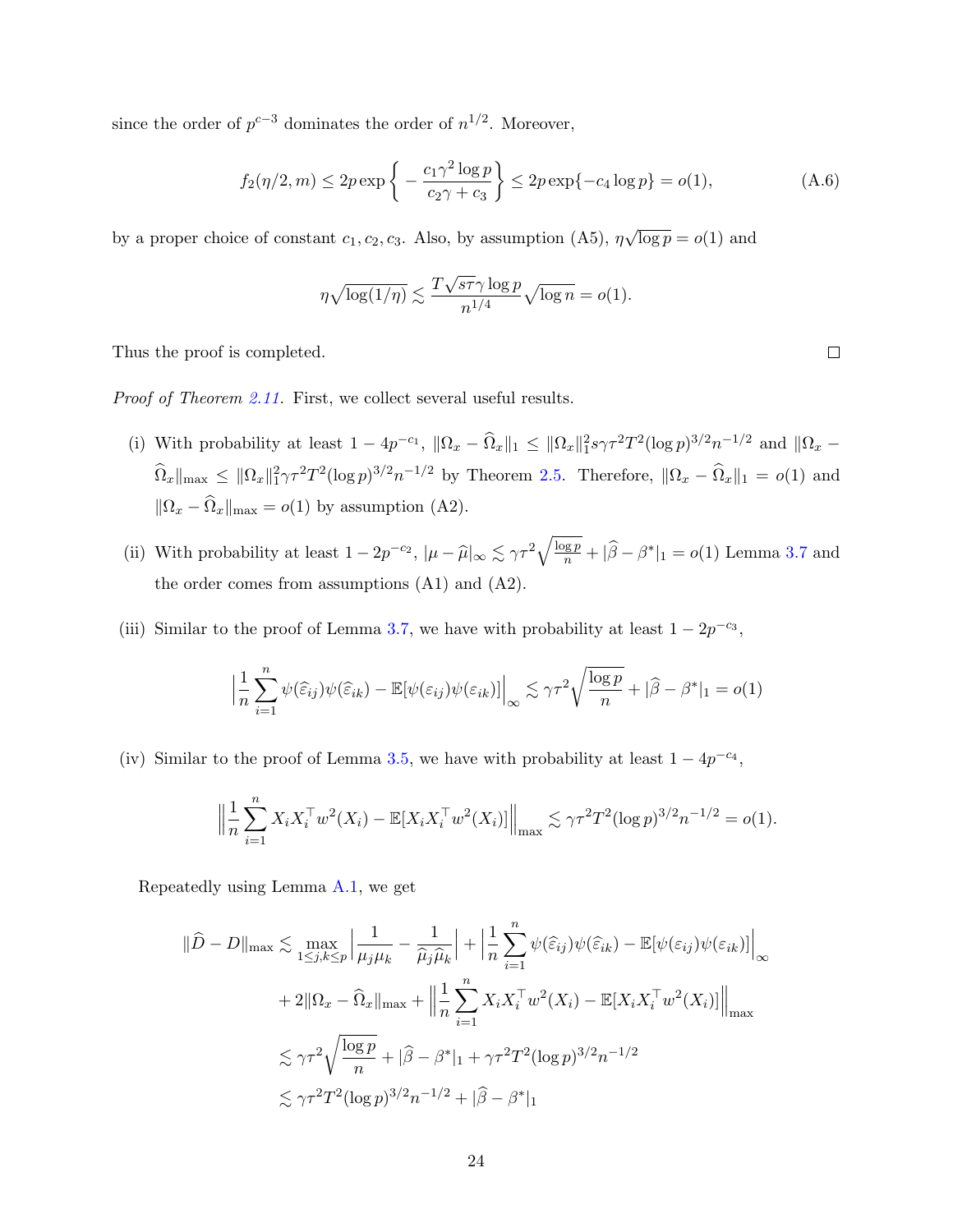with probability at least  $1 - 12p^{-c}$ , where  $c = \min_{1 \leq i \leq 4} c_i$ .

Proof of Theorem [2.12.](#page-12-1) By theorem [2.8,](#page-10-0) we see that

$$
\mathbb{P}\bigg(|\sqrt{n}(\check{\beta}-\beta^*)-\sqrt{n}\Omega\nabla L_n(\beta^*)|_{\infty}>\zeta_1\bigg)<\zeta_2,
$$

where  $\zeta_1\sqrt{1\vee \log(p/\zeta_1)} = o(1)$  and  $\zeta_2 = o(1)$ . Define  $\pi(v) = Cv^{1/3}(1\vee \log(p/v))^{2/3}$  with  $C_2 > 0$ and

$$
\Gamma = \|\tilde{D} - D\|_{\max}.
$$

Let  $c_z(\alpha) = \inf\{t \in \mathbb{R} : \mathbb{P}(|\sum_{i=1}^n z_i/\sqrt{n}|_{\infty} \le t) \ge 1 - \alpha\}$ , where the sequence  $\{z_i\}$  is defined in theorem [2.9.](#page-11-2) From the proof of Lemma 3.2 in [Chernozhukov et al.](#page-34-8) [\(2013\)](#page-34-8), we have

$$
\mathbb{P}\Big(c(\alpha) \le c_z(\alpha + \pi(v))\Big) \ge 1 - \mathbb{P}(\Gamma > v) \tag{A.7}
$$

$$
\mathbb{P}\Big(c_z(\alpha) \le c(\alpha + \pi(v))\Big) \ge 1 - \mathbb{P}(\Gamma > v) \tag{A.8}
$$

Therefore, by theorem [2.9,](#page-11-2) [\(A.7\)](#page-24-0) and [\(A.8\)](#page-24-1), we have for every  $v > 0$ ,

$$
\sup_{\alpha \in (0,1)} \left| \mathbb{P}\left(\sqrt{n} \Omega \nabla L_n(\beta^*) > c(\alpha)\right) - \alpha \right| \lesssim \sup_{\alpha \in (0,1)} \left| \mathbb{P}\left(|\sum_{i=1}^n z_i/\sqrt{n}|_{\infty} > c(\alpha)\right) - \alpha \right| + o(1)
$$
  

$$
\lesssim \pi(v) + \mathbb{P}(\Gamma > v) + o(1)
$$

Furthermore, following the same spirit as the proof of Theorem 3.2 in [Chernozhukov et al.](#page-34-8) [\(2013\)](#page-34-8), we see that

$$
\sup_{\alpha\in(0,1)}\left|\mathbb{P}\left(\sqrt{n}|\check{\beta}-\beta^*|_{\infty}>c(\alpha)\right)-\alpha\right|\lesssim\pi(v)+\mathbb{P}(\Gamma>v)+\zeta_1\sqrt{1\vee\log(p/\zeta_1)}+\zeta_2+o(1).
$$

Now that  $\zeta_1\sqrt{1 \vee \log(p/\zeta_1)} = o(1)$  and  $\zeta_2 = o(1)$  from Theorem [2.8,](#page-10-0) we only need to choose  $v > 0$ , such that  $\pi(v) = o(1)$  and  $\mathbb{P}(\Gamma > v) = o(1)$ . Let  $v \asymp s\gamma \tau^2 T^2 (\log p)^{3/2} n^{-1/2} + |\widehat{\beta} - \beta^*|_1$ . Then we see that the conditions that  $\mathbb{P}(\Gamma > v) = o(1)$  and  $\pi(v) = o(1)$  are satisfied by Theorem [2.11](#page-11-1) and the scaling hypothesis.  $\Box$ 

<span id="page-24-1"></span><span id="page-24-0"></span> $\Box$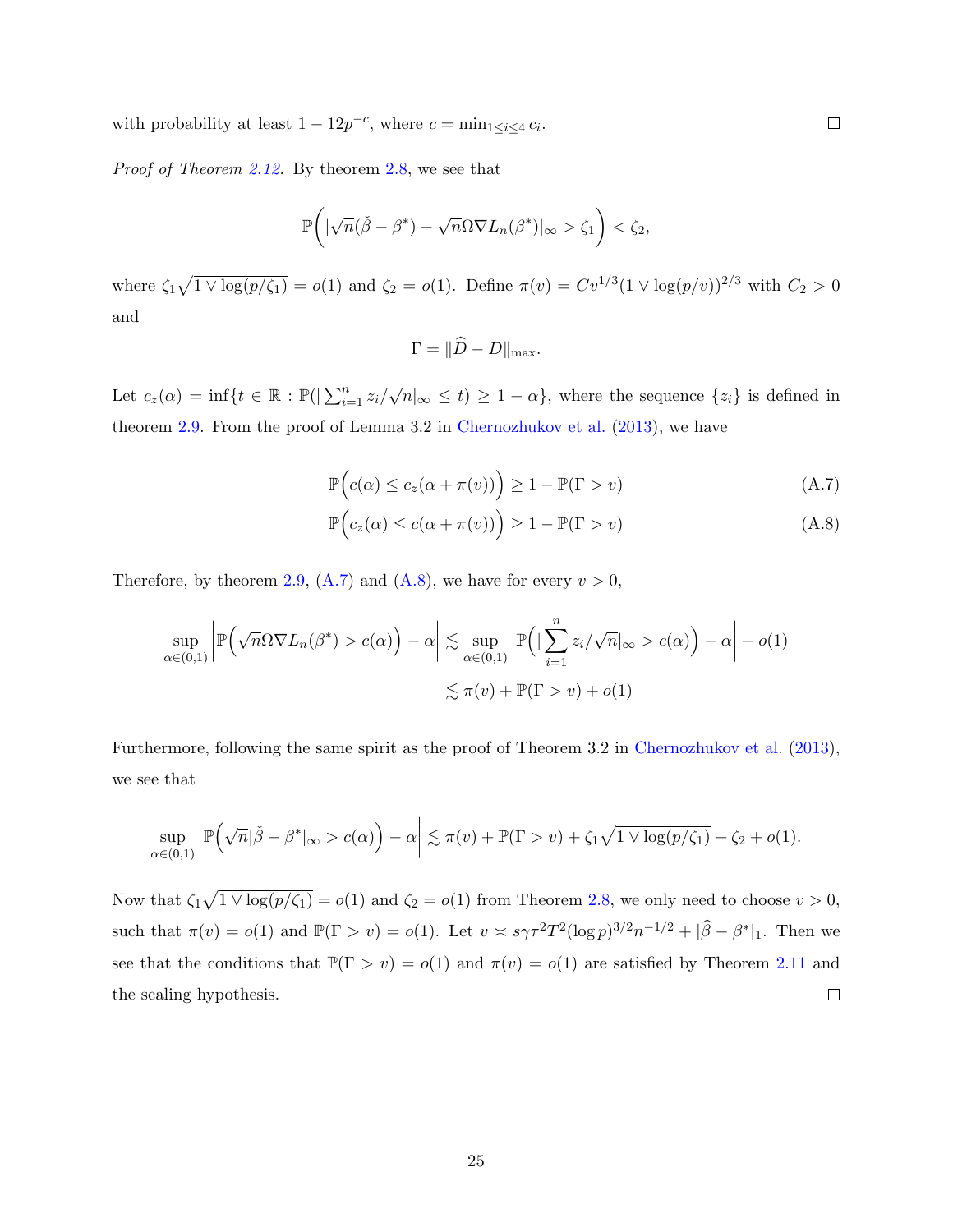## B Proofs of Results in Section [3](#page-12-0)

Proof of Lemma [3.1.](#page-13-2) Define the filtration  $\{\mathcal{F}_i\}$  with  $\mathcal{F}_i = \sigma(\varepsilon_i, \varepsilon_{i-1}, \dots)$ , and let  $P_j(\cdot) = \mathbb{E}(\cdot | \mathcal{F}_j) \mathbb{E}(\cdot|\mathcal{F}_{j-1})$  be a projection. Conventionally it follows that  $P_j(G(X_i)) = 0$  for  $j \geq i+1$ . We can write

$$
\sum_{i=1}^{n} G(X_i) - \mathbb{E}G(X_i) = \sum_{j=-\infty}^{n} \left( \sum_{i=1}^{n} P_j(G(X_i)) \right) =: \sum_{j=-\infty}^{n} L_j,
$$

where  $L_j = \sum_{i=1}^n P_j(G(X_i))$ . By the Markov inequality, for  $\lambda > 0$ , we have

$$
\mathbb{P}\bigg(\sum_{i=1}^{n} G(X_i) - \mathbb{E}G(X_i) \ge 2x\bigg) \le \mathbb{P}\bigg(\sum_{j=-\infty}^{-s} L_j \ge x\bigg) + \mathbb{P}\bigg(\sum_{j=-s+1}^{n} L_j \ge x\bigg)
$$
  

$$
\le e^{-\lambda x} \mathbb{E}\bigg[\exp\bigg\{\lambda \sum_{j=-\infty}^{-s} L_j\bigg\}\bigg] + e^{-\lambda x} \mathbb{E}\bigg[\exp\bigg\{\lambda \sum_{j=-s+1}^{n} L_j\bigg\}\bigg],
$$
(B.1)

for some  $s > 0$  to be determined later. We shall bound the right-hand side of  $(B.1)$  with a suitable choice of  $\lambda > 0$ . Observing that  $\{L_j\}_{j\leq n}$  is a sequence of martingale differences with respect to  $\{\mathcal{F}_j\}$ , we then seek an upper bound on  $\mathbb{E}[\mathrm{e}^{\lambda L_j}|\mathcal{F}_{j-1}]$ . It follows that

<span id="page-25-0"></span>
$$
|L_j| \leq \sum_{i=1\vee j}^n \min\left\{ \left| \mathbb{E}\left[ G(X_i) | \mathcal{F}_j \right] - \mathbb{E}\left[ G(X_i) | \mathcal{F}_{j-1} \right] \right|, 2B \right\}
$$
  

$$
\leq \sum_{i=1\vee j}^n \min\left\{ \|A^{i-j}\|_{\infty} \mathbb{E}\left[ |\varepsilon_j - \varepsilon'_j|_{\infty} | \mathcal{F}_j \right], 2B \right\}
$$
  

$$
\leq \sum_{i=1\vee j}^n \min\left\{ p\rho^{-1} \gamma \rho^{(i-j)/\tau} \eta_j, 2B \right\},
$$
 (B.2)

where  $\varepsilon'_j$  is an i.i.d. copy of  $\varepsilon_j$  and  $\eta_j = \mathbb{E}\big[|\varepsilon_{j1} - \varepsilon'_{j1}|\big|\mathcal{F}_j\big].$ 

Denote  $s = \lfloor \tau \log p / \log(1/\rho) \rfloor + 1$ . Note that  $s > 0$  is a positive integer. For  $-s < j \le 0$ , we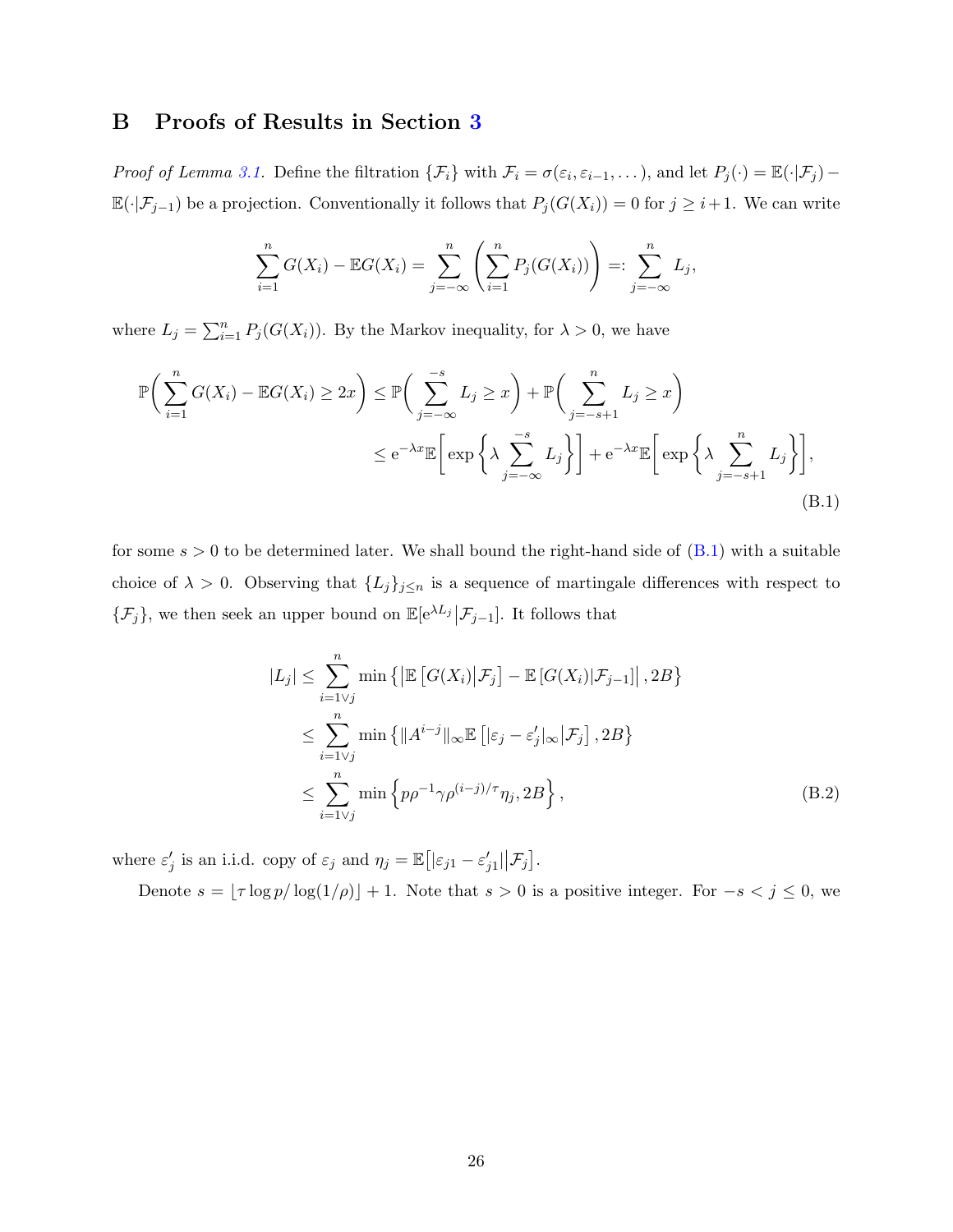have

$$
|L_j| \leq \sum_{i=0}^{\infty} \min \left\{ p\rho^{-1} \gamma \rho^{(i-j)/\tau} \eta_j, 2B \right\}
$$
  

$$
\leq \sum_{i=0}^{s-1} \min \left\{ p\rho^{-1} \gamma \rho^{(i-j)/\tau} \eta_j, 2B \right\} + \sum_{i=s}^{\infty} \min \left\{ p\rho^{-1} \gamma \rho^{(i-j)/\tau} \eta_j, 2B \right\}
$$
  

$$
\leq 2sB + \sum_{i=0}^{\infty} \min \left\{ \rho^{-1} \gamma \rho^{i/\tau} \eta_j, 2B \right\}
$$

For  $0 < j \leq n,$  we also have

$$
|L_j| \le \sum_{i=j}^{\infty} \min \left\{ p\rho^{-1} \gamma \rho^{(i-j)/\tau} \eta_j, 2B \right\} \le -2sB + \sum_{i=0}^{\infty} \min \left\{ \rho^{-1} \gamma \rho^{i/\tau} \eta_j, 2B \right\}
$$

Basic algebra shows that

<span id="page-26-0"></span>
$$
\mathbb{E}[|L_j|^k|\mathcal{F}_{j-1}] \stackrel{(1)}{\leq} \mathbb{E}\bigg[\Big(2sB + \sum_{i=0}^{\infty} \min\Big\{\rho^{-1}\gamma\rho^{i/\tau}\eta_j, 2B\Big\}\Big)^k\bigg]
$$
  

$$
\leq \mathbb{E}\bigg[2^k\Big((2sB)^k + \Big(\sum_{i=0}^{\infty} \min\Big\{\rho^{-1}\gamma\rho^{i/\tau}\eta_j, 2B\Big\}\Big)^k\Big)\bigg]
$$
  

$$
\leq 2^k\bigg[(2sB)^k + \Big(\sum_{i=0}^{\infty} \Big\|\min\Big\{\rho^{-1}\gamma\rho^{i/\tau}\eta_j, 2B\Big\}\Big\|_k\bigg)^k\bigg],
$$
 (B.3)

where (1) comes from the independence of  $\eta_j$  and  $\mathcal{F}_{j-1}$ . To analyze [\(B.3\)](#page-26-0), we further compute

<span id="page-26-1"></span>
$$
\|\min\left\{\rho^{-1}\gamma\rho^{i/\tau}\eta_j, 2B\right\}\|_{k} = \left\|2B\mathbb{I}\left(\frac{\gamma}{\rho}\rho^{i/\tau}\eta_j \ge 2B\right) + \frac{\gamma}{\rho}\rho^{i/\tau}\eta_j\mathbb{I}\left(\frac{\gamma}{\rho}\rho^{i/\tau}\eta_j \le 2B\right)\right\|_{k}
$$
  

$$
\le 2B\left(\mathbb{P}\left(\frac{\gamma}{\rho}\rho^{i/\tau}\eta_j \ge 2B\right)\right)^{1/k} + \mathbb{E}\left[\left(\frac{\gamma}{\rho}\rho^{i/\tau}\eta_j\right)^2(2B)^{k-2}\right]^{1/k}
$$
  

$$
\le \left(4\sigma^2\frac{\gamma^2}{\rho^2}\right)^{1/k}\rho^{2i/\tau k}(2B)^{1-2/k}
$$
(B.4)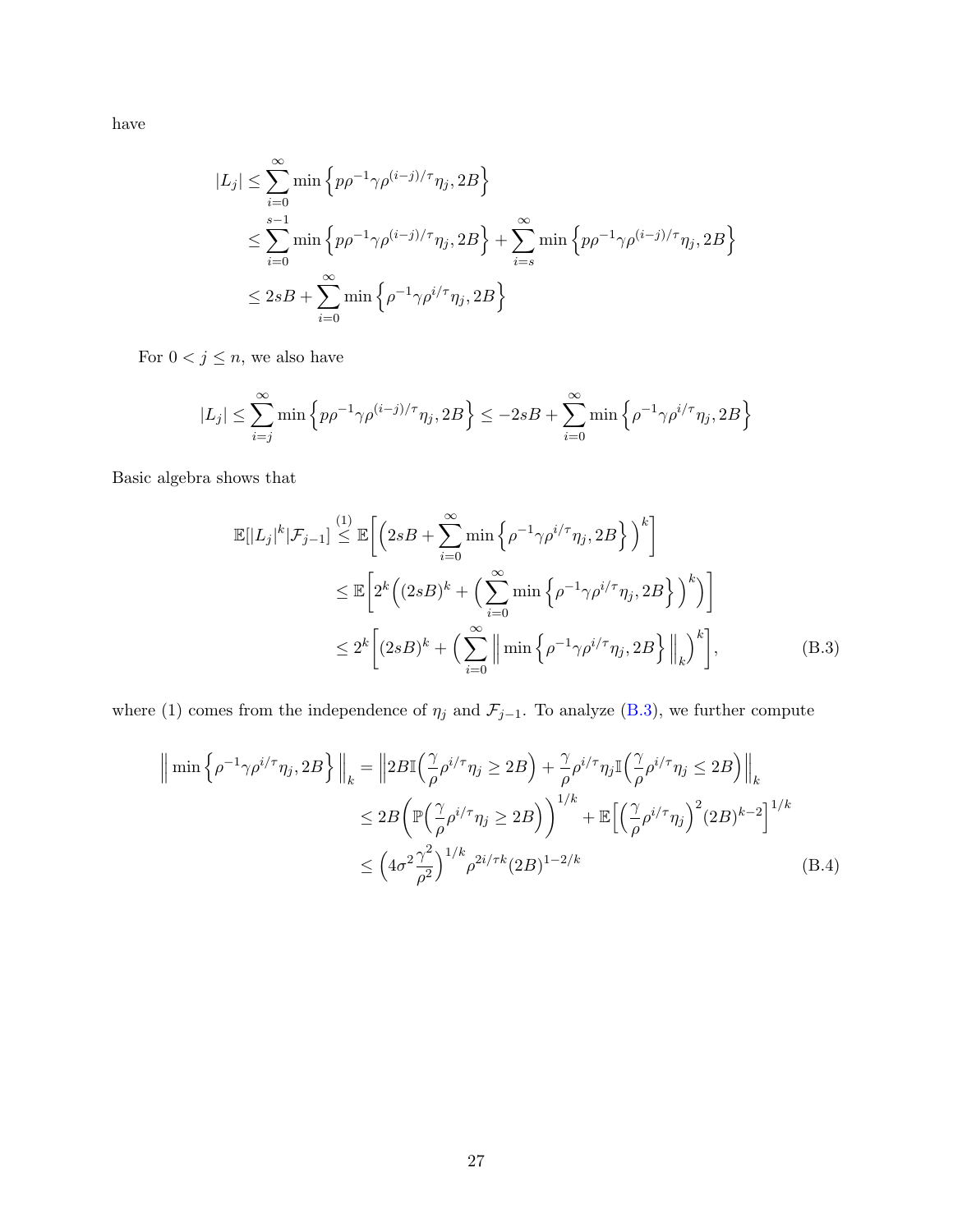Plugging [\(B.4\)](#page-26-1) into [\(B.3\)](#page-26-0) yields, for some constant  $C_1, C_2 > 0$ , that

$$
\mathbb{E}[|L_j|^k|\mathcal{F}_{j-1}] \le 2^k \left[ (2sB)^k + 4\sigma^2 \frac{\gamma^2}{\rho^2} (2B)^{k-2} \left( \frac{1}{1 - \rho^{2/\tau k}} \right)^k \right]
$$
  
\n
$$
\le 2^k \left[ (2sB)^k + 4\sigma^2 \frac{\gamma^2}{\rho^2} (2B)^{k-2} \left( \frac{\tau k}{2} \right)^k \rho^{-2/\tau} \left( \log(1/\rho) \right)^k \right]
$$
  
\n
$$
\le 2^k \left[ (2sB)^k + C_1 \gamma^2 B^{-2} C_2^k B^k \tau^k k! \right]
$$
  
\n
$$
\le \gamma^2 (Bs\tau)^k k! [4 + C_1 B^{-2} (2C_2)^k] \le \gamma^2 (Bs\tau)^k k! (1 + C_1 B^{-2}) (4 + 2C_2)^k, \quad (B.5)
$$

where (1) uses the inequality that  $1 - x \geq -x \log x$  for  $x \in (0, 1)$  and (2) uses Stirling formula and the fact that  $\rho^{-2/\tau} \le \rho^{-2}$ . Let  $\tilde{C}_1 = 1 + C_1 B^{-2}$  and  $\tilde{C}_2 = 4 + 2C_2$ . Then we obtain

$$
\mathbb{E}\left[e^{\lambda L_j}|\mathcal{F}_{j-1}\right] \le 1 + \sum_{k=2}^{\infty} \left[\tilde{C}_1 \gamma^2 (\tilde{C}_2 B s \tau \lambda)^k\right] = 1 + \frac{\tilde{C}_1 \gamma^2 \tilde{C}_2^2 (B s \tau)^2 \lambda^2}{1 - \tilde{C}_2 B s \tau \lambda}
$$
  

$$
\le \exp\left\{\frac{\tilde{C}_1 \gamma^2 \tilde{C}_2^2 (B s \tau)^2 \lambda^2}{1 - \tilde{C}_2 B s \tau \lambda}\right\}.
$$
 (B.6)

Furthermore,

$$
\mathbb{E}\Big[\exp\Big\{\lambda \sum_{j=s}^{n} L_j\Big\}\Big] \leq \exp\bigg\{\frac{\tilde{C}_1\gamma^2 \tilde{C}_2^2 (Bs\tau)^2 (s+n)\lambda^2}{1-\tilde{C}_2 Bs\tau\lambda}\bigg\}.\tag{B.7}
$$

Take  $\lambda = x(\tilde{C}_2 B s \tau x + 2\tilde{C}_1 \gamma^2 \tilde{C}_2^2 (B s \tau)^2 (s+n))^{-1}$  and by [\(B.1\)](#page-25-0) we have

$$
\mathbb{P}\left(\sum_{j=-s+1}^{n} L_j \ge x\right) \le \exp\left\{-\frac{x^2}{(1+C_1B^{-2})\gamma^2B^2\tau^4(\log p)^2(\tau\log p + n) + C_4\tau^2B(\log p)x}\right\}.
$$
 (B.8)

Similarly, for  $j \leq -s$ , since  $p \leq \rho^{-s/\tau}$ ,

<span id="page-27-1"></span><span id="page-27-0"></span>
$$
|L_j| \leq \sum_{i=0}^{\infty} \min \left\{ \rho^{-1} \gamma \rho^{(i-j-s)/\tau} \eta_j, 2B \right\}.
$$

By the same argument, we immediate have

$$
\mathbb{P}\bigg(\sum_{j=-\infty}^{-s} L_j \ge x\bigg) \le \exp\bigg\{-\frac{x^2}{C_3\gamma^2\tau^3 + C_4\tau Bx}\bigg\},\tag{B.9}
$$

where  $C_3 = 32e^2\sigma^2(2\pi)^{-1/2}[\rho^2\log(1/\rho)]^{-3}$  and  $C_4 = 8e[\log(1/\rho)]^{-1}$ . By [\(B.8\)](#page-27-0), [\(B.9\)](#page-27-1) and symmetrization argument, we complete the proof.  $\Box$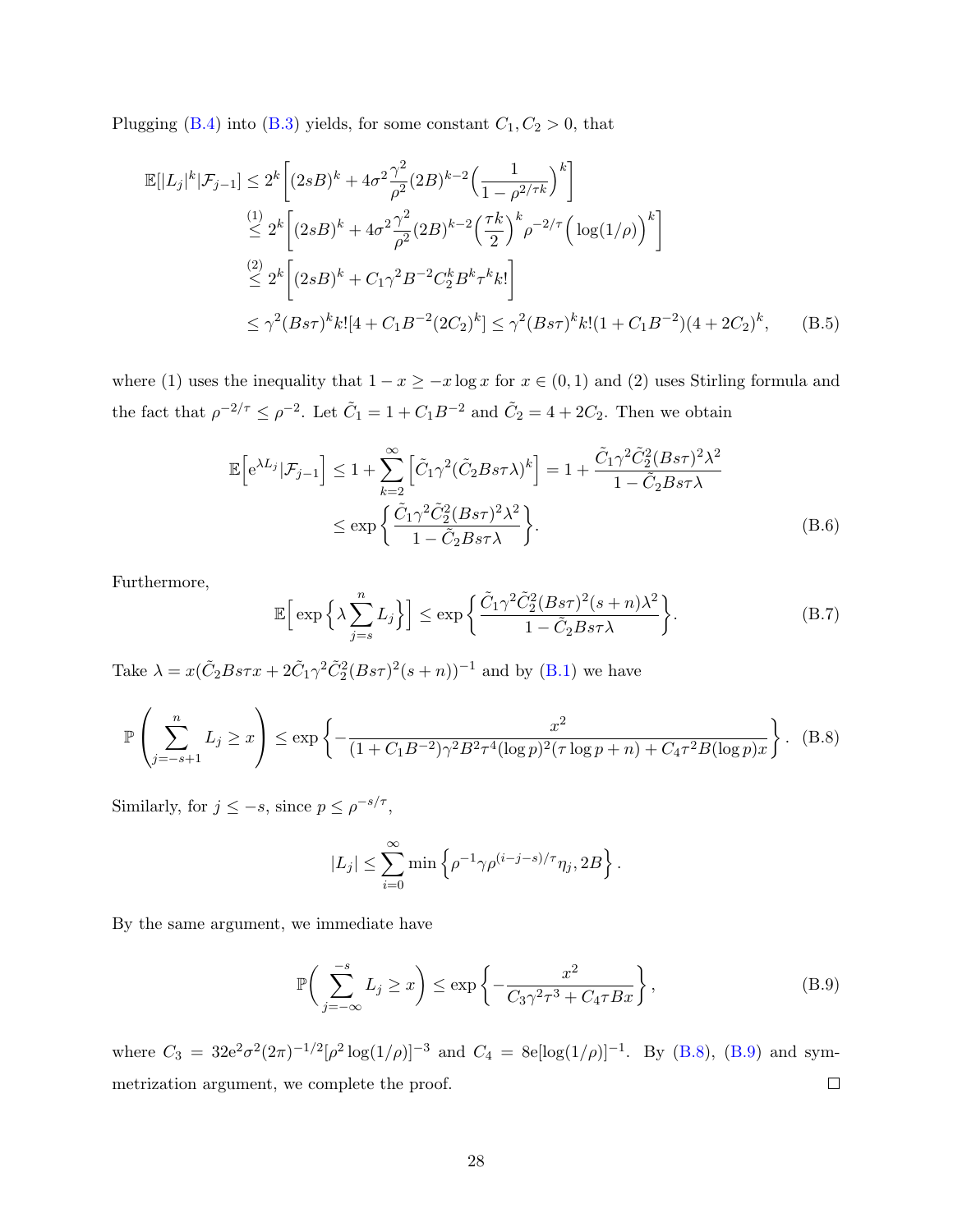Proof of Corollary [3.3.](#page-14-2) It follows from the proof of lemma [3.1](#page-13-2) without any extra technical difficulty.

 $\Box$ 

Proof of Theorem [3.5.](#page-14-1) Define  $G_{jk}: \mathbb{R}^p \to \mathbb{R}$  be defined as  $G_{jk}(x) = (xx^{\top}w(x))_{jk} = x_jx_kw(x)$  for  $j, k = 1, \ldots, p$ , and hence  $|G(x)| \leq T$ . Let  $u(x) = w^{1/3}(x)$ . Observe that

$$
|G_{jk}(x) - G_{jk}(y)| \le |x_j u(x) x_k u(x) - y_j u(y) y_k u(y)| u(x) + |y_j u(y) y_k u(y)||u(x) - u(y)|
$$
  

$$
\le |x_i u(x) - y_i u(y)||x_j u(x)| + |x_j u(x) - y_j u(y)||y_i u(y)| + T^2 |u(x) - u(y)|
$$
  

$$
\le 3T|x - y|_{\infty}.
$$

By lemma [3.1,](#page-13-2) take  $x = c\gamma \tau^2 T n^{-1/2} (\log p)^{3/2}$ 

$$
\mathbb{P}\bigg( |\widehat{\Sigma}_{x,jk} - \Sigma_{x,jk}| \ge cTx \bigg) = \mathbb{P}\bigg( \Big| \frac{1}{n} \sum_{i=1}^n G_{jk}(X_{i-1}) - \frac{1}{n} \sum_{i=1}^n \mathbb{E}G_{jk}(X_{i-1}) \Big| \ge cTx \bigg) \le 4p^{-c_1}.
$$

A union bound yields

$$
\mathbb{P}\bigg(\|\widehat{\Sigma}_x - \Sigma_x\|_{\max} \ge cTx\bigg) \le 4p^{-c_0},
$$

where  $c_0 = c_1 - 1 > 0$ .

*Proof of Theorem [3.6.](#page-15-2)* Denote  $H = \nabla^2 L_n(\beta^*)$ . First we write

$$
||H - \Sigma||_{\max} = \max_{1 \leq k \leq p} \Big\| \frac{1}{n} \sum_{i=1}^n \psi'(\varepsilon_{ik}) X_{i-1} X_{i-1}^\top w(X_{i-1}) - \mathbb{E}[\psi'(\varepsilon_{ik}) X_{i-1} X_{i-1}^\top w(X_{i-1})] \Big\|_{\max}.
$$

Using Corollary [3.3,](#page-14-2) it follows from the same argument of the proof of Theoremt [3.5](#page-14-1) that for some constant  $c_1 > 1$ , with probability at least  $1 - 4p^{-c_1}$ 

$$
\max_{1 \leq k \leq p} \left\| \frac{1}{n} \sum_{i=1}^n \psi'(\varepsilon_{ik}) X_{i-1} X_{i-1}^\top w(X_{i-1}) - \mathbb{E}[\psi'(\varepsilon_{ik}) X_{i-1} X_{i-1}^\top w(X_{i-1})] \right\|_{\max} \lesssim \gamma \tau^2 T^2 n^{-1/2} (\log p)^{3/2},
$$

Finally, a union bound over  $1 \leq k \leq p$  yields the conclusion.

*Proof of Lemma [3.7.](#page-15-1)* The strategy is to consider each component of  $\hat{\mu}$  and take a union bound. Observe that

$$
|\widehat{\mu}_k - \mu_k| \leq \left|\frac{1}{n}\sum_{i=1}^n \psi'(\widehat{\varepsilon}_{ik}) - \mathbb{E}[\psi'(\widehat{\varepsilon}_{ik})]\right| + |\mathbb{E}\psi'(\widehat{\varepsilon}_{ik}) - \mathbb{E}\psi'(\varepsilon_{ik})|, \quad k = 1, 2, \ldots, p.
$$

 $\Box$ 

 $\Box$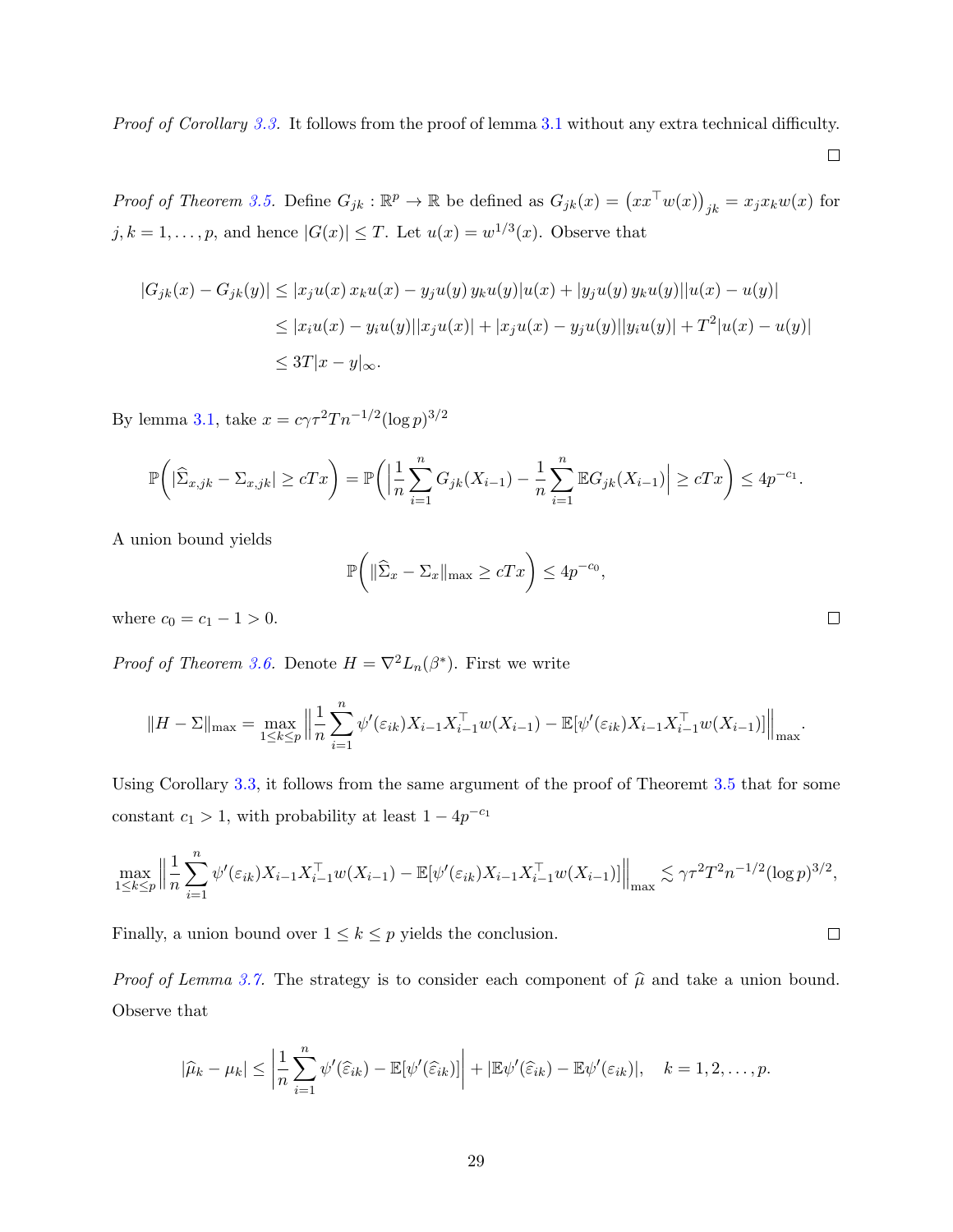Since  $|\psi''|$  is bounded, by the mean value theorem, we have that for some  $\xi$  between x and y,

$$
|\psi'(x) - \psi'(y)| = |\psi''(\xi)(x - y)| \lesssim |x - y|.
$$

So it can be verified that  $\psi'(X_{ik}-X_{i-1}^{\top}\widehat{\beta}_k)$  satisfies the conditions in Corollary 2.5 of [Liu and Zhang](#page-34-5) [\(2021\)](#page-34-5). By Corollary 2.5 of [Liu and Zhang](#page-34-5) [\(2021\)](#page-34-5), it holds that

$$
\left|\frac{1}{n}\sum_{i=1}^n \psi'(\widehat{\varepsilon}_{ik}) - \mathbb{E}[\psi'(\widehat{\varepsilon}_{ik})]\right| \lesssim \gamma \tau^2 \sqrt{\frac{\log p}{n}}
$$

with probability at least  $1 - 2p^{-c}$  for some positive constant c. Moreover,

$$
\max_{1 \leq k \leq p} \left| \mathbb{E} \widehat{\varepsilon}_{ik} - \mathbb{E} \varepsilon_{ik} \right| \lesssim \max_{1 \leq k \leq p} \mathbb{E} \left[ |X_{i-1}^\top (\widehat{\beta}_k - \beta^*)| \right] \lesssim |\widehat{\beta} - \beta^*|_1,
$$

 $\Box$ where the last inequality comes from the fact that  $X_{i-1}$  has bounded second moment.

## C Proofs of Result in Section [4](#page-15-0)

Before proving Theorem [4.1,](#page-17-1) we will first state and prove the corresponding lemmas in the outline listed at the end of section [4.](#page-15-0)

<span id="page-29-0"></span>**Lemma C.1.** Suppose  $\mathbb{E}[\varepsilon_{ik}^2] \leq \sigma^2$  for all  $1 \leq k \leq p$  and the odd function  $\psi(\cdot)$  satisfies that  $|\psi(\cdot)| \leq C$  and  $|\psi'(\cdot)| \leq C$ , then we have

$$
\mathbb{P}\bigg(\big|\big(T_Y-T_{Y,m}\big)/\sqrt{n}\big|_{\infty}\geq x\bigg)\leq \frac{c_1sp^3\gamma^2\rho^{m/\tau}}{x^2}=:f_1(x,m),
$$

for some constants  $C_1, C_2 > 0$ .

*Proof of Lemma [C.1.](#page-29-0)* Let  $D_i = Y_i - Y_{i,m}$ . For any  $\lambda > 0$ , by Markov inequality we have

<span id="page-29-1"></span>
$$
\mathbb{P}\bigg(\sum_{i=1}^n D_{ij}/\sqrt{n} \ge x\bigg) \le \frac{\mathbb{E}\big[\big(\sum_{i=1}^n D_{ij}/\sqrt{n}\big)^2\big]}{x^2}.\tag{C.1}
$$

Notice that the martingale difference  $\{D_{ij}\}_{i=1}^n$  satisfies

$$
|D_{ij}| \lesssim \sqrt{s}|X_i - X_{i,m}|_{\infty}.
$$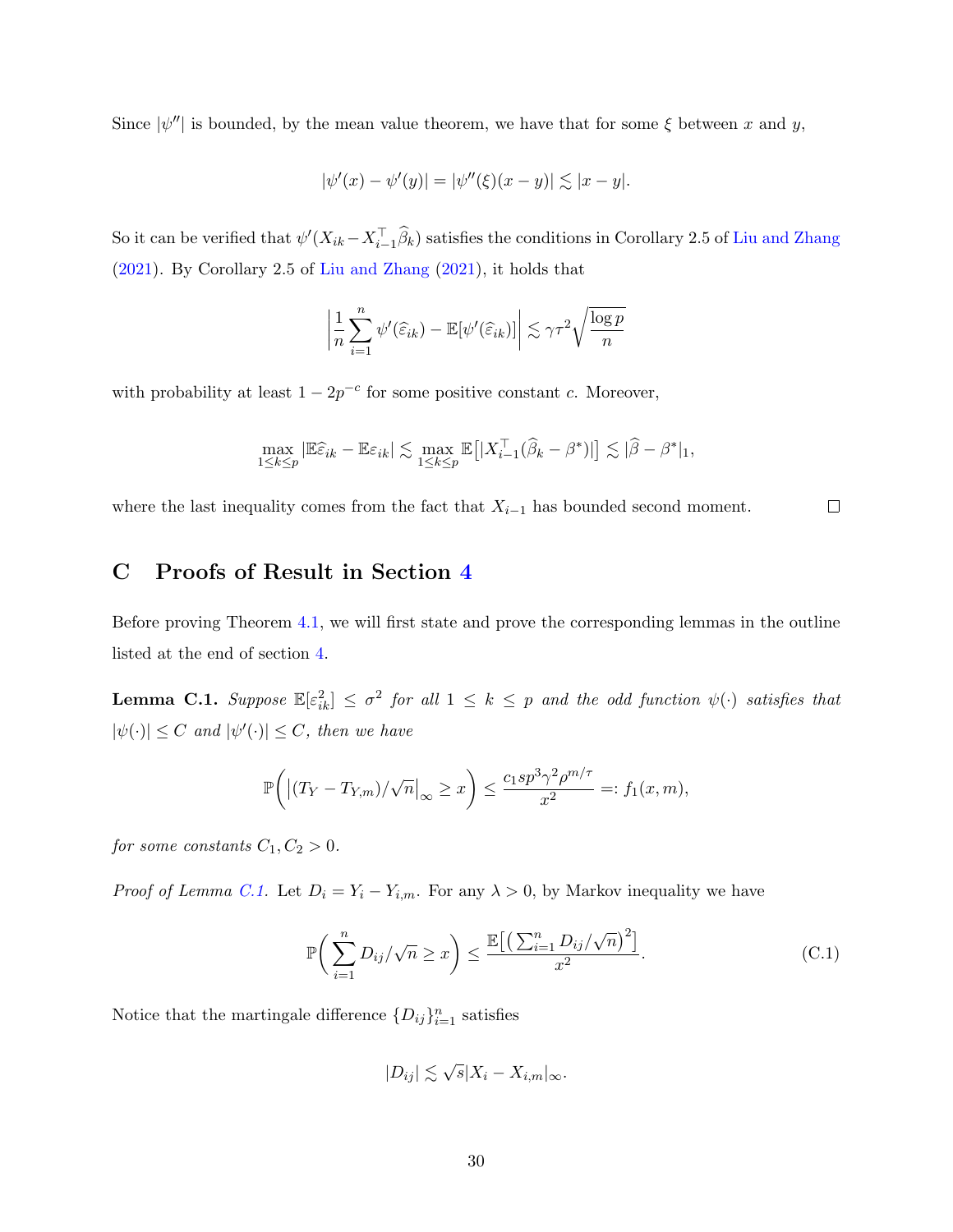Thus,

$$
||D_{ij}||_2 \leq |||X_i - X_{i,m}||_{\infty}||_2 \leq \sum_{l=m+1}^{\infty} ||A^l||_{\infty} |||\varepsilon_{i-l}||_{\infty} ||_2 \lesssim \sqrt{sp}\gamma \rho^{m/\tau}.
$$

By Burkholder inequality [\(Burkholder](#page-33-6) [\(1973\)](#page-33-6)), we have

$$
\mathbb{E}\bigg[\bigg(\sum_{i=1}^n D_{ij}/\sqrt{n}\bigg)^2\bigg] \lesssim \mathbb{E}[|D_{ij}|^2] \lesssim sp^2\gamma^2\rho^{2m/\tau} \tag{C.2}
$$

Hence, by  $(C.1)$ ,

$$
\mathbb{P}\bigg(\sum_{i=1}^n D_{ij}/\sqrt{n} \ge x\bigg) \le \frac{c'_1 s p^2 \gamma^2 \rho^{m/\tau}}{x^2}
$$

Finally, symmetrization and a union bound give the desired result.

<span id="page-30-0"></span>**Lemma C.2.** Under the assumptions in Lemma [C.1,](#page-29-0) it holds that

$$
\mathbb{P}(|T_{Y,S}|_{\infty}/\sqrt{n} \ge x) \le 2p \exp\left\{-\frac{nx^2}{C_1\sqrt{sT}\sqrt{nx} + C_2mwsT^2\sigma^2}\right\} =: f_2(x,m).
$$

*Proof of Lemma [C.2.](#page-30-0)* By the property of  $\psi(\cdot)$  and the mean value theorem, we have  $|\psi(x)| \leq C|x|$ . Consider the first coordinate  $(T_{Y,S})_1$  of  $T_{Y,S}$ . We can write  $(T_{Y,S})_1 = \sum_{i=j_1}^{j_r} Y_{i,m,1}$ , where  $r = m\omega$ . Observe that  $\{Y_{i,m,1}\}\$ is a martingale difference adapted to the filtration  $\{\mathcal{F}_i = \sigma(\varepsilon_i, \varepsilon_{i-1}, \dots)\}\$ and that  $|Y_{i,m,1}| \leq \psi(\varepsilon_{ik})\sqrt{s}T \leq C\sqrt{s}T$ . We shall establish a Bernstein-type inequality for the sum of martingale differences  $(T_{Y,S})_1$ :

<span id="page-30-2"></span>
$$
\mathbb{P}((T_{Y,S})_1 \ge x) \le e^{-\lambda x} \mathbb{E}e^{\lambda \sum_{i=j_1}^{j_r} Y_{i,m,1}}, \quad \text{for any } \lambda > 0.
$$
 (C.3)

We now bound  $\mathbb{E}e^{\lambda \sum_{i=j_1}^{j_r} Y_{i,m,1}}$  from above. By the tower property,

$$
\mathbb{E} \exp \left\{ \lambda \sum_{i=j_1}^{j_r} Y_{i,m,1} \right\} = \mathbb{E} \left[ \mathbb{E} \left[ \exp \left\{ \lambda \sum_{i=j_1}^{j_r} Y_{i,m,1} \right\} \Big| \mathcal{F}_{r-1} \right] \right]
$$

$$
= \mathbb{E} \left[ \exp \left\{ \lambda \sum_{i=j_1}^{j_{r-1}} Y_{i,m,1} \right\} \mathbb{E} \left[ e^{\lambda Y_{jr,m,1}} \Big| \mathcal{F}_{jr-1} \right] \right]
$$
(C.4)

<span id="page-30-1"></span> $\Box$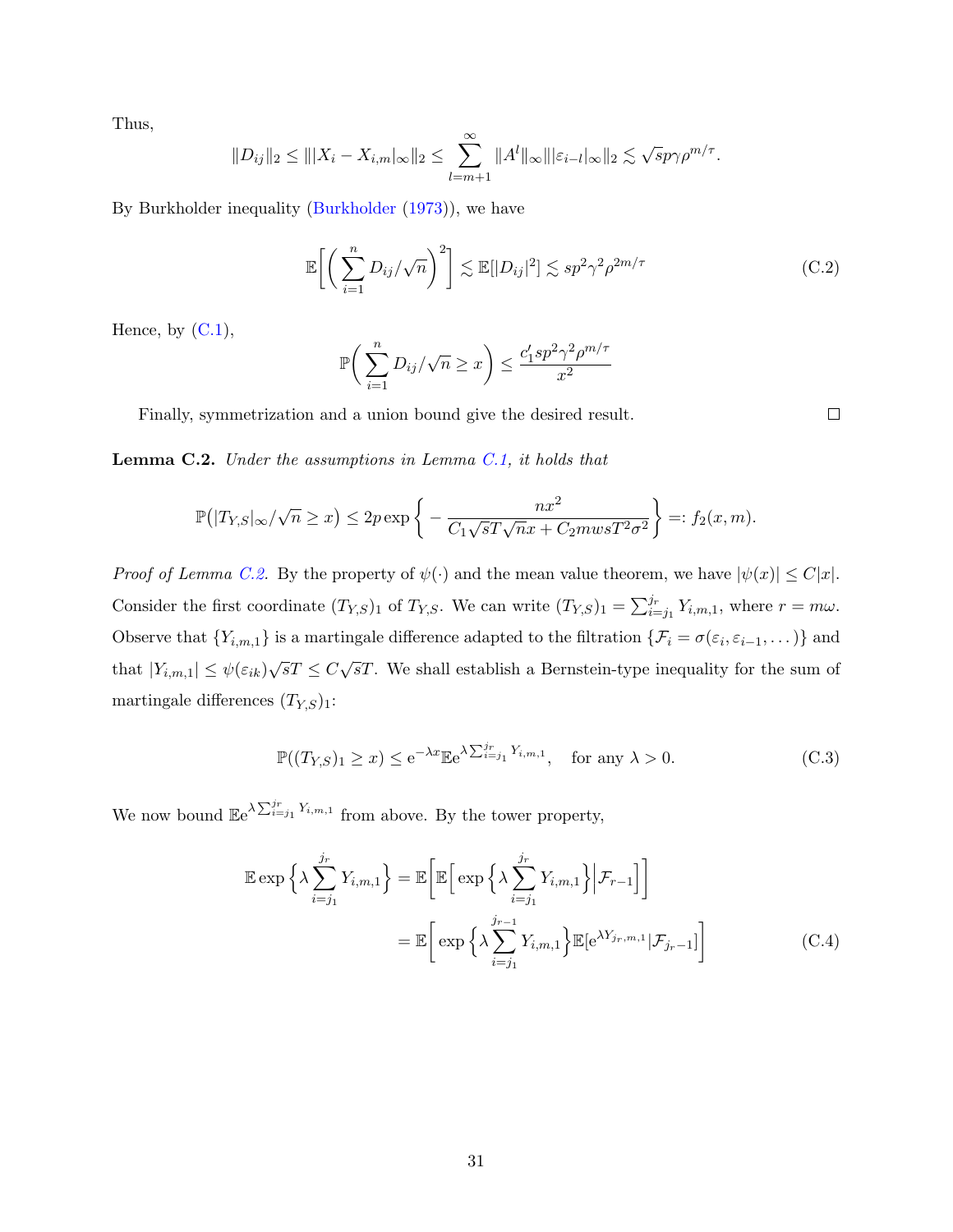Now, consider

$$
\mathbb{E}[\mathbf{e}^{\lambda Y_{jr,m,1}}|\mathcal{F}_{jr-1}] = 1 + \mathbb{E}\Big[\sum_{t=2}^{\infty} \frac{(\lambda Y_{jr,m,1})^t}{t!} \Big|\mathcal{F}_{jr-1}\Big] \le 1 + \mathbb{E}\Big[\lambda^2 T^2 s \psi^2(\varepsilon_{jr} k) \sum_{t=0}^{\infty} (\lambda T \sqrt{s} C)^t\Big]
$$
  

$$
\stackrel{(1)}{\leq} 1 + \frac{C\lambda^2 T^2 s \sigma^2}{1 - C\lambda T \sqrt{s}} \leq \exp\Big\{\frac{C\lambda^2 T^2 s \sigma^2}{1 - C\lambda T \sqrt{s}}\Big\}
$$
(C.5)

where the inequality (1) makes use of the fact that  $\psi^2(\varepsilon_{j_r,k}) \leq \varepsilon_{j_r,k}^2$ . Plug [\(C.5\)](#page-31-0) into [\(C.4\)](#page-30-1) and we obtain

$$
\mathbb{E} \exp\left\{\lambda \sum_{i=j_1}^{j_r} Y_{i,m,1}\right\} \le \exp\left\{\frac{C\lambda^2 T^2 s\sigma^2}{1 - C\lambda T \sqrt{s}}\right\} \mathbb{E}\left[\exp\left\{\lambda \sum_{i=j_1}^{j_{r-1}} Y_{i,m,1}\right\}\right]
$$
(C.6)

Iterating this procedure yields

$$
\mathbb{E} \exp\left\{\lambda \sum_{i=j_1}^{j_r} Y_{i,m,1}\right\} \le \exp\left\{\frac{Cm\omega\lambda^2 T^2 s\sigma^2}{1 - C\lambda T \sqrt{s}}\right\} \tag{C.7}
$$

Choose  $\lambda = x (CT\sqrt{s} + 2Cm\omega T^2 s\sigma^2)^{-1}$  and by [\(C.3\)](#page-30-2) we have

$$
\mathbb{P}((T_{Y,S})_1 \geq x) \leq \exp\bigg\{-\frac{x^2}{C_1T\sqrt{s}x + C_2m\omega T^2s\sigma^2}\bigg\}.
$$

The symmetrization argument and a union bound deliver the desired result.

<span id="page-31-1"></span>**Lemma C.3.** Suppose the scaling condition holds that  $sT^2(\log(pn))^7/n \leq c_3 n^{-c_4}$ . Assume that  $\mathbb{E}[X_{ik}] \leq C'$  for all  $1 \leq k \leq p$ . Then we have the following Gaussian Approximation result that

$$
\mathcal{U} := \sup_{t \in \mathbb{R}} \left| \mathbb{P}(|T_{Y,L}/\sqrt{n}|_{\infty} \leq t) - \mathbb{P}(|Z|_{\infty} \leq t) \right| \leq c n^{-c'}
$$

for some constants  $c, c' > 0$ .

*Proof of Lemma [C.3.](#page-31-1)* Recall that  $\xi_b = \sum_{i \in L_b} Y_{i,m}$ / √  $M$ , thus

$$
\mathcal{U} = \sup_{t \in \mathbb{R}} \left| \mathbb{P} \left( \left| \frac{1}{\sqrt{w}} \sum_{b=1}^{w} \xi_b \right| \right) \leq t \right) - \mathbb{P} \left( |Z|_{\infty} \leq t \right) \right|.
$$

Observe that  $\xi_1, \xi_2, \ldots, \xi_w$  are independent random variables. We shall apply Corollary 2.1 of [Cher](#page-34-8)[nozhukov et al.](#page-34-8) [\(2013\)](#page-34-8) by verifying the condition (E.1) therein. For completeness, the conditions are stated below.

(i)  $c_1 \leq \mathbb{E}[\xi_{bj}^2] \leq c_2$  for all  $1 \leq j \leq p$ .

<span id="page-31-0"></span> $\Box$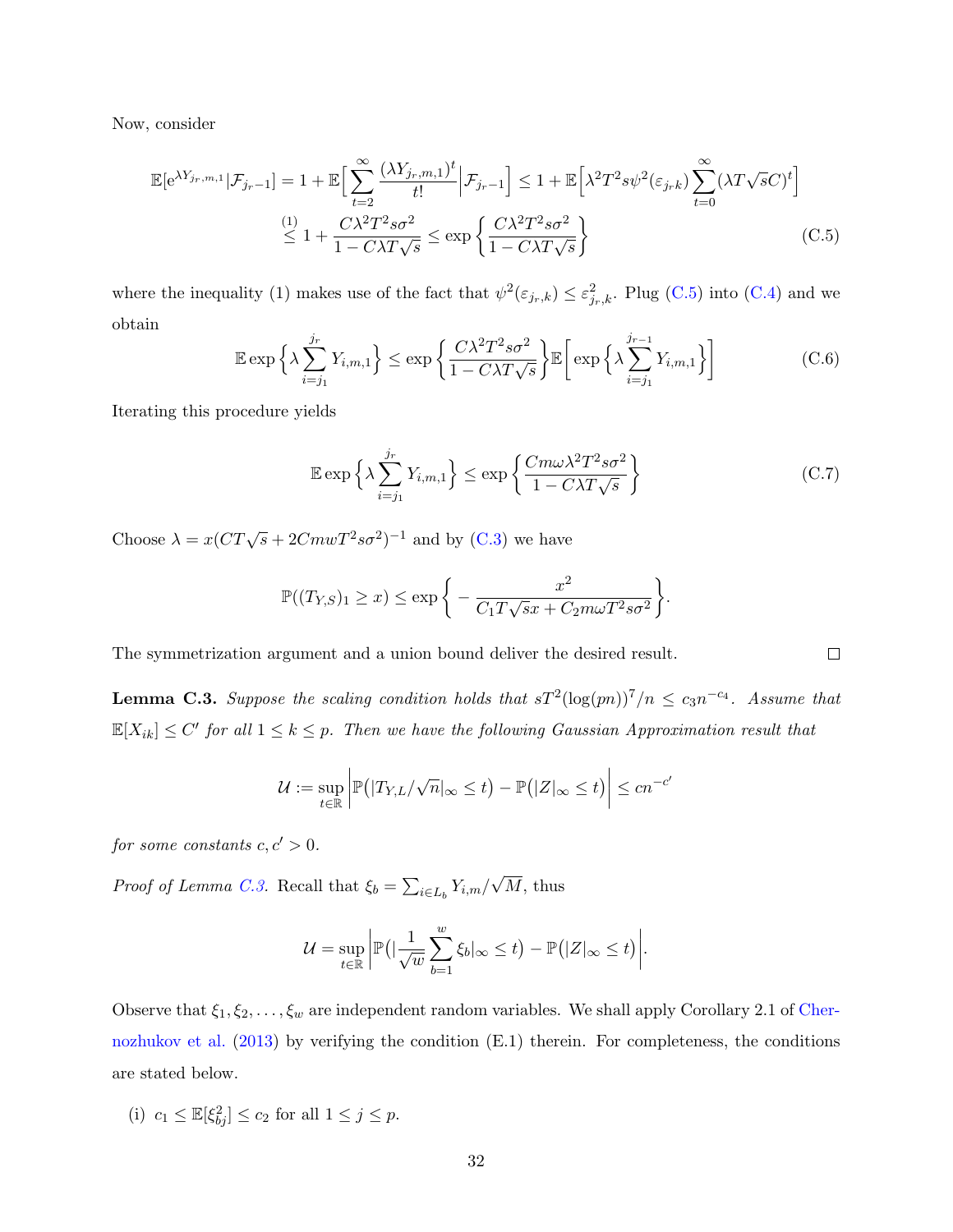(ii) 
$$
\max_{k=1,2} \mathbb{E}[|\xi_{bj}|^{2+k} / B_n^k] + \mathbb{E}[\exp(|\xi_{bj} / B_n|)] \le 4
$$
, for some  $B_n > 0$  and all  $1 \le j \le p$ .

(iii)  $B_n^2(\log(pn))^7/n \le c_3 n^{-c_4}.$ 

To verify condition (i), we see that

$$
\mathbb{E}[\xi_{bj}^2] \leq c \sigma^2 \mathbb{E}[\mathbb{E}[\Omega_{x,j}^\top X_i w(X_i)|\varepsilon_{i-m}, \dots, \varepsilon_i]^2] \leq c \mathbb{E}[(\Omega_{x,j}^\top X_i w(X_i))^2] \leq c \Omega_{x,j}^\top \Sigma_x \Omega_{x,j} \leq c \Omega_{x,jj},
$$

where  $\Omega_{x,j}$  is the j-th row of  $\Omega_x$  and  $\Omega_{x,jj}$  is the j-th diagonal entry of  $\Omega_x$ . Now we check condition (ii). By Theorem 3.2 of [Burkholder](#page-33-6) [\(1973\)](#page-33-6), we have for  $k \geq 2$ ,

$$
\mathbb{E}[|\xi_{bj}|^{k}] \leq 18k^{k} \mathbb{E}[|Y_{ij,m}|^{k}] \lesssim k!e^{k} \mathbb{E}[|Y_{ij,m}|^{2}] (\sqrt{s}T)^{k-2} \lesssim k!e^{k} (\sqrt{s}T)^{k-2}.
$$

Therefore, take  $B_n = C\sqrt{s}T$  for sufficiently large  $C > 0$  and we have

$$
\mathbb{E}[\exp(|\xi_{bj}/B_n|)] \le 1 + C_1 \sum_{k=1}^{\infty} (e/C)^k < 2.
$$

Moreover, for a suitable choice of  $C > 0$ ,

<span id="page-32-0"></span>
$$
\max_{k=1,2} \mathbb{E}[|\xi_{bj}|^{2+k} / B_n^k] < 2.
$$

Hence, condition (ii) is satisfied. Condition (iii) is guaranteed by the scaling assumption.  $\Box$ 

Now, we are ready to give the proof of Theorem [4.1.](#page-17-1)

*Proof of Theorem [4.1.](#page-17-1)* By triangle inequality,

$$
\mathcal{H} \le \sup_{t \in \mathbb{R}} \left| \mathbb{P}(|T_Y/\sqrt{n}|_{\infty} \le t) - \mathbb{P}(|T_{Y,L}/\sqrt{n}|_{\infty} \le t) \right| + \sup_{t \in \mathbb{R}} \left| \mathbb{P}(|T_{Y,L}/\sqrt{n}|_{\infty} \le t) - \mathbb{P}(|Z|_{\infty} \le t) \right|
$$
  
=:  $I + II$ . (C.8)

For any  $\eta > 0$ , elementary calculation shows that

$$
I \leq \mathbb{P}(|(T_Y - T_{Y,L})/\sqrt{n}|_{\infty} > \eta) + \sup_{t \in \mathbb{R}} \mathbb{P}(|T_{Y,L}/\sqrt{n}|_{\infty} - t \leq \eta)
$$
  

$$
\leq \mathbb{P}(|(T_Y - T_{Y,m})/\sqrt{n}|_{\infty} > \frac{\eta}{2}) + \mathbb{P}(|T_{Y,S}/\sqrt{n}|_{\infty} > \frac{\eta}{2}) + \sup_{t \in \mathbb{R}} \mathbb{P}(|T_{Y,L}/\sqrt{n}|_{\infty} - t \leq \eta) \quad (C.9)
$$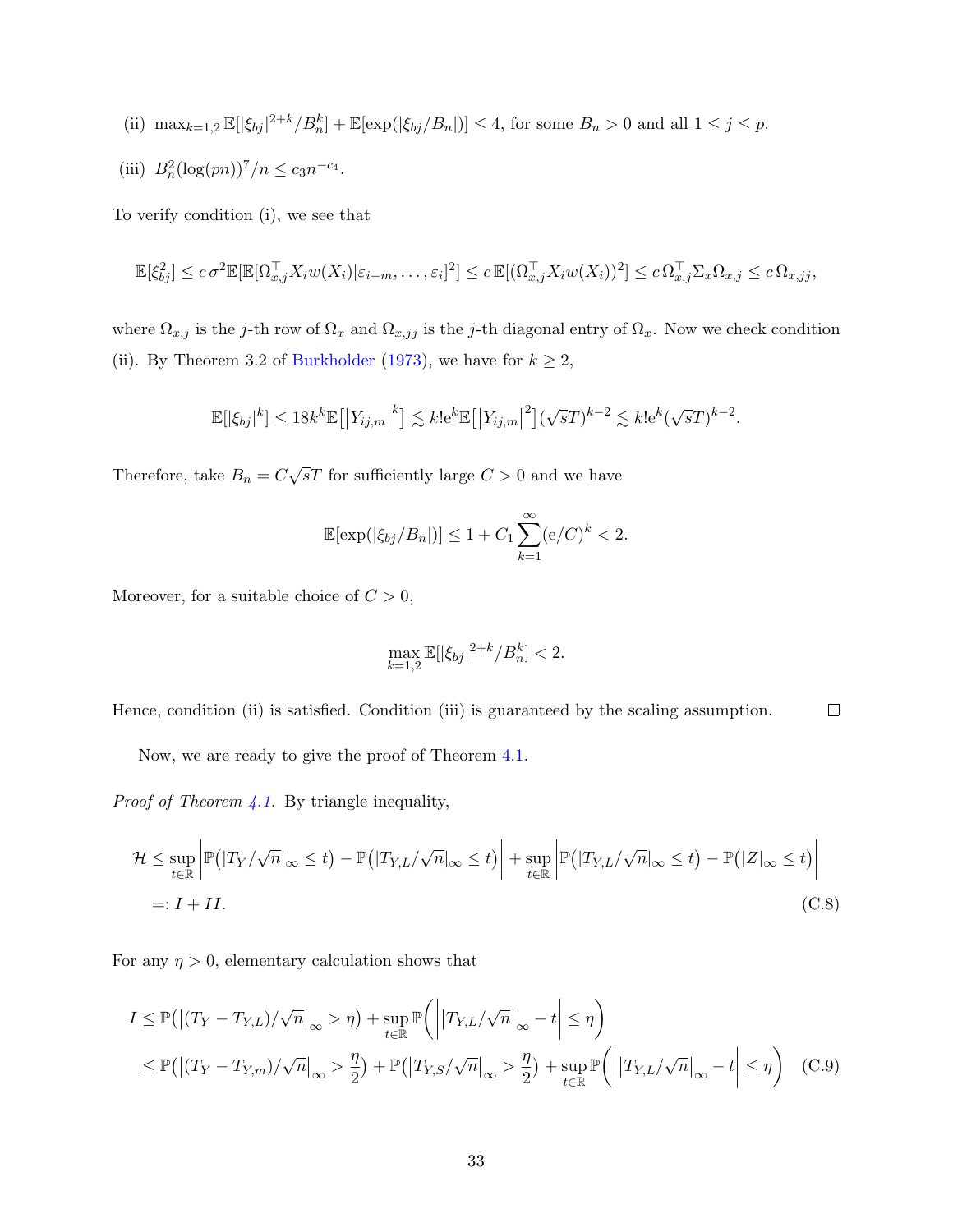By lemma [C.2](#page-30-0) and [C.1,](#page-29-0)

$$
\mathbb{P}\big(\big|\big(T_Y - T_{Y,m}\big)/\sqrt{n}\big|_{\infty} > \frac{\eta}{2}\big) \le f_1(\eta/2, m) \quad \text{and} \quad \mathbb{P}\big(\big|T_{Y,S}/\sqrt{n}\big|_{\infty} > \frac{\eta}{2}\big) \le f_2(\eta/2). \tag{C.10}
$$

By lemma [C.3](#page-31-1) and theorem 3 of [Chernozhukov et al.](#page-34-11) [\(2015\)](#page-34-11), we obtain that

$$
\sup_{t \in \mathbb{R}} \mathbb{P}\left(\left|\left|T_{Y,L}/\sqrt{n}\right|_{\infty} - t\right| \leq \eta\right) \leq \sup_{t \in \mathbb{R}} \mathbb{P}\left(\left|\left|Z\right|_{\infty} - t\right| \leq \eta\right) + \mathcal{U}
$$

$$
\lesssim \eta \sqrt{\log p} + \eta \sqrt{\log(1/\eta)} + cn^{-c'},\tag{C.11}
$$

and that

<span id="page-33-9"></span><span id="page-33-8"></span><span id="page-33-7"></span>
$$
II = \mathcal{U} \le cn^{-c'}.
$$
\n(C.12)

By  $(C.8)$ ,  $(C.10)$ ,  $(C.11)$  and  $(C.12)$ , we obtain the inequality stated in the theorem.  $\Box$ 

# References

<span id="page-33-1"></span>Basu, S. and Michailidis, G. (2015). Regularized estimation in sparse high-dimensional time series models. The Annals of Statistics, 43(4):1535–1567.

<span id="page-33-5"></span>Bernstein, S. (1946). The theory of probabilities.

- <span id="page-33-3"></span>Bickel, P. J. (1975). One-step huber estimates in the linear model. Journal of the American Statistical Association, 70(350):428–434.
- <span id="page-33-0"></span>Bühlmann, P. and Van De Geer, S. (2011). Statistics for high-dimensional data: methods, theory and applications. Springer Science & Business Media.
- <span id="page-33-6"></span>Burkholder, D. L. (1973). Distribution function inequalities for martingales. the Annals of Probability, pages 19–42.
- <span id="page-33-4"></span>Cai, T., Liu, W., and Luo, X. (2011). A constrained  $\ell_1$  minimization approach to sparse precision matrix estimation. Journal of the American Statistical Association, 106(494):594–607.
- <span id="page-33-2"></span>Candes, E. and Tao, T. (2007). The dantzig selector: Statistical estimation when p is much larger than n. The annals of Statistics, 35(6):2313–2351.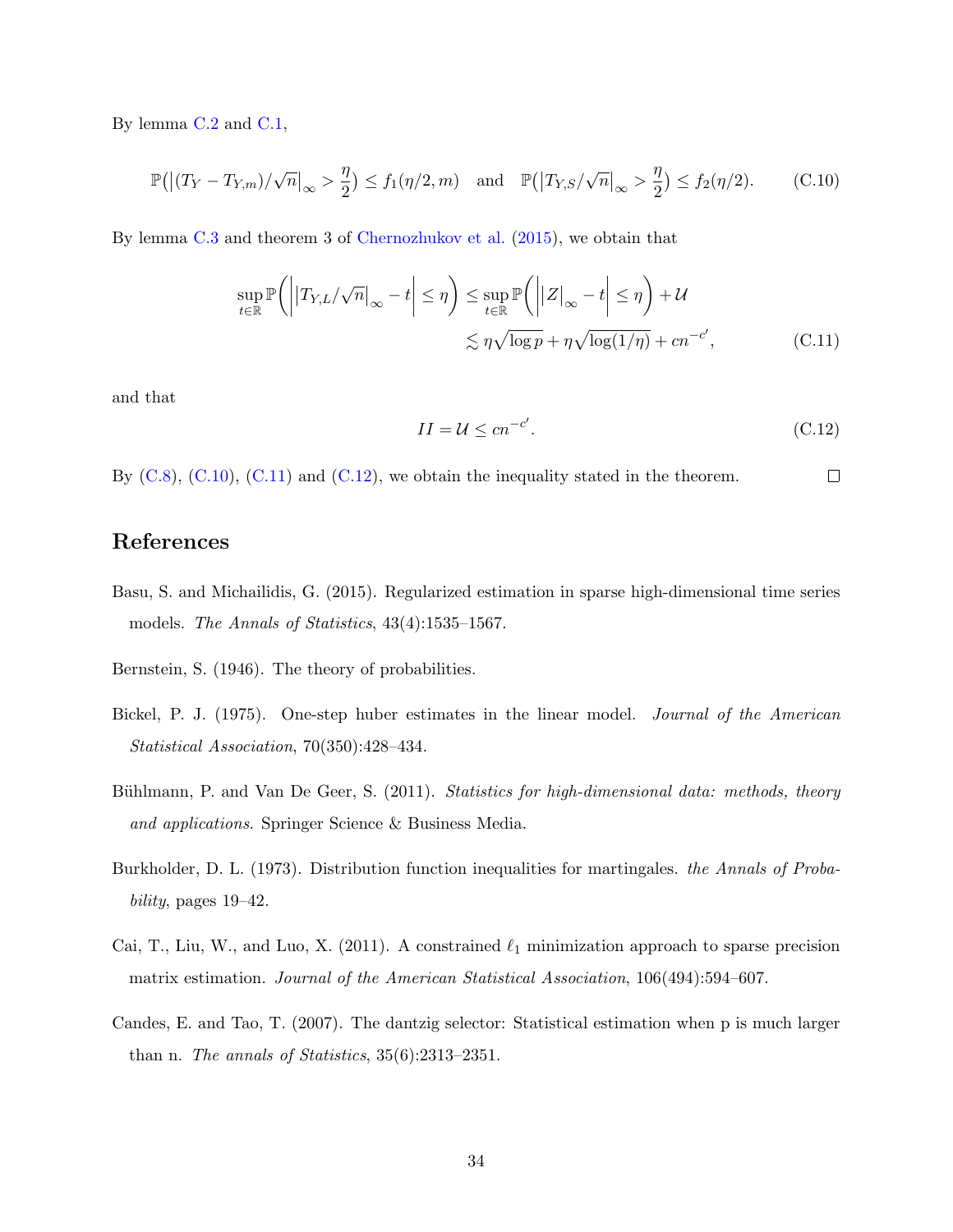- <span id="page-34-11"></span>Chernozhukov, V., Chetverikov, D., and Kato, K. (2015). Comparison and anti-concentration bounds for maxima of gaussian random vectors. Probability Theory and Related Fields, 162(1):47– 70.
- <span id="page-34-8"></span>Chernozhukov, V., Chetverikov, D., Kato, K., et al. (2013). Gaussian approximations and multiplier bootstrap for maxima of sums of high-dimensional random vectors. The Annals of Statistics, 41(6):2786–2819.
- <span id="page-34-4"></span>Fan, J., Li, Q., and Wang, Y. (2017). Estimation of high dimensional mean regression in the absence of symmetry and light tail assumptions. Journal of the Royal Statistical Society. Series B, Statistical methodology, 79(1):247.
- <span id="page-34-10"></span>Friedman, J., Hastie, T., and Tibshirani, R. (2008). Sparse inverse covariance estimation with the graphical lasso. Biostatistics, 9(3):432–441.
- <span id="page-34-2"></span>Han, F., Lu, H., and Liu, H. (2015). A direct estimation of high dimensional stationary vector autoregressions. Journal of Machine Learning Research.
- <span id="page-34-1"></span>Hsu, N.-J., Hung, H.-L., and Chang, Y.-M. (2008). Subset selection for vector autoregressive processes using lasso. Computational Statistics  $\mathcal{C}$  Data Analysis, 52(7):3645–3657.
- <span id="page-34-6"></span>Javanmard, A. and Montanari, A. (2014). Confidence intervals and hypothesis testing for highdimensional regression. The Journal of Machine Learning Research, 15(1):2869–2909.
- <span id="page-34-9"></span>Juselius, K. (2006). The cointegrated VAR model: methodology and applications. Oxford university press.
- <span id="page-34-3"></span>Li, Y. and Zhu, J. (2008). L 1-norm quantile regression. Journal of Computational and Graphical Statistics, 17(1):163–185.
- <span id="page-34-5"></span>Liu, L. and Zhang, D. (2021). Robust estimation of high-dimensional vector autoregressive models. arXiv preprint arXiv:2109.10354.
- <span id="page-34-0"></span>Loh, P.-L. (2017). Statistical consistency and asymptotic normality for high-dimensional robust m-estimators. The Annals of Statistics, 45(2):866–896.
- <span id="page-34-7"></span>Loh, P.-L. (2018). Scale calibration for high-dimensional robust regression. *arXiv preprint* arXiv:1811.02096.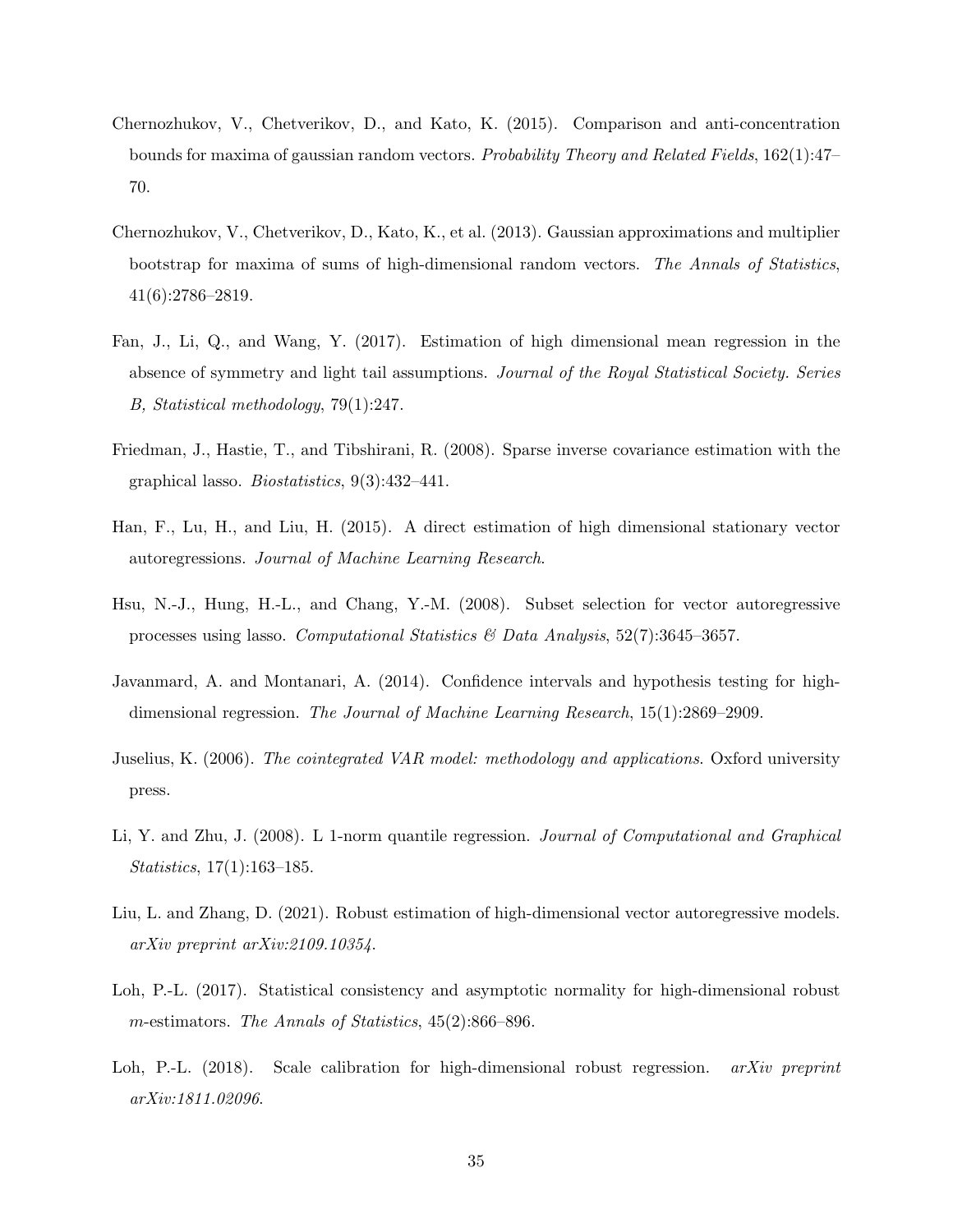- <span id="page-35-6"></span>Loh, P.-L. and Wainwright, M. J. (2012). High-dimensional regression with noisy and missing data: Provable guarantees with nonconvexity. The Annals of Statistics, pages 1637–1664.
- <span id="page-35-1"></span>Loh, P.-L. and Wainwright, M. J. (2017). Support recovery without incoherence: A case for nonconvex regularization. The Annals of Statistics, 45(6):2455–2482.
- <span id="page-35-10"></span>Massart, P. (2007). Concentration inequalities and model selection, volume 6. Springer.
- <span id="page-35-9"></span>Meinshausen, N. and Bühlmann, P. (2006). High-dimensional graphs and variable selection with the lasso. The annals of statistics, 34(3):1436–1462.
- <span id="page-35-11"></span>Merlevède, F., Peligrad, M., Rio, E., et al. (2009). Bernstein inequality and moderate deviations under strong mixing conditions. In High dimensional probability  $V$ : the Luminy volume, pages 273–292. Institute of Mathematical Statistics.
- <span id="page-35-3"></span>Nardi, Y. and Rinaldo, A. (2011). Autoregressive process modeling via the lasso procedure. Journal of Multivariate Analysis, 102(3):528–549.
- <span id="page-35-7"></span>Negahban, S. and Wainwright, M. J. (2011). Estimation of (near) low-rank matrices with noise and high-dimensional scaling. The Annals of Statistics, pages 1069–1097.
- <span id="page-35-0"></span>Negahban, S. N., Ravikumar, P., Wainwright, M. J., and Yu, B. (2012). A unified framework for high-dimensional analysis of m-estimators with decomposable regularizers. Statistical science, 27(4):538–557.
- <span id="page-35-8"></span>Pan, X., Sun, Q., and Zhou, W.-X. (2021). Iteratively reweighted  $\ell$ 1-penalized robust regression. Electronic Journal of Statistics, 15(1):3287–3348.
- <span id="page-35-5"></span>Shan, J. (2005). Does financial development 'lead' economic growth? a vector auto-regression appraisal. Applied Economics, 37(12):1353–1367.
- <span id="page-35-2"></span>Tibshirani, R. (1996). Regression shrinkage and selection via the lasso. Journal of the Royal Statistical Society: Series B (Methodological), 58(1):267–288.
- <span id="page-35-4"></span>Van de Geer, S., Bühlmann, P., Ritov, Y., and Dezeure, R. (2014). On asymptotically optimal confidence regions and tests for high-dimensional models. The Annals of Statistics, 42(3):1166– 1202.